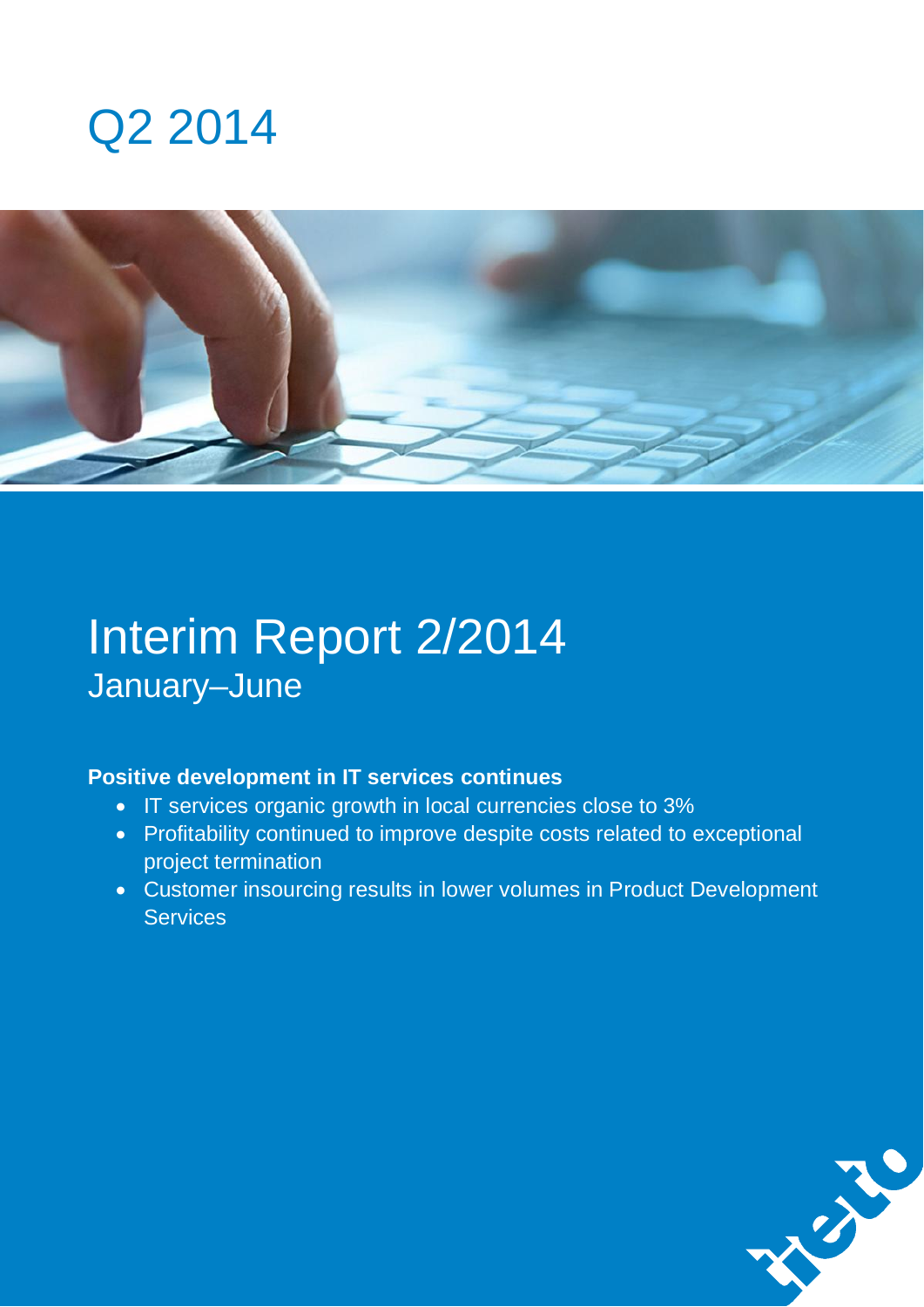## Key figures

- Net sales in local currencies were organically down by 1.3%
- In IT services, organic growth in local currencies was 2.6%
- Second-quarter operating profit excl. one-off items amounted to EUR 30.0 (30.6) million, margin increased to 7.8% (7.3)

## Key figures

|                                                                         | 4-6/2014 | $4 - 6/2013^{2}$ | $1 - 6/2014$ | $1 - 6/2013^{2}$ |
|-------------------------------------------------------------------------|----------|------------------|--------------|------------------|
| Net sales, EUR million                                                  | 386.4    | 416.7            | 773.4        | 840.6            |
| Change, %                                                               | $-7.3$   | n/a              | $-8.0$       | n/a              |
| Organic change in local currencies, %                                   | $-1.3$   | n/a              | $-1.3$       | n/a              |
| Operating profit (EBITA), EUR million                                   | 21.7     | 15.6             | 56.1         | 45.9             |
| Operating margin (EBITA), %                                             | 5.6      | 3.7              | 7.3          | 5.5              |
| Operating profit (EBIT), EUR million                                    | 21.5     | 14.8             | 55.5         | 44.1             |
| Operating margin (EBIT), %                                              | 5.6      | 3.5              | 7.2          | 5.2              |
| Operating profit (EBIT) excl. one-off items <sup>1)</sup> , EUR million | 30.0     | 30.6             | 64.5         | 61.7             |
| Operating margin (EBIT) excl. one-off items <sup>1)</sup> , %           | 7.8      | 7.3              | 8.3          | 7.3              |
| Profit after taxes, EUR million                                         | 16.5     | 7.4              | 41.1         | 28.8             |
| EPS, EUR                                                                | 0.23     | 0.10             | 0.56         | 0.40             |
| Net cash flow from operations, EUR million                              | 16.6     | 10.7             | 66.6         | 60.7             |
| Return on equity, 12-month rolling, %                                   | 15.3     | 6.6              | 15.3         | 6.6              |
| Return on capital employed, 12-month rolling, % 3)                      | 14.8     | 10.3             | 14.8         | 10.3             |
| Investments, EUR million                                                | 7.1      | 15.3             | 20.5         | 32.6             |
| Interest-bearing net debt, EUR million                                  | 30.3     | 81.1             | 30.3         | 81.1             |
| Net debt/EBITDA                                                         | 0.2      | 0.4              | 0.2          | 0.4              |
| Book-to-bill                                                            | 1.0      | 1.4              | 1.1          | 1.1              |
| Order backlog                                                           | 1 5 5 0  | 1 4 6 9          | 1550         | 1 4 6 9          |
| Personnel on 30 June                                                    | 14 126   | 14 933           | 14 126       | 14 933           |

1) Excl. capital gains, impairments and restructuring costs

2) Figures restated according to IFRS 11 'Joint arrangements'

3) The figure for 2013 has been restated. The new calculation formula is on page 15.

# Full-year outlook for 2014 unchanged

Tieto expects its full-year operating profit (EBIT) excluding one-off items to increase from the previous year's level (EUR 141.2 million in 2013).

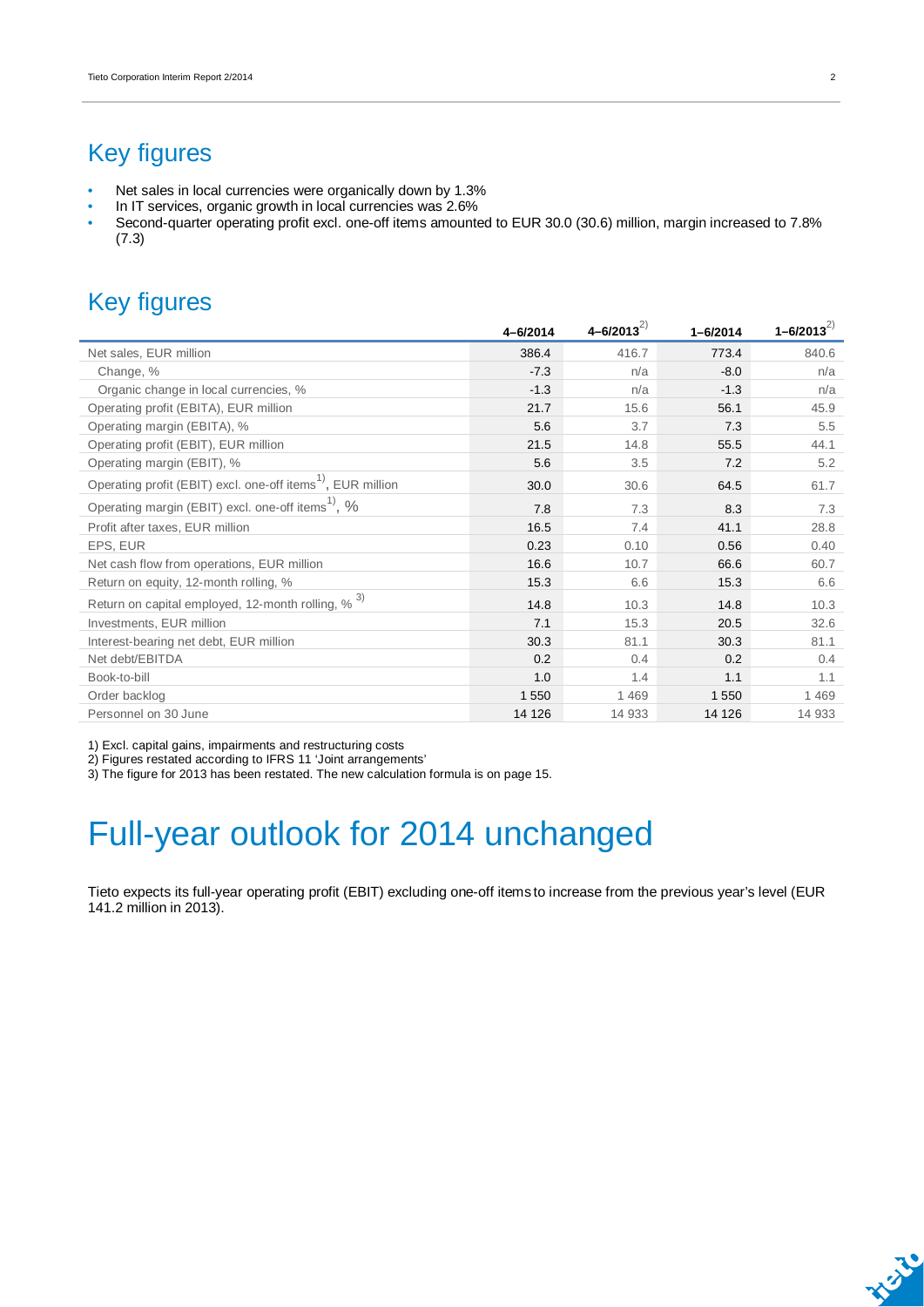# CEO's comment

#### Comment regarding the interim report by Kimmo Alkio, President and CEO:

"Our second quarter demonstrated continued good performance in our IT services business as a result of longer-term improvement in businesses across the company. The market remains attractive, providing a combination of opportunities for new growth investments and for modernization of old IT systems. Our position as the leader in Nordic Enterprise Cloud services has further strengthened in the second quarter, as proven by our accelerated growth in this business. I'm also glad to see continued improvement in customer confidence towards Tieto – demonstrated by multiple wins for new contracts across the financial services, public and manufacturing sectors.

We continue to take actions in our Product Development Services business where volumes are negatively impacted by customer insourcing and the market environment is changing. We will drive renewal of competencies and swiftly manage capacity to improve the business' competitiveness and profitability.

Tieto has experienced an extended period of strategy and culture renewal and I want to express my gratitude to our employees for achieving the improved level of competitiveness and performance. I expect the speed of change in the market to remain high and continue to provide attractive new opportunities for Tieto."

## Market development

In the second quarter, there were no major changes in the Nordic IT services market. Tieto expects the Nordic market to grow by around 2% in 2014. Clients continue to look for ways to apply new technologies to achieve additional cost savings and for ways to become more competitive in their businesses. New technology provides good opportunities for the renewal of old legacy systems and transformation into new solutions combining traditional IT with scalable and flexible IT environments. These environments help customers lower the total cost of ownership and enable the efficient utilization of mobility and big data and thereby help clients seek new approaches to customer interaction. Application outsourcing is slightly growing, but price competition is strong in this area. In addition to traditional application outsourcing, there are good opportunities to modernize applications across all industries.

In the longer term, emerging trends like mobility, cloud, big data and social features enable the emergence of new services providing a high-level digital experience and efficiency of back-end processes. Tieto sees customer experience management, industrial internet and cloud services, among others, as future sources of high growth.

- Customer experience management: the increasing use of smartphones and tablets, effective use of social media and higher end-user expectations for mobile and internet-based services are challenging the traditional differentiation of enterprises. Enterprises such as traditional retailers and banks must look for competitive advantage from customer interaction and experience to compete with quickly growing eCommerce. Today, investments are mainly focused on ensuring customer loyalty and new revenue streams through user-friendly services providing a seamless customer experience across multiple channels. Technology disruption will open up new opportunities for vendors in the IT industry to provide innovative services with, for example, mobility and big data elements embedded. Big data can be utilized, e.g. to analyze information on customer behaviour.
- Industrial internet is expected to be one of the key growth drivers in the mid and long term. Opportunities are seen especially in the manufacturing sector and demand is also increasing in other sectors. Multiple opportunities exist to increase efficiency as well as to create entirely new businesses and improve the service experience for end customers. The manufacturing sector is becoming more and more data-intensive and knowledge-based. Big data can be used to analyze data that is collected with machine-to-machine connections from equipment and assets, and to provide real-time analysis and predictive recommendations for action. Real-time view of assets and data gathering, the capacity to handle extensive amounts of data and agile collaboration environments enable the growth of industrial services.
- Cloud services: technology disruption combined with changes in end-user behaviour is increasing the demand for new types of services. Traditional IT is becoming a legacy element due to the current focus on simplification, cost reduction and greater automation making services less labour-intensive and more cost-efficient. Customers are increasingly transferring their operations into scalable and flexible cloud environments. Scalability related to the 1-tomany service model enabled by the cloud and better server capacity utilization support good profitability for cloud services. Additionally, the higher level of automation increases operational efficiency.

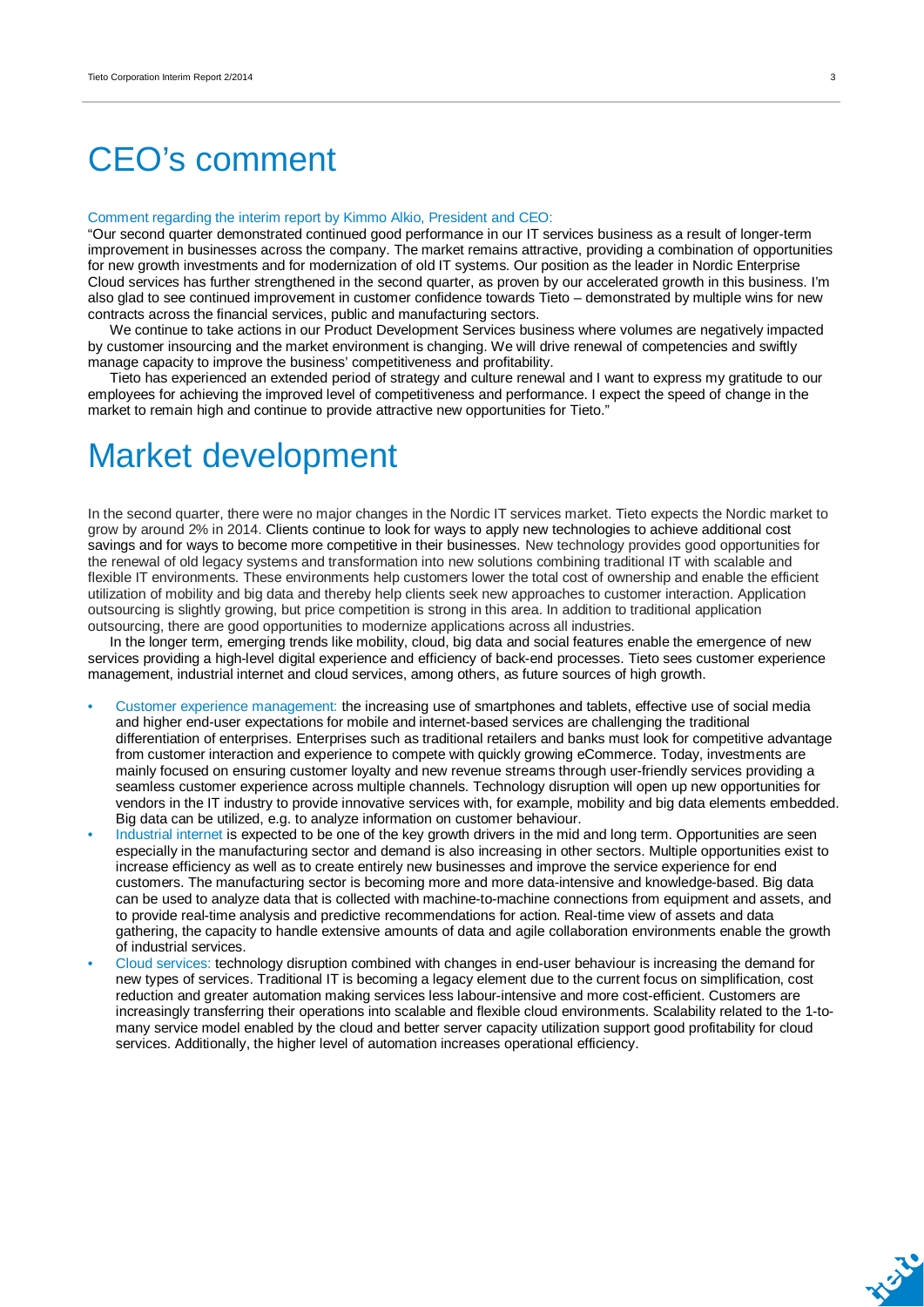### Industry sector drivers

Additionally, industry-specific drivers affect the IT service market:

- In the **finance** sector, cost cutting, modernization and regulatory changes are the key drivers in the Nordic market. Front-end services and customer experience management remain focus areas for both the banking and insurance sectors across all markets. In the small and medium-sized business segment, the activity level has increased and the market is dominated by the "as a service" model and there is growing interest in "business process as a service" models.
- In the **public** sector, the activity level in Finland is starting to stabilize as cost cutting increases the pressure to deploy shared IT services and utilize existing frame agreements. However, the reorganization of the central government ICT Services Centre has delayed some development activities in Finland. In Sweden, the outsourcing trend is strong and there is healthy demand for cloud services.
- In the **healthcare and welfare** sector in Finland, the establishment of a new healthcare and welfare model is proceeding. The model opens up opportunities to move to fully integrated solutions and to grow services like Lifecare, an integrated healthcare and welfare application family. In Sweden, the activity level has remained good, partly due to increasing regulation and national programmes to enhance information sharing.
- In the **manufacturing and forest** sectors, the market is improving slightly, although customers are still cautious in starting large development investments. Cost savings and efficiency improvements in the demand supply chain are important drivers for initiating new IT projects. Interest in business intelligence and advanced analytics is on the rise.
- In the **retail & logistics sector**, changes in consumer behaviour continue to drive the needs for change and transformation. Consumers are becoming more informed, are always connected and require the personalization of both services and goods. Retailers and service providers are investing in more advanced commerce solutions in order to achieve better consumer understanding, customer engagement, loyalty as well as increased revenue.
- In the **energy** utilities sector, clients are awaiting regulatory changes related to the harmonization of the Nordic markets prior to making further IT investments. The market for advanced metering infrastructure in Norway is progressing well. In the **oil & gas** market, the activity level is decreasing as cost cutting is currently on the agenda for oil & gas companies as well.
- In the **media** sector, customers' agendas are based on digitalization and cost savings. Clients have tight budgets which is expected to result in new outsourcing opportunities in the mid-term.
- In the **telecom** sector, telecom operators remain under pressure and continue to implement cost reduction programmes. Additionally, in this sector IT service providers are experiencing aggressive competition. However, customers' initiatives to improve efficiency open up new transformation opportunities.
- Demand for new technologies to handle the traffic from the increasing number and variety of devices will continue to grow. In the market for **telecom product development**, the share of software development in overall product design is increasing. However, the insourcing trend has resulted in reduced external R&D spending and outsourced software development continues to hold a relatively small share.

## Company strategy

Tieto provides a full range of IT services comprising integration and operations management services complemented with its own products. Due to its total service offering, strong offshore capability and continued improvements in cost structure, the company is well positioned in its target markets. In the long run, Tieto's ambition is to grow faster than the market in IT services, with growth mainly coming from services driving end-customer experience and cloud services as well as selected industry products.

The company has defined its future investments in key offerings, partly compensating for the decline of traditional IT services. The selected offerings are expected to contribute to growth and the long-term operating margin (EBIT) target of 10% towards 2016.

**Investments in future high-growth offerings** driving significant growth over the following few years from the current sales level of around EUR 200 million

- Customer Experience Management providing Tieto's customers in the financial services and retail sectors with a competitive advantage by excelling in customer interaction and service
- Lifecare the leading Nordic industry-specific solution for the healthcare and welfare sector

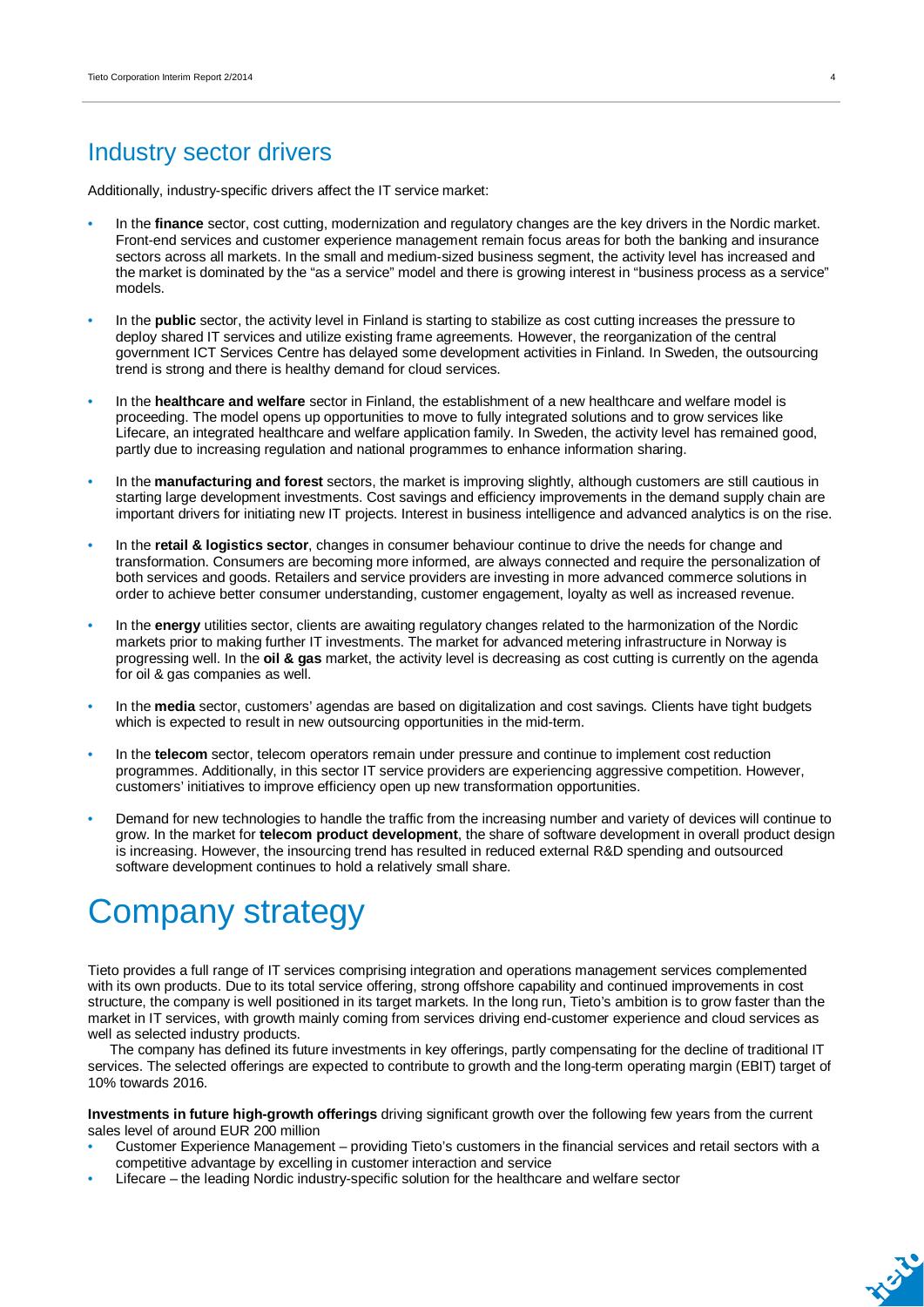• Industrial Internet – supporting customers' business beyond pure equipment sales by extending to services, especially in the manufacturing sector.

**Investments in other key services** to enhance scalability of selected key offerings

- Selected offerings in Industry Products to further strengthen well-performing solutions in the areas of financial services, hydrocarbon accounting and supply chain management
- Modernization of services in application management and infrastructure management to drive simplification, speed and efficiency
- Cloud services, mainly in Managed Services, to further drive growth of existing services, e.g. Tieto Cloud Server and Tieto Productivity Cloud, and to launch new services.

In Consulting and System Integration (CSI), Business and IT Transformation and Customer Experience Management practices are segments with attractive growth potential. Additionally, Tieto is in the process of increasing industrialization in application management and infrastructure management. CSI has made good progress in customer experience management, in which consulting services are also well on track.

Investments in the healthcare and welfare sector are accelerating during 2014 through the Lifecare suite of applications. Several new launches have taken and will take place during the year, including applications in the areas of digital self-registration and the overview supporting mobility and national interoperability across the sector. In the second quarter, Tieto launched five new Lifecare applications.

In Industrial Internet, Tieto's growth-stage investment, the focus has been on the design of the organization and customer collaboration. There are variations in maturity level for adopting services in this area between both industry sectors and customers. Based on this, offering development has been started with a special focus on machine connectivity and data storing capabilities.

Tieto's cloud-related sales including all service lines account for a few percentage points of the company's net sales. In Managed Services, Tieto Cloud Server and Tieto Productivity Cloud continue to see strong demand. Cloud offerings currently represent around 8% of Managed Services' sales.

Tieto anticipates that investments (OPEX) in development and innovation will increase by close to EUR 10 million in 2014 compared with 2013 (EUR 40 million in 2013) and will be more focused on the selected offerings. In the second quarter, development costs were close to EUR 3 million higher and are expected to see a more substantial rise in the second half of 2014. Capital expenditure (CAPEX) in 2014 is anticipated to remain at the level of 3–4% of sales, which is below the current depreciation level (EUR 78.1 million in 2013).

### Financial objectives

At the Capital Market Day held in May, the company reconfirmed the financial objectives for the strategy period, with an updated dividend policy. Tieto's aim is to increase dividends annually in absolute terms, with a minimum payout of 50% of its net result. The long-term target of 10% EBIT margin is unchanged. The key drivers for profit improvement are expected to be the competitive cost structure, industrialization of services and the business mix change resulting from the growth in emerging services.

### New technology driving competence transformation and efficiency improvement

Tieto foresees that in the coming years, technology disruption and the changes in customer requirements will affect the whole IT industry, calling for continued efficiency improvement. Based on simplification of applications and infrastructure landscapes as well as automation via self-service channels, IT service providers will see their efficiency rise to new levels.

Over the course of this change, companies must renew their competence structures and enhance their competence base to match the needs related to new types of services. Roles like project managers, user experience experts, business analysts, vertical experts and integration experts will increase in number while there will be a reduced need for certain existing competencies in areas such as customized solutions. This change coupled with the offshoring trend may drive continued restructuring.

Tieto has seen significant restructuring costs over the past years, partly due to the transformation of the company. To ensure that Tieto can profitably deliver high-quality services at competitive prices, the company will continue to focus on improving efficiency. Going forward, new technologies and standardization will drive industry changes towards less labour-intensive solutions, especially in areas where automation and industrialization yield greater efficiency.

### Performance improvement in 2014

The market for new technologies will continue to grow whereas sales of traditional services may decline. Sales development in 2014 is subject to customers' IT spend, service focus and price development, among other factors. In IT

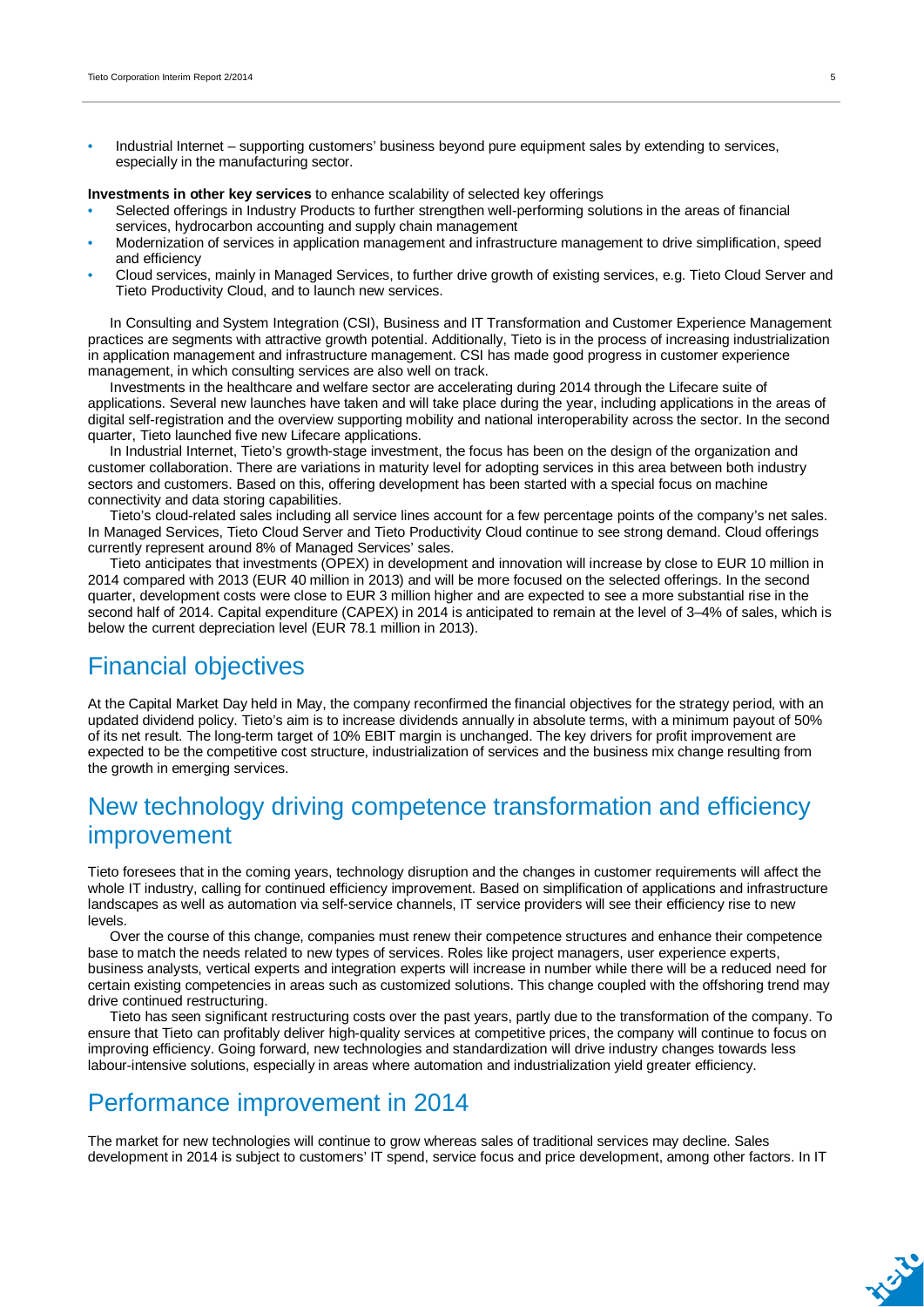services, the company aims to grow organically in line with the market. In Product Development Services, full-year sales are anticipated to decline in 2014 due to the continued insourcing trend.

Tieto implemented several divestments in 2012 and 2013, the largest of which was the divestment of local German and Dutch businesses. In the first quarter, Tieto divested its security solutions business in Denmark with annual sales of around EUR 2 million. The 2013 sales of the divested businesses amounted to around EUR 43 million, affecting comparability with the 2014 sales.

Tieto launched an efficiency programme in 2013 with a view to achieving annualized cost savings of over EUR 50 million as from the beginning of second quarter in 2014. The programme has been concluded according to plan and Tieto is expected to see around EUR 50 million in savings in 2014. Of the 2014 savings, EUR 40 million is additional to 2013 as around EUR 10 million was visible already in the results for 2013.

Going forward, restructuring needs will be based on potential overcapacity in selected businesses, automation and the need to realign the company's competence base. Based on the estimate for 2014, Tieto anticipates that its restructuring costs will amount to around half of the previous year's level.

As part of these anticipated measures, Tieto initiated personnel negotiations in May and June. These negotiations affect a total of 410 employees in Product Development Services (PDS) and Consulting and System Integration (CSI). Of the redundancies, 250 are anticipated to materialize in Finland and 160 in Sweden and other countries. Negotiations are proceeding as planned. The PDS negotiations, started in Finland in May, were concluded in mid-June. As a result, Tieto will reduce 70 positions. Redundancies based on the initiatives started to date are expected to be finalized by the end of October.

## Financial performance in April–June

Comparison figures in this report have been restated according to the new standard IFRS 11, 'Joint arrangements'.

Second-quarter net sales were down by 7.3% and amounted to EUR 386.4 (416.7) million. Divestments, executed in 2013, had a negative impact of EUR 19 million while acquisitions added EUR 6 million to sales. Currency fluctuations had a negative impact of EUR 12 million on sales, mainly due to weaker Swedish Krona. Organically, net sales in local currencies declined by 1.3%. In IT services, net sales in local currencies were organically up by 2.6%. Clients in Product Development Services continued to cut external spending, reflecting an intensified insourcing trend.

Second-quarter operating profit (EBIT) amounted to EUR 21.5 (14.8) million, representing a margin of 5.6% (3.5). Operating profit included EUR 8.5 million in restructuring costs. Operating profit excl. one-off items<sup>1)</sup> stood at EUR 30.0 (30.6) million, or 7.8% (7.3) of net sales. In June, Tieto, the Finnish National Police Board and the Finnish ICT Agency Haltik decided to terminate the agreement on the inter-government IT system project Vitja. The company booked a loss of around EUR 3 million in the second quarter. The costs related to the Vitja project burdened operating profit of the underlying business as these costs are not booked as one-off items.

The efficiency programme had a positive effect of EUR 12 million on operating profit compared with the second quarter of 2013. Salary inflation amounted to around EUR 5 million and additionally, bonus accruals increased compared with the second quarter of 2013. Currency changes did not have any significant impact on operating profit.

Depreciation, impairment and amortization amounted to EUR 15.6 (28.6) million. The figure for 2013 includes impairment of EUR 8.0 million. The remaining part of the decrease is mainly due to a major mainframe and software agreement. Due to this agreement, depreciation is decreasing while software costs are up. Net financial expenses stood at EUR 1.0 (1.8) million in the second quarter.

Net interest expenses were EUR 0.7 (1.7) million and net losses from foreign exchange transactions EUR positive 0.0 (positive 0.2) million. Other financial income and expenses amounted to EUR -0.3 (-0.3) million.

Second-quarter earnings per share (EPS) totalled EUR 0.23 (0.10). Earnings per share excluding one-off items<sup>1)</sup> amounted to EUR 0.32 (0.30). The non-recurring taxes related to the divestment are excluded from the 2013 figure.

 $<sup>1</sup>$  Excl. capital gains, impairments and restructuring costs</sup>

### Financial performance by service line

| <b>EUR million</b>                      | <b>Customer</b><br>sales<br>4-6/2014 | <b>Customer</b><br>sales<br>4-6/2013 | Change, % | Operating<br>profit<br>4-6/2014 | Operating<br>profit<br>4-6/2013 |
|-----------------------------------------|--------------------------------------|--------------------------------------|-----------|---------------------------------|---------------------------------|
| <b>Managed Services</b>                 | 132                                  | 125                                  | 5         | 7.6                             | 5.4                             |
| Consulting and System Integration       | 97                                   | 108                                  | $-10$     | 6.1                             | 2.8                             |
| <b>Industry Products</b>                | 97                                   | 105                                  | $-7$      | 15.0                            | 15.4                            |
| <b>Product Development Services</b>     | 60                                   | 79                                   | $-24$     | $-2.3$                          | $-2.6$                          |
| Support Functions and Global Management |                                      |                                      |           | $-4.8$                          | $-6.1$                          |
| Total                                   | 386                                  | 417                                  | $-7$      | 21.5                            | 14.8                            |

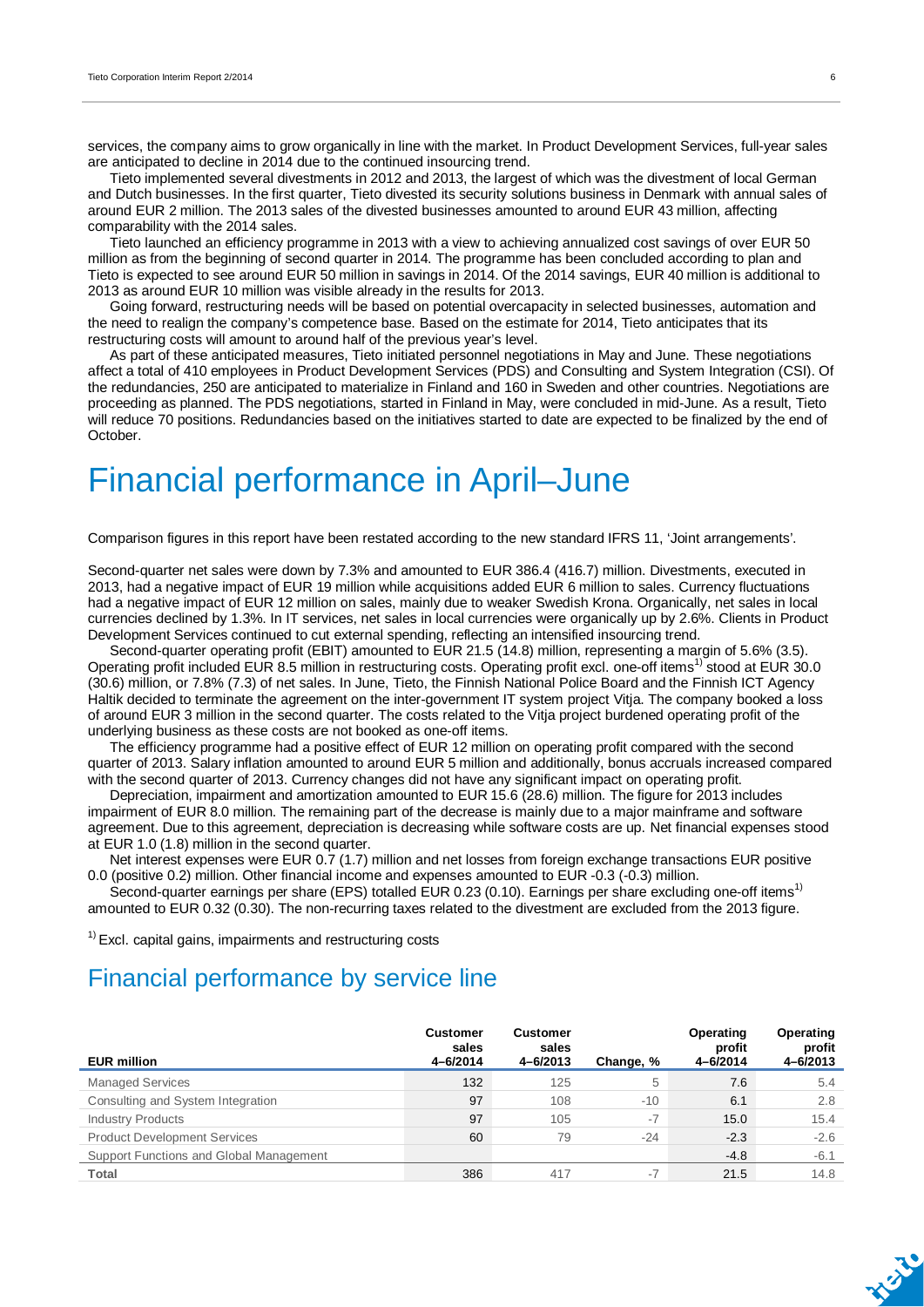### Operating margin by service line

| %                                   | Operating<br>margin<br>4-6/2014 | Operating<br>margin<br>$4 - 6/2013$ | Operating<br>margin excl.<br>one-off items <sup>1</sup><br>4-6/2014 | Operating<br>margin excl.<br>one-off items <sup>17</sup><br>4-6/2013 |
|-------------------------------------|---------------------------------|-------------------------------------|---------------------------------------------------------------------|----------------------------------------------------------------------|
| <b>Managed Services</b>             | 5.8                             | 4.3                                 | 5.8                                                                 | 4.6                                                                  |
| Consulting and System Integration   | 6.3                             | 2.6                                 | 7.4                                                                 | 8.9                                                                  |
| <b>Industry Products</b>            | 15.3                            | 14.7                                | 15.6                                                                | 15.8                                                                 |
| <b>Product Development Services</b> | $-3.8$                          | $-3.4$                              | 6.1                                                                 | 2.6                                                                  |
| Total                               | 5.6                             | 3.5                                 | 7.8                                                                 | 7.3                                                                  |

1) Excl. capital gains, impairments and restructuring costs

## Organic change in local currency by service line

| <b>EUR million</b>                  | <b>Customer</b><br>sales adj. for<br>acquisitions and<br>currency<br>4-6/2014 | <b>Customer</b><br>sales adj. for<br>divestments<br>4-6/2013 | Change, % |
|-------------------------------------|-------------------------------------------------------------------------------|--------------------------------------------------------------|-----------|
| <b>Managed Services</b>             | 136                                                                           | 125                                                          | 9         |
| Consulting and System Integration   | 97                                                                            | 101                                                          | $-4$      |
| <b>Industry Products</b>            | 102                                                                           | 100                                                          | $\Omega$  |
| <b>IT</b> services                  | 335                                                                           | 327                                                          |           |
| <b>Product Development Services</b> | 57                                                                            | 71                                                           | $-19$     |
| <b>Total</b>                        | 393                                                                           | 398                                                          | $-1$      |

The following divestments affected second-quarter sales: local businesses in Germany and the Netherlands and the security solutions business in Denmark. Additionally, the acquisitions of Canvisa Consulting and part of Siemens Convergence Creators' business are eliminated.

For a comprehensive set of service line and industry group figures, see the tables section.

In Managed Services, sales in local currencies grew organically by 9%. The market for projects to transform ICT infrastructure to cloud-based environments remained strong and sales of cloud services amounted to EUR 10 million, up by 58% compared with the previous quarter. Close to half of Managed Services' growth is attributable to revenue recognized from equipment sales Tieto being the lessor. Good volume development coupled with higher efficiency resulted in profitability improvement.

In Consulting and System Integration, increasing efficiency contributed to overall performance improvement. The business mix comprises both growth segments, such as Customer Experience Management, and legacy business areas. Traditional application management continued to experience price pressure and reduced revenues. The investments to increase efficiency and automation in application management will be accelerating in the second half. Sales for customer experience management and transformation consulting aiming at designing efficient up-to-date application and infrastructure architectures saw healthy growth. The telecom sector continued to experience negative development, whereas sales were up in the finance sector. Operating margin was down due to the costs related to the termination of the Vitja project.

In Industry Products, sales in local currencies were organically up by 2%. The healthcare and welfare sector posted significant growth while sales in the financial services sector were down, partly due to the negative development in Russia and Latvia. Good growth in maintenance continued. Profitability was slightly affected by divestments and negative development in joint ventures. Profitability of the underlying business remained healthy at the previous year's level.

In Product Development Services (PDS), sales continued to decrease due to some key customers' continued insourcing. The acquisition closed in April as well as the new customer wins in the semiconductor area and some new openings with existing customers in the Mobile Devices and Consumer Electronics area are promising but the overall financial impact is still limited. The adjustment of operations has continued and the profitability of the underlying business improved. Weak demand is expected to continue and sales for the full year are anticipated to decline from the 2013 level.

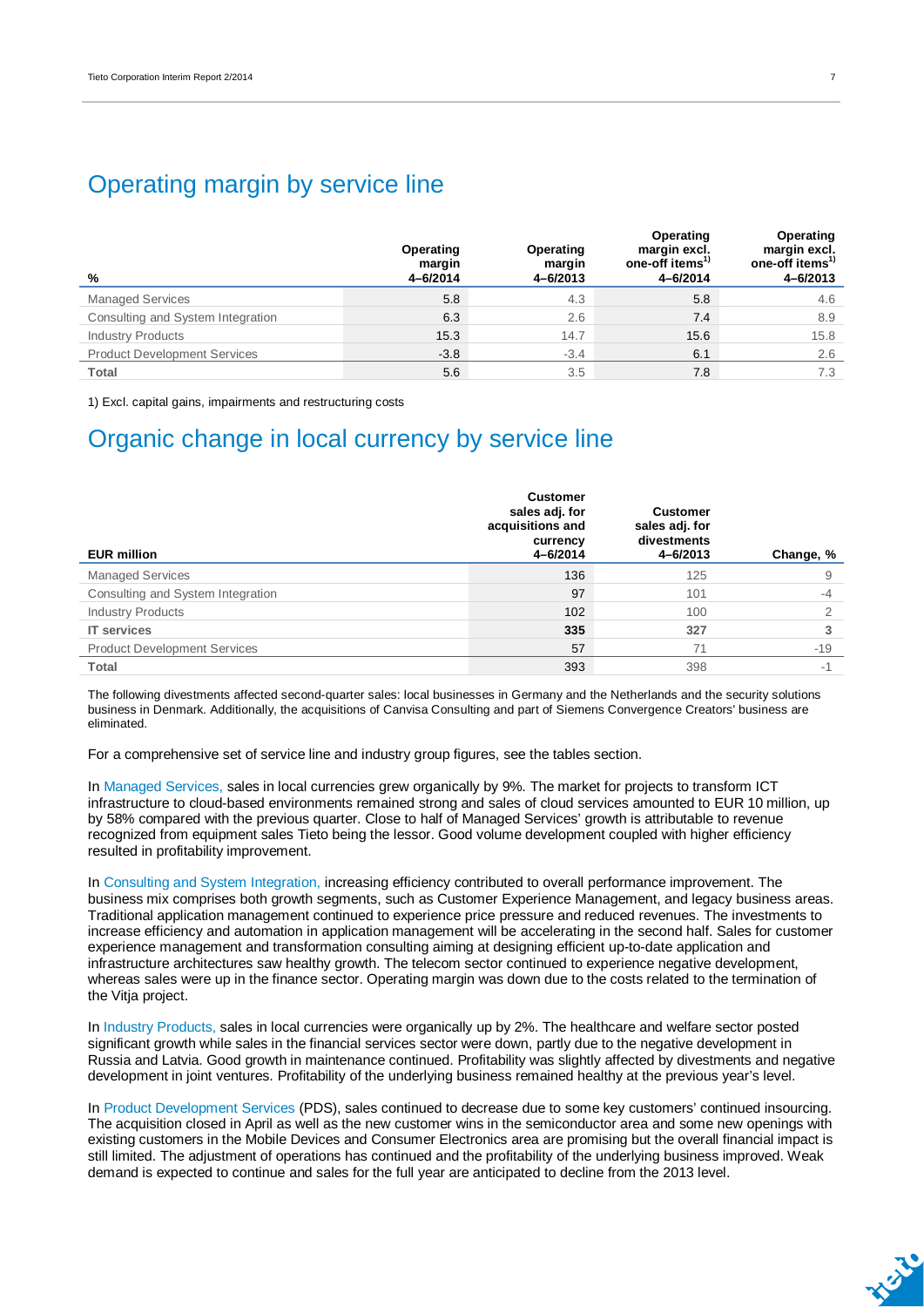### Customer sales by industry group

| <b>EUR million</b>                  | <b>Customer sales</b><br>4-6/2014 | <b>Customer sales</b><br>4-6/2013 | Change, % |
|-------------------------------------|-----------------------------------|-----------------------------------|-----------|
| <b>Financial Services</b>           | 84                                | 84                                |           |
| Manufacturing, Retail and Logistics | 78                                | 78                                |           |
| Public, Healthcare and Welfare      | 104                               | 102                               |           |
| Telecom, Media and Energy           | 60                                | 74                                | $-19$     |
| <b>Product Development Services</b> | 60                                | 79                                | $-24$     |
| Total                               | 386                               | 417                               |           |

### Organic change in local currency by industry group

| <b>EUR million</b>                  | <b>Customer</b><br>sales adj. for<br>acquisitions and<br>currency<br>4-6/2014 | <b>Customer</b><br>sales adj. for<br>divestments<br>4-6/2013 | Change, % |
|-------------------------------------|-------------------------------------------------------------------------------|--------------------------------------------------------------|-----------|
| <b>Financial Services</b>           | 86                                                                            | 83                                                           | 3         |
| Manufacturing, Retail and Logistics | 79                                                                            | 76                                                           | 3         |
| Public, Healthcare and Welfare      | 108                                                                           | 97                                                           | 11        |
| Telecom, Media and Energy           | 63                                                                            | 70                                                           | $-10$     |
| <b>IT services</b>                  | 335                                                                           | 327                                                          | 3         |
| <b>Product Development Services</b> | 57                                                                            | 71                                                           | $-19$     |
| Total                               | 393                                                                           | 398                                                          | $-1$      |

The following divestments affected second-quarter sales: local businesses in Germany and the Netherlands and the security solutions business in Denmark. Additionally, the acquisitions of Canvisa Consulting and part of Siemens Convergence Creators' business are eliminated.

In Financial Services, sales in local currencies grew organically by 3%. Growth was strongest in Consulting and System Integration in Finland and Industry Products in Sweden. Front-end services continued to be the key revenue driver in the second quarter. In managed services, the activity level was good in both Finland and Sweden.

In Manufacturing, Retail and Logistics, sales in local currencies grew organically by 3% with growth mainly coming from outsourcing services. The industry group has concluded several new agreements in the first half and the sales pipeline remains healthy. Both the manufacturing and retail sectors posted growth. The market is active and clients are focusing on new ways to interact with their customers.

In Public, Healthcare and Welfare, sales in local currencies were organically up by 11%. The healthcare and welfare segment and the Swedish public sector posted strong growth. Sales for the Finnish public sector turned to slight growth. In Finland, the initiative to create national interoperability in the healthcare and welfare sector has proceeded well.

In Telecom, Media and Energy, sales in local currencies were down by 10%. In the second quarter, growth in the oil&gas segment also turned negative due to reduced investment levels. In the telecom, media and utilities segment, expiring projects affect volumes as the activity level to start new projects is low.

# Financial performance in January–June

Comparison figures in this report have been restated according to the new standard IFRS 11, 'Joint arrangements'.

First-half net sales were down by 8.0% and amounted to EUR 773.4 (840.6) million. Divestments had a negative impact of EUR 41 million and currency fluctuations a negative impact of EUR 23 million on sales. Organically, net sales in local currencies declined by 1.3%. In IT services, net sales in local currencies were organically up by 2.9%. Clients in Product Development Services continued to cut external spending.

First-half operating profit (EBIT) amounted to EUR 55.5 (44.1) million, representing a margin of 7.2% (5.2). Operating profit included EUR 9.2 million in restructuring costs and EUR 0.2 million in capital gains. Operating profit excl. one-off

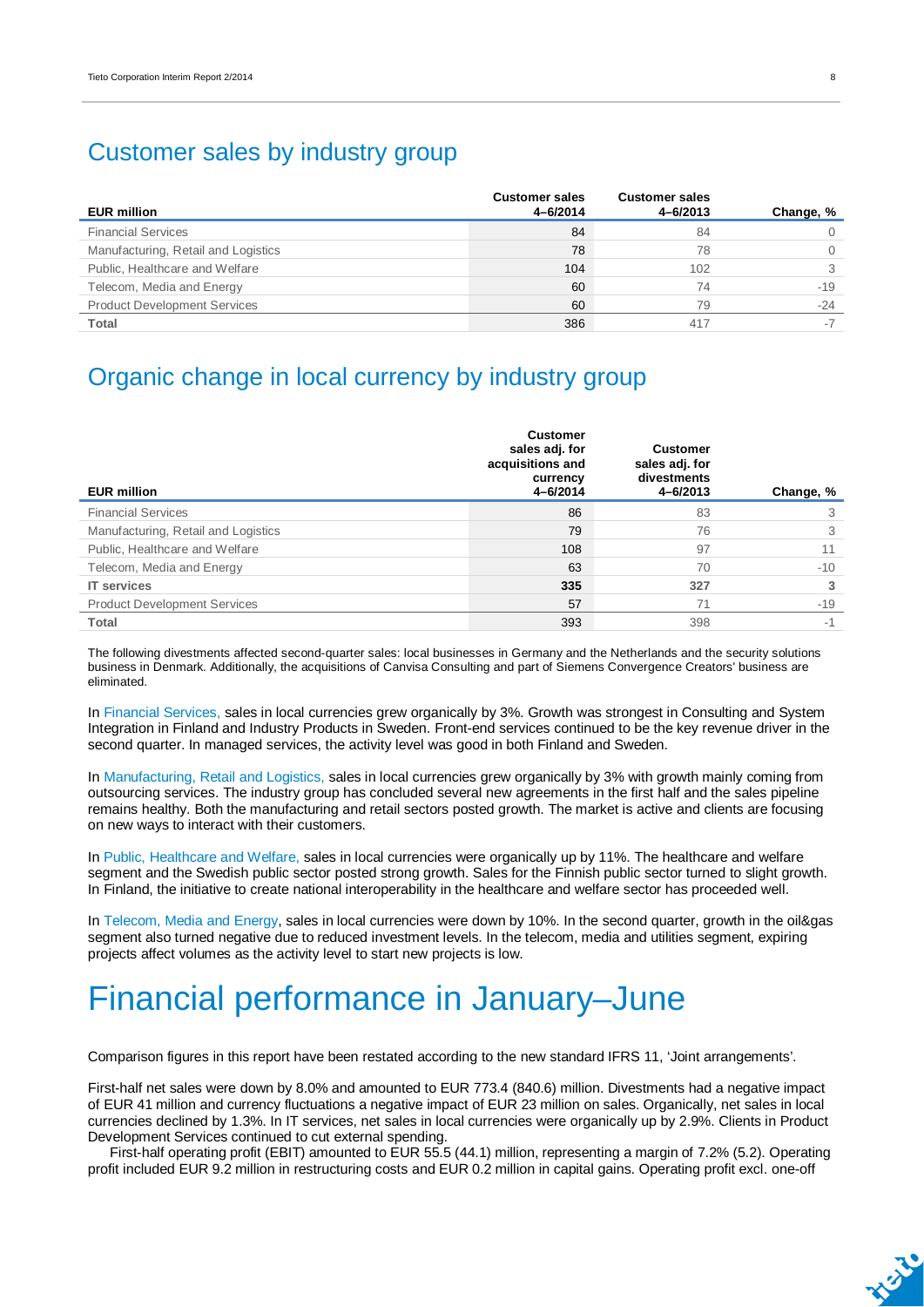items<sup>1)</sup> stood at EUR 64.5 (61.7) million, or 8.3% (7.3) of net sales. The efficiency programme had a positive effect of over EUR 22 million on operating profit compared with the first half of 2013. The positive development was partly offset by the negative price development as well as salary inflation. Currency changes did not have any significant impact on operating profit.

Depreciation, impairment and amortization amounted to EUR 31.0 (49.8) million. The decrease is mainly due to a major mainframe and software agreement. Due to this agreement, depreciation is decreasing while software costs are up. Net financial expenses stood at EUR 2.2 (3.3) million in the first half. Net interest expenses were EUR 1.5 (2.9) million and net losses from foreign exchange transactions EUR 0.1 (positive 0.2) million. Other financial income and expenses amounted to EUR -0.6 (-0.6) million.

First-half earnings per share (EPS) totalled EUR  $0.56$  (0.40). Earnings per share excluding one-off items<sup>1)</sup> amounted to EUR 0.66 (0.62). The non-recurring taxes related to the divestment are excluded from the 2013 figure.

### Financial performance by service line

| <b>EUR million</b>                      | <b>Customer</b><br>sales<br>$1 - 6/2014$ | <b>Customer</b><br>sales<br>$1 - 6/2013$ | Change, % | Operating<br>profit<br>$1 - 6/2014$ | Operating<br>profit<br>$1 - 6/2013$ |
|-----------------------------------------|------------------------------------------|------------------------------------------|-----------|-------------------------------------|-------------------------------------|
| <b>Managed Services</b>                 | 259                                      | 245                                      | 6         | 18.4                                | 6.1                                 |
| Consulting and System Integration       | 197                                      | 216                                      | -9        | 17.2                                | 6.6                                 |
| <b>Industry Products</b>                | 198                                      | 214                                      | -8        | 30.4                                | 33.0                                |
| <b>Product Development Services</b>     | 120                                      | 165                                      | $-27$     | $-1.2$                              | 6.7                                 |
| Support Functions and Global Management |                                          |                                          |           | $-9.4$                              | $-8.2$                              |
| <b>Total</b>                            | 773                                      | 841                                      | -8        | 55.5                                | 44.1                                |

## Operating margin by service line

| %                                   | Operating<br>margin<br>$1 - 6/2014$ | Operating<br>margin<br>$1 - 6/2013$ | Operating<br>margin excl.<br>one-off items <sup>1)</sup><br>$1 - 6/2014$ | Operating<br>margin excl.<br>one-off items <sup>1</sup><br>$1 - 6/2013$ |
|-------------------------------------|-------------------------------------|-------------------------------------|--------------------------------------------------------------------------|-------------------------------------------------------------------------|
| <b>Managed Services</b>             | 7.1                                 | 2.5                                 | 7.1                                                                      | 2.5                                                                     |
| Consulting and System Integration   | 8.7                                 | 3.0                                 | 9.3                                                                      | 6.8                                                                     |
| <b>Industry Products</b>            | 15.4                                | 15.4                                | 15.5                                                                     | 16.0                                                                    |
| <b>Product Development Services</b> | $-1.0$                              | 4.0                                 | 4.4                                                                      | 7.3                                                                     |
| Total                               | 7.2                                 | 5.2                                 | 8.3                                                                      | 7.3                                                                     |

1) Excl. capital gains, impairments and restructuring costs

### Organic change in local currency by service line

| <b>EUR million</b>                  | <b>Customer</b><br>sales adj. for<br>acquisitions and<br>currency<br>$1 - 6/2014$ | <b>Customer</b><br>sales adj. for<br>divestments<br>$1 - 6/2013$ | Change, % |
|-------------------------------------|-----------------------------------------------------------------------------------|------------------------------------------------------------------|-----------|
| <b>Managed Services</b>             | 266                                                                               | 245                                                              | 9         |
| Consulting and System Integration   | 197                                                                               | 202                                                              | $-2$      |
| <b>Industry Products</b>            | 208                                                                               | 204                                                              | 2         |
| <b>IT</b> services                  | 671                                                                               | 651                                                              | 3         |
| <b>Product Development Services</b> | 119                                                                               | 149                                                              | $-20$     |
| <b>Total</b>                        | 790                                                                               | 800                                                              | $-1$      |

The following divestments affected second-quarter sales: local businesses in Germany and the Netherlands and the security solutions business in Denmark. Additionally, the acquisitions of Canvisa Consulting and part of Siemens Convergence Creators' business are eliminated.

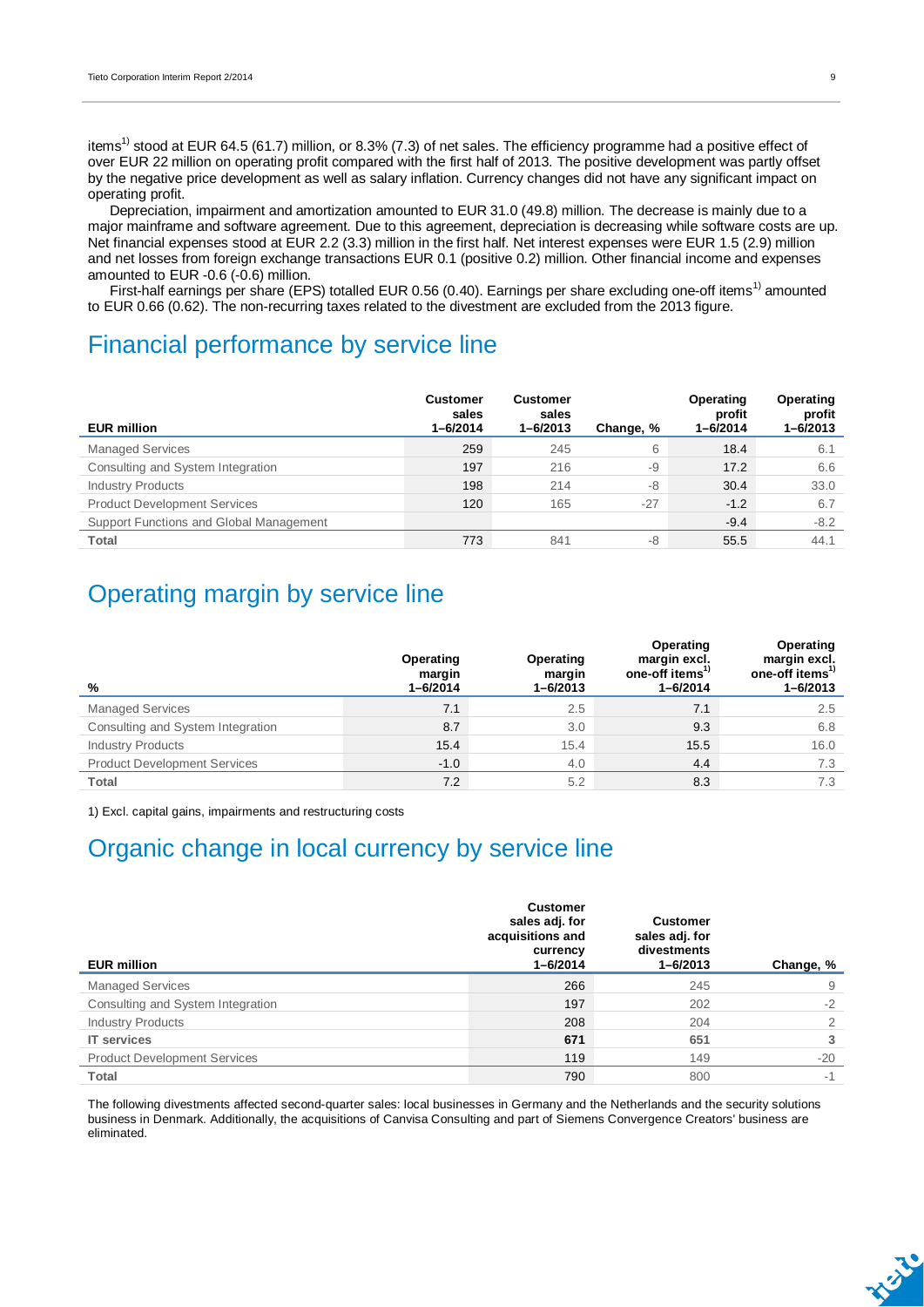## Customer sales by industry group

| <b>EUR million</b>                  | <b>Customer sales</b><br>$1 - 6/2014$ | <b>Customer sales</b><br>$1 - 6/2013$ | Change, % |
|-------------------------------------|---------------------------------------|---------------------------------------|-----------|
| <b>Financial Services</b>           | 167                                   | 165                                   |           |
| Manufacturing, Retail and Logistics | 157                                   | 154                                   |           |
| Public, Healthcare and Welfare      | 204                                   | 208                                   | $-2$      |
| Telecom, Media and Energy           | 125                                   | 148                                   | $-16$     |
| <b>Product Development Services</b> | 120                                   | 165                                   | $-27$     |
| <b>Total</b>                        | 773                                   | 841                                   | -8        |

### Organic change in local currency by industry group

| <b>EUR million</b>                  | <b>Customer</b><br>sales adj. for<br>acquisitions and<br>currency<br>$1 - 6/2014$ | <b>Customer</b><br>sales adj. for<br>divestments<br>1-6/2013 | Change, % |
|-------------------------------------|-----------------------------------------------------------------------------------|--------------------------------------------------------------|-----------|
| <b>Financial Services</b>           | 170                                                                               | 162                                                          | 5         |
| Manufacturing, Retail and Logistics | 159                                                                               | 152                                                          | 5         |
| Public, Healthcare and Welfare      | 210                                                                               | 198                                                          | 6         |
| Telecom, Media and Energy           | 132                                                                               | 139                                                          | $-6$      |
| <b>IT services</b>                  | 671                                                                               | 651                                                          | 3         |
| <b>Product Development Services</b> | 119                                                                               | 149                                                          | $-20$     |
| <b>Total</b>                        | 790                                                                               | 800                                                          | $-1$      |

The following divestments affected second-quarter sales: local businesses in Germany and the Netherlands and the security solutions business in Denmark. Additionally, the acquisitions of Canvisa Consulting and part of Siemens Convergence Creators' business are eliminated.

# Cash flow, financing and investments

Second-quarter net cash flow from operations amounted to EUR 16.6 million (10.7), including the increase of EUR 18.6 (increase 19.6) million in net working capital. Payments for restructuring, which have a negative impact on cash flow, amounted to about EUR 12.0 (9.5) million in the second quarter. The restructuring-related cash flow in the third quarter is anticipated to remain close to the level of the second quarter.

Six-month net cash flow from operations amounted to EUR 66.6 million (60.7), including the increase of EUR 15.9 (increase 19.8) million in net working capital. Payments for restructuring amounted to about EUR 24.3 (21.9) million (negative) in the six-month period.

Tax payments declined to EUR 3.0 (8.4) million in the six-month period due to a refund of EUR 8.2 million in Finland in the second quarter.

There were no payments for acquisitions in the first half of 2014 (nor in 2013).

Six-month capital expenditure totalled EUR 20.5 (32.6) million, of which paid EUR 20.6 million (29.0). Capital expenditure represented 2.7% (3.9) of net sales and was mainly related to data centres.

The equity ratio was 48.7% (44.0). Gearing decreased to 6.2% (16.8). Net debt totalled EUR 30.3 (81.1) million, including EUR 139.6 million in interest-bearing debt, EUR 2.2 million in finance lease liabilities, EUR 10.4 million in finance lease receivables, EUR 1.5 million in other interest-bearing receivables and EUR 99.6 million in cash and cash equivalents.

The EUR 100 million bond matures in May 2019 and it carries a coupon of fixed annual interest of 2.875%. Interestbearing long-term loans amounted to EUR 101.6 million at the end of June. Interest-bearing short-term loans amounted to EUR 38.0 million, including EUR 30 million in commercial papers issued under the EUR 250 million commercial paper programme. Other short-term interest-bearing loans of EUR 8.0 million were mainly related to an agreement for software license financing and joint venture cash pool balances. The syndicated revolving credit facility of EUR 100 million maturing in May 2016 was not in use at the end of June.

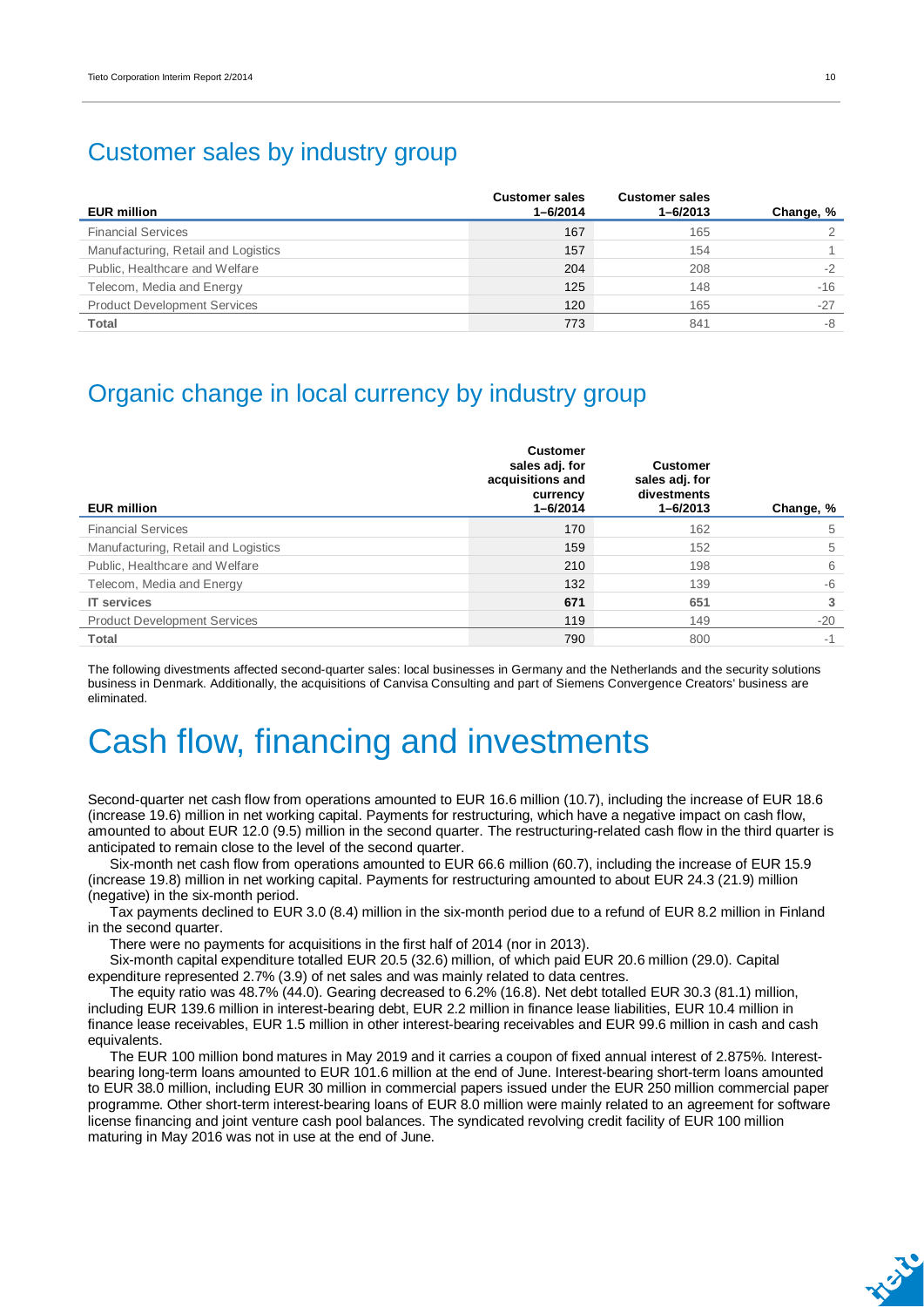# Order backlog

Total Contract Value (TCV) amounted to EUR 398 (551) million in the second quarter. Some won contract closings were postponed to the second half of the year. According to the current definition for TCV, the total value, including the part beyond the notice period, is included in the TCV. Tieto estimates that the change in the definition did not have any significant impact on the figure. Book-to-bill stood at 1.0 (1.4).

TCV for the deals signed in the six-month period amounted to EUR 814 (906) million and book-to-bill stood at 1.1 (1.1). The order backlog rose to EUR 1 550 (1 469) million. In total, 38% (37) of the backlog is expected to be invoiced during 2014.

# Business transactions in January–June

In January, Tieto signed an agreement with Siemens to acquire part of Siemens Convergence Creators' Network Directory Server (NDS), IP Multimedia Systems (IMS), Home Location Register (HLR) and Radio Access (RA) businesses. The transaction will strengthen Tieto Product Development Services' (PDS) portfolio in the voice and IP transformation area.

As part of the acquisition, approximately 220 employees transferred to Tieto. Based on the acquisition, new business related to a significant customer will also be transferred to Tieto PDS. Over time, the transaction is expected to contribute in excess of EUR 15 million to annual sales. In addition, it is anticipated to improve PDS' profit. The final transition to Tieto took place on 1 April 2014.

In the first quarter, Tieto divested its PKI security solutions business in Denmark. The annual sales of the divested business amounted to around EUR 2 million.

## Major agreements in January–June

### Financial Services

In March, Tieto and LähiTapiola decided to expand their collaboration and have now signed a five-year framework agreement with an option of two additional years on application maintenance and development. The agreement covers key financial and personnel management systems and implementation of SAP software.

In March, OP-Pohjola selected Tieto as the provider of a new platform for its customer services. The platform is provided "as a Service". The total value of the agreement running over two years is close to EUR 6 million.

In June, Tieto and Arek concluded an agreement on maintenance, development and project services. The agreement runs for four and a half years.

In June, ELO selected Tieto as its Infrastructure renewal partner with a total contract value of over EUR 13 million. The agreement runs for four years with an option for one additional year. Tieto and ELO also concluded a frame agreement on IT services.

In June, Ilmarinen selected Tieto as its partner for front-end renewal and maintenance.

## Manufacturing, Retail and Logistics

In January, Metso and Valmet signed an extensive five-year contract with Tieto on IT capacity services. The cloud-based solution is expected to bring significant cost savings and long-term flexibility for Metso and Valmet.

In January, Mondi selected Tieto as the provider of Holistic Manufacturing Intelligence for Advanced Process Control, a sustainable performance solution for paper and board production. The project is expected to be finalized in 2016 and the total value of the agreement is around EUR 3 million.

In March, HSB and Tieto concluded a new three-year agreement on infrastructure services with a total contract value of EUR 5 million. In April, the agreement was expanded to cover additional services in the cloud and workplace area.

In June, Tieto and Lemminkäinen concluded a four-year agreement on infrastructure outsourcing.

In June, Onninen chose Tieto as a provider of SAP-related infrastructure services and cloud services. The agreement runs for three years.

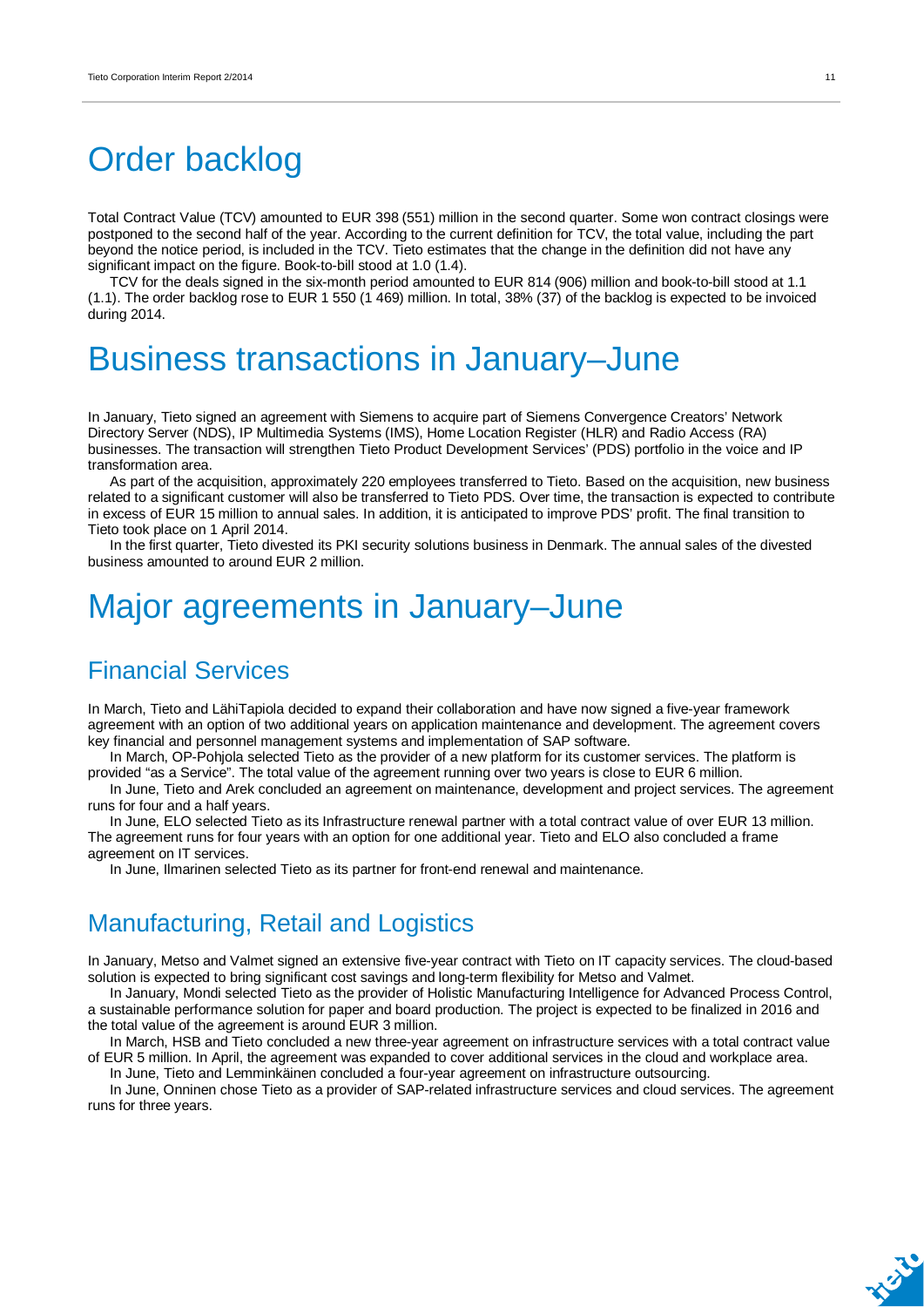### Public, Healthcare and Welfare

In January, Nacka municipality extended its outsourcing agreement on infrastructure services with Tieto. The contract value is SEK 45 million and is valid until 2017.

In February, Stockholm County Council concluded an outsourcing agreement on infrastructure services with Tieto. The contract value is close to EUR 7 million and is valid until 2015.

 In February, Tietokarhu, a joint venture of Tieto and the Finnish state, signed a contract extension enabling the Finnish Tax Administration to continue to use Tietokarhu's services in a flexible manner during 2017–2019. The value of the agreement is estimated to be around EUR 9–10 million annually.

In March, the Finnish Transport Safety Agency and Tieto concluded an agreement on infrastructure services as part of the large frame agreement with Hansel, signed in May 2013. The agreement is valid until 2021 and the contract value is around EUR 14 million.

In June, Region Skåne decided on a two-year extension to its existing contract. The contract value is EUR 11 million. Based on the Hansel frame agreement concluded in May 2013, the Finnish Transport Safety Agency chose Tieto as a partner for managed services in the second quarter. The total value of the contract is EUR 8 million.

In June, Tieto, the Finnish National Police Board and the Finnish ICT Agency Haltik decided to terminate the agreement on the inter-government IT system project Vitja. The parties mutually agreed that Tieto will pay a one-time fee of EUR 7.5 million to the Finnish National Police Board. In addition to the provisions reported earlier, the company booked a loss of around EUR 3 million in the second quarter. A cash flow effect of EUR 7.5 million will materialize in the third quarter.

### Telecom, Media and Energy

Telecom, Media and Energy experienced a solid inflow of new contracts, mainly in the telecom sector, as well as a number of smaller agreements across industries. However, according to customer agreements, Tieto is not able to disclose the contracts.

## Personnel

The number of full-time employees amounted to 14 126 (14 933) at the end of June. The number of full-time employees in the global delivery centres totalled 6 481 (6 603), or 45.9% (44.2) of all personnel. In Product Development Services, the offshore ratio was 61.6% (60.8). In IT services, the offshore rate continued to rise and stood at 42.0% (39.4) at the end of June.

During the six-month period, the number of full-time employees decreased by a net amount of around 200. Acquisitions added around 200 employees and net recruitments around 50 employess while job cuts reduced the number of personnel by over 400. Around 330 of the job cuts were related to the 2013 efficiency programme, which was concluded in the first quarter of 2014. The 12-month rolling employee turnover stood at 9.4% (9.7) at the end of June. The average number of full-time employees was 14 180 (15 720) in the first half.

Salary inflation is expected to be around 3% on average in 2014. In offshore countries, salary inflation is clearly above the average. Markets like India may see double-digit salary hikes.

## Shares and share-based incentives

Between 1 January and 31 March 2014, a total of 334 512 new Tieto shares were subscribed for with the company's stock options. As a result of the subscriptions, the number of Tieto shares increased to 73 477 979. The new shares were registered in the Trade Register on 15 April 2014.

Between 1 April and 2 June 2014, a total of 75 852 new shares were subscribed for with the company's stock options 2009B and a total of 16 455 new shares with stock options 2009C. The shares subscribed for under the stock options were registered in the Trade Register on 17 June. At the end of the quarter, the number of Tieto shares was 73 570 286.

On 30 June, the company held a total of 510 819 own shares, representing 0.7% of the total number of shares and voting rights. The number of outstanding shares, excluding the treasury shares, was 73 059 467 at the end of the period.

In May, the Board of Directors decided to utilize company shares in a new reward plan for selected key employees. The plan will run until the end of 2016. The maximum number of Tieto shares to be delivered to the participants is 62 500 shares. Proposals for authorizing the Board of Directors to acquire own shares from the market and to issue the planbased shares will be made to the Shareholders' Annual General Meeting of 2016.

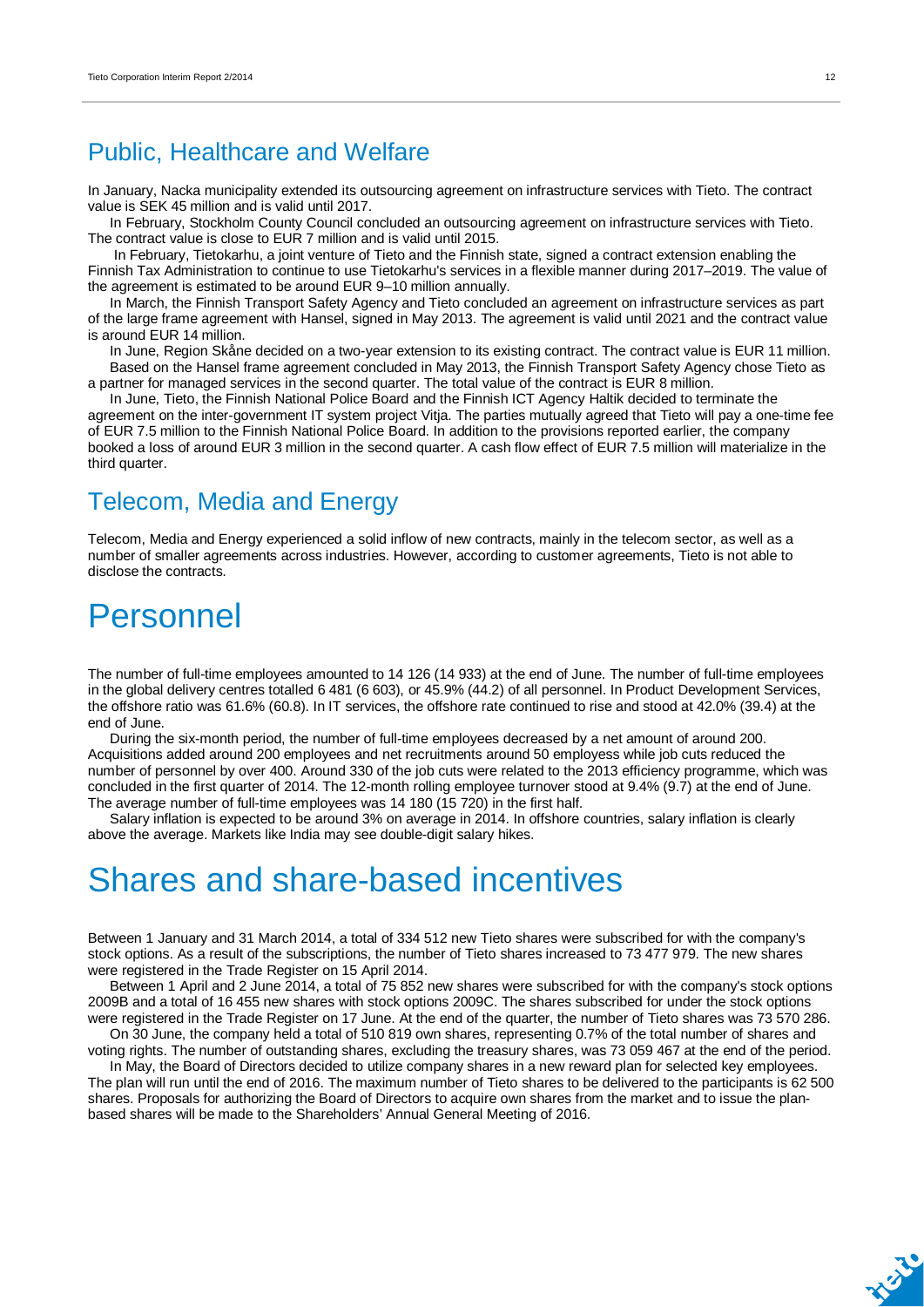# Near-term risks and uncertainties

Slow growth in Europe might lead to weakness in the IT services market as well. As Tieto's top 10 customers account for 35% of its net sales, the company's development is relatively sensitive to changes in the demand from large customers. The risks related to Russia are limited as the share of sales in Russia is less than 1%. However, if the crisis were to

affect the Finnish economy, it would have an indirect impact on the IT services market in Finland.

As is typical of Product Development Services, visibility is weak due to the short order backlog. Overall, the intensified insourcing trend in the telecom sector and the challenging business environment may have a negative impact on the company going forward. The company has initiated efficiency measures to adjust its resources and closely monitors the development of demand.

The major transformation of the IT industry may result in continuous actions to renew competences. This change coupled with the offshoring trend may drive continued restructuring within companies. This might create uncertainty among personnel and pose risks related to the company's performance.

As is typical of the industry, the large size of individual deals may have a strong effect on growth, and price pressure might lead to weak profitability. Additionally, new technologies, such as cloud computing, drive customer demand towards standardized and less labour-intensive solutions. All these changes might result in the need for continuous restructuring.

Typical risks faced by the IT service industry involve additional technology licence fees, the quality of deliveries and related project overruns. Transitions to offshore delivery centres as well as the ongoing organizational change pose risks of project losses and penalties.

# Full-year outlook for 2014 unchanged

Tieto expects its full-year operating profit (EBIT) excluding one-off items to increase from the previous year's level (EUR 141.2 million in 2013).

# Auditing

The figures in this report are unaudited.

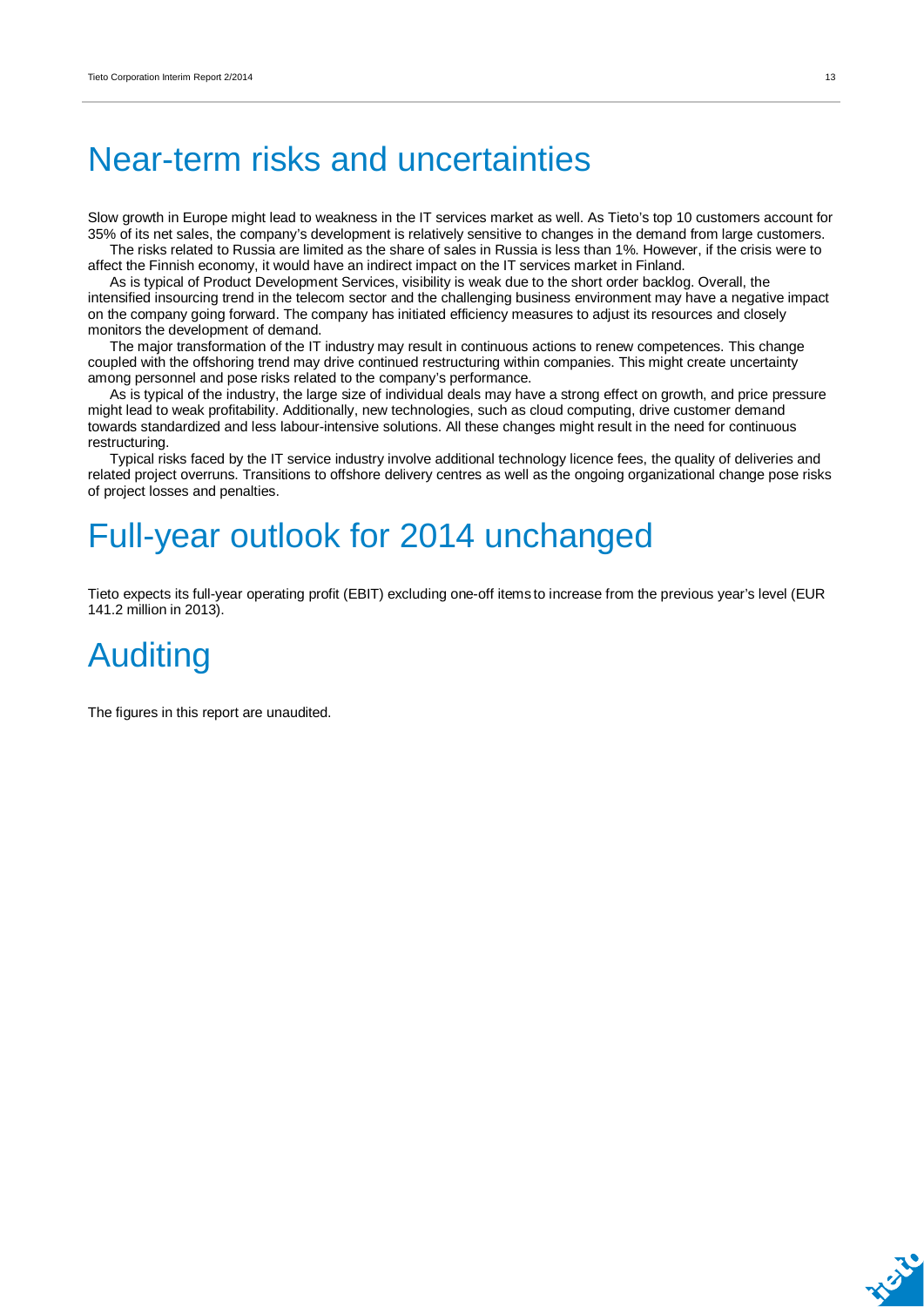# Financial calendar 2014

23 October Interim report 3/2014 (8.00 am EET)

# Accounting policies 2014

The interim report has been prepared in accordance with International Accounting Standard (IAS) 34, Interim Financial Reporting, as adopted by the EU. The accounting policies adopted are consistent with those used in the annual financial statements for the year ended on 31 December 2013. The accounting policies, standards, interpretations and amendments taken into use in 2014 are described in the annual financial statements.

IFRS 11 'Joint arrangements' focuses on the rights and obligations of the arrangement rather than its legal form. There are two types of joint arrangements: joint operations and joint ventures. Joint operations arise where a joint operator has rights to the assets and obligations relating to the arrangement and hence accounts for its share of assets, liabilities, revenue and expenses. Joint ventures arise where the joint operator has a right to the net assets of the arrangement and hence equity accounts for its interest. Proportional consolidation of joint ventures is no longer allowed. Tieto reports the results as one line above operating profit (EBIT). Adjusted comparative information is provided concerning the preceding period. Equity accounting decreased the Group's annual net sales 2013 by around 4%. The change mainly affected the Industry Products (around 12% negative) and Managed Services (around 2% negative) service lines. Of industry groups, the change mainly affected Financial Services (around 10% negative) and Public Healthcare and Welfare (around 7% negative). EBIT is affected by the amount corresponding to Tieto's share of joint ventures' financial items and taxes. The company's net profit for the period is not affected.

Other IFRS changes do not currently have any material impact on the Group's financial statements.

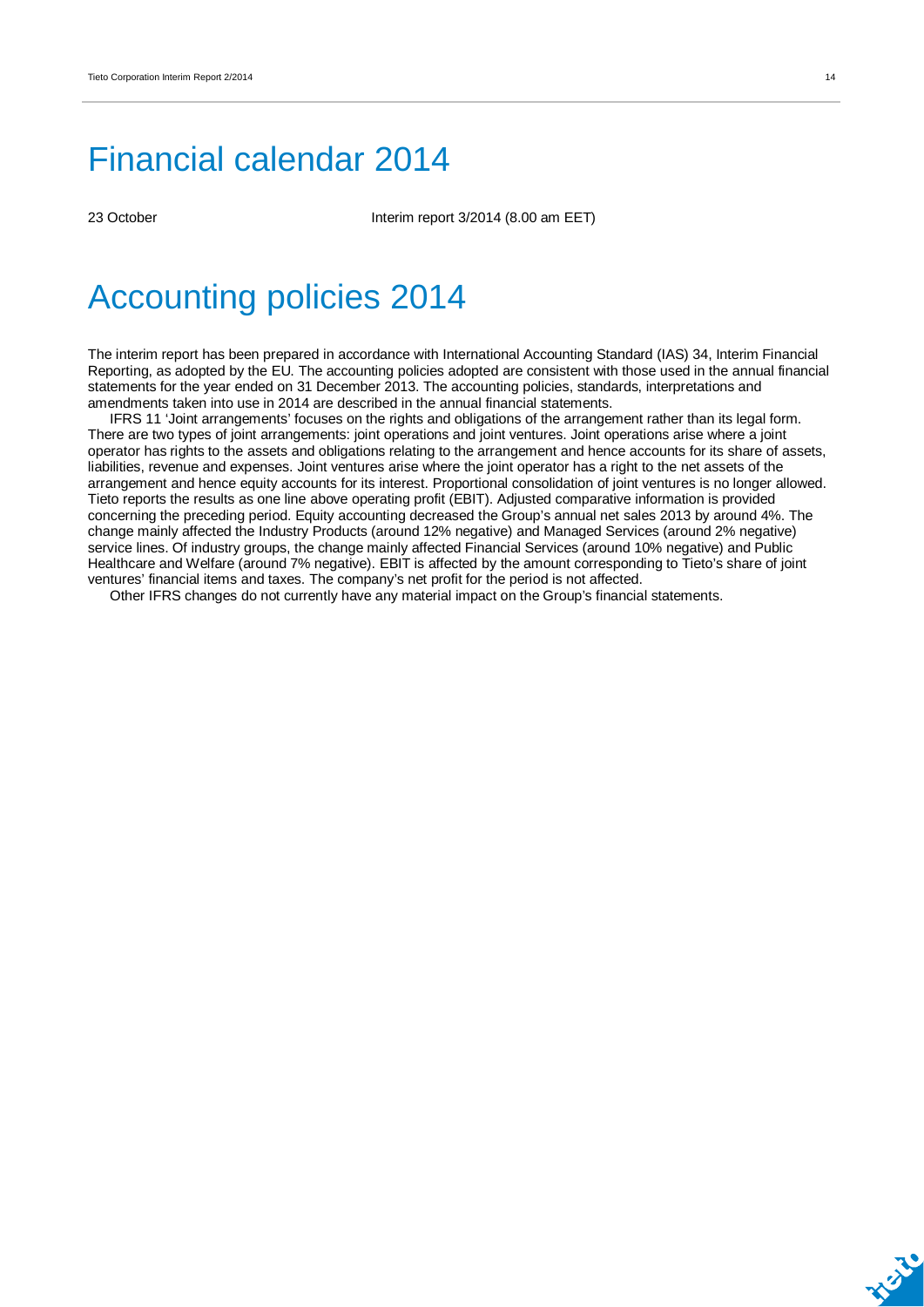## Key figures

|                                                              | 2014<br>$4 - 6$ | 2013<br>4-6 | 2014<br>$1 - 3$ | 2014<br>$1 - 6$ | 2013<br>1-6 | 2013<br>$1 - 12$ |
|--------------------------------------------------------------|-----------------|-------------|-----------------|-----------------|-------------|------------------|
|                                                              |                 |             |                 |                 |             |                  |
| Earnings per share, EUR                                      |                 |             |                 |                 |             |                  |
| <b>Basic</b>                                                 | 0.23            | 0.10        | 0.34            | 0.56            | 0.40        | 0.86             |
| <b>Diluted</b>                                               | 0.23            | 0.10        | 0.34            | 0.56            | 0.40        | 0.86             |
| Equity per share, EUR                                        | 6.70            | 6.67        | 6.56            | 6.70            | 6.67        | 7.08             |
|                                                              |                 |             |                 |                 |             |                  |
| Return on equity, 12-month rolling, %                        | 15.3            | 6.6         | 13.5            | 15.3            | 6.6         | 12.0             |
| Return on capital employed, 12-month rolling, % <sup>1</sup> | 14.8            | 10.3        | 15.3            | 14.8            | 10.3        | 13.5             |
| Equity ratio, %                                              | 48.7            | 44.0        | 44.9            | 48.7            | 44.0        | 49.3             |
| Interest-bearing net debt, EUR million                       | 30.3            | 81.1        | $-20.5$         | 30.3            | 81.1        | 15.5             |
| Gearing, %                                                   | 6.2             | 16.8        | $-4.3$          | 6.2             | 16.8        | 3.0              |
| Investments, EUR million                                     | 7.1             | 15.3        | 13.4            | 20.5            | 32.6        | 71.7             |

 $^{\circ}$  When calculating Return on capital employed the negative net impact on interest rate swaps and exchange differences are now considered as other financial expenses. The key figure for year 2013 has been correspondingly restated.

The balance sheet items concerning year 2012 in the 12-month average denominator are not restated according to the IFRS 11 'Joint arrangements'.

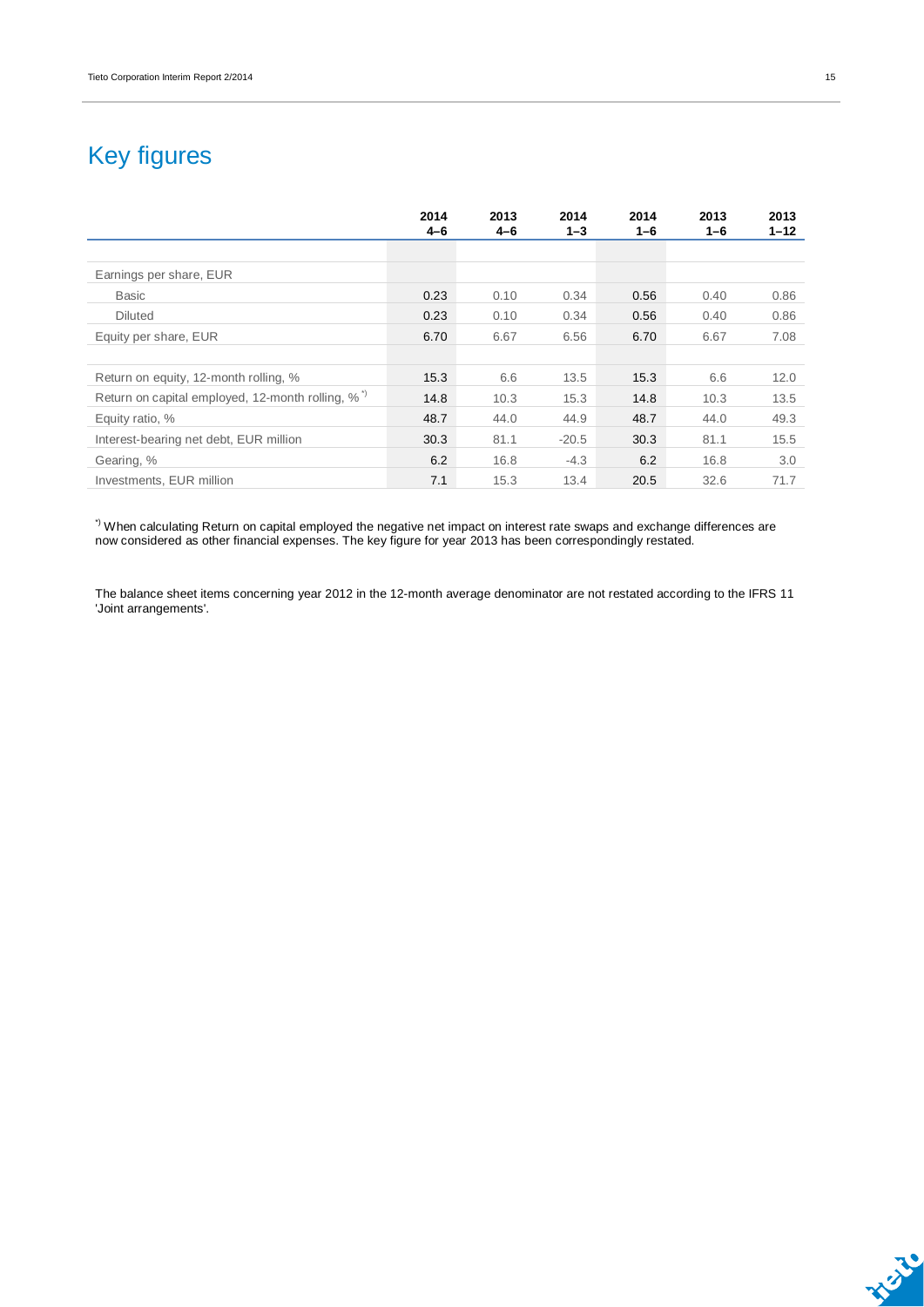## Number of shares

|                                        | 2014<br>$4 - 6$ | 2014<br>$1 - 3$ | 2014<br>1-6 | 2013<br>$1 - 6$ | 2013<br>$1 - 12$ |
|----------------------------------------|-----------------|-----------------|-------------|-----------------|------------------|
|                                        |                 |                 |             |                 |                  |
| Outstanding shares, end of period      |                 |                 |             |                 |                  |
| <b>Basic</b>                           | 73 059 467      | 72 632 648      | 73 059 467  | 72 572 865      | 72 590 573       |
| <b>Diluted</b>                         | 73 360 108      | 73 087 532      | 73 360 108  | 72 841 681      | 72 894 452       |
|                                        |                 |                 |             |                 |                  |
| Outstanding shares, average            |                 |                 |             |                 |                  |
| <b>Basic</b>                           | 72 929 898      | 72 613 122      | 72 772 385  | 72 158 489      | 72 369 221       |
| <b>Diluted</b>                         | 73 245 193      | 73 042 223      | 73 084 258  | 72 495 581      | 72 677 909       |
|                                        |                 |                 |             |                 |                  |
| Company's possession of its own shares |                 |                 |             |                 |                  |
| End of period                          | 510819          | 510819          | 510819      | 540 302         | 541794           |
| Average                                | 510819          | 528 372         | 519 547     | 546 446         | 543 402          |

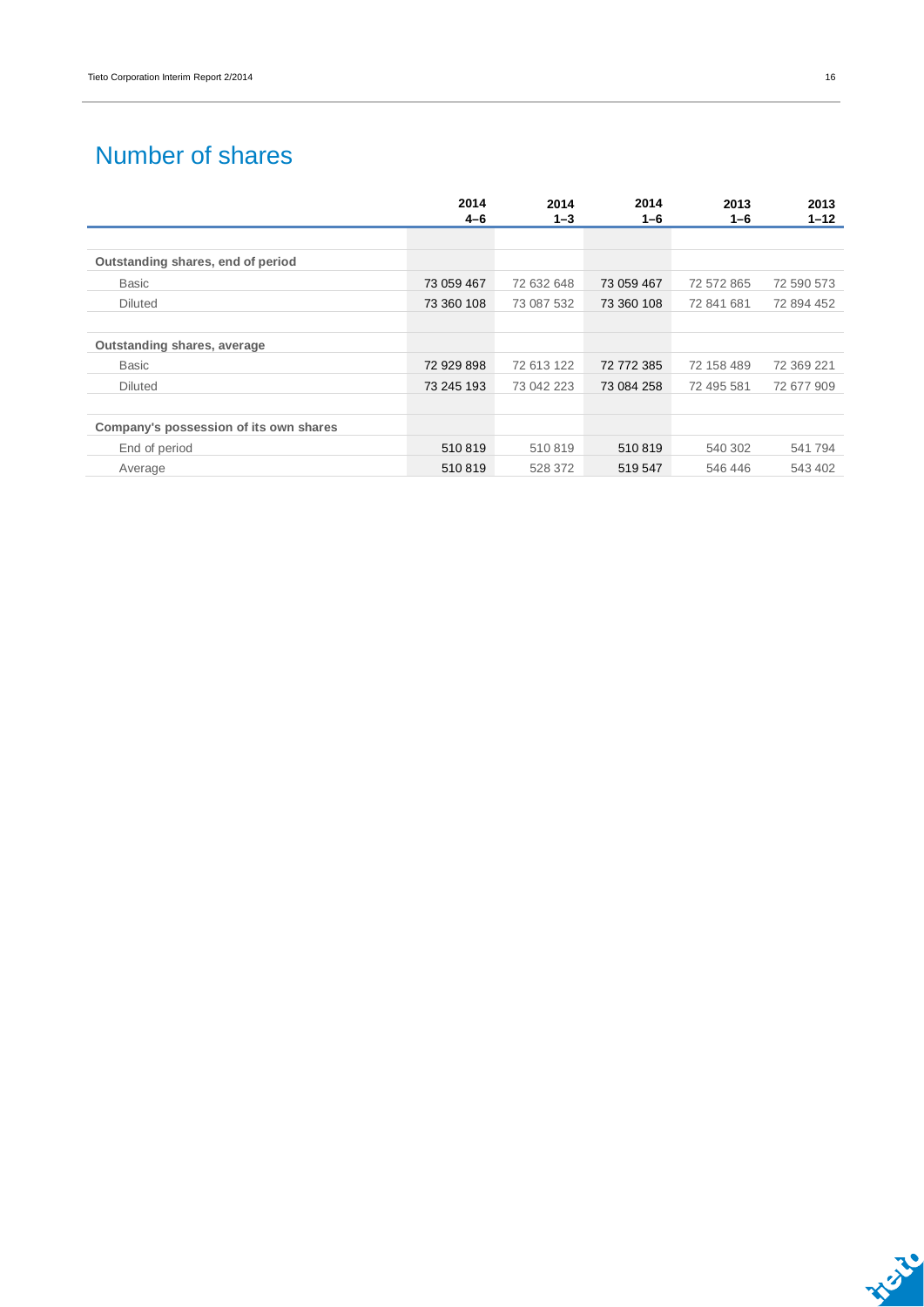## Income statement, EUR million

|                                                                                   | 2014<br>4-6 | 2013<br>$4 - 6$ | 2014<br>$1 - 6$ | 2013<br>$1 - 6$ | Change<br>%              | 2013<br>$1 - 12$ |
|-----------------------------------------------------------------------------------|-------------|-----------------|-----------------|-----------------|--------------------------|------------------|
|                                                                                   |             |                 |                 |                 |                          |                  |
| Net sales                                                                         | 386.4       | 416.7           | 773.4           | 840.6           | -8                       | 1 606.8          |
| Other operating income                                                            | 3.8         | 3.1             | 7.6             | 7.1             | $\overline{7}$           | 18.1             |
| Employee benefit expenses                                                         | 219.3       | 244.7           | 436.7           | 493.2           | $-11$                    | 923.7            |
| Depreciation, amortization and impairment charges                                 | 15.6        | 28.6            | 31.0            | 49.8            | $-38$                    | 89.7             |
| Other operating expenses                                                          | 135.1       | 133.8           | 260.2           | 265.2           | $-2$                     | 533.1            |
| Share of profit from investments accounted for using the<br>equity method         | 1.3         | 2.1             | 2.4             | 4.6             | -48                      | 7.3              |
| Operating profit (EBIT)                                                           | 21.5        | 14.8            | 55.5            | 44.1            | 26                       | 85.7             |
| Interest and other financial income                                               | 0.3         | 1.3             | 0.5             | 2.6             | $-81$                    | 5.3              |
| Interest and other financial expenses                                             | $-1.3$      | $-3.3$          | $-2.6$          | $-6.1$          | $-57$                    | $-12.7$          |
| Net exchange gains/losses                                                         | 0.0         | 0.2             | $-0.1$          | 0.2             | $\overline{\phantom{a}}$ | 0.8              |
| Profit before taxes                                                               | 20.5        | 13.0            | 53.3            | 40.8            | 31                       | 79.1             |
| Income taxes                                                                      | $-4.0$      | $-5.6$          | $-12.2$         | $-12.0$         | $\overline{2}$           | $-16.9$          |
| Net profit for the period                                                         | 16.5        | 7.4             | 41.1            | 28.8            | 43                       | 62.2             |
|                                                                                   |             |                 |                 |                 |                          |                  |
| Net profit for the period attributable to                                         |             |                 |                 |                 |                          |                  |
| Shareholders of the Parent company                                                | 16.5        | 7.4             | 41.1            | 28.8            | 43                       | 62.2             |
| Non-controlling interest                                                          | 0.0         | 0.0             | 0.0             | 0.0             | $\overline{\phantom{a}}$ | 0.0              |
|                                                                                   | 16.5        | 7.4             | 41.1            | 28.8            | 43                       | 62.2             |
|                                                                                   |             |                 |                 |                 |                          |                  |
| Earnings per share attributable to the shareholders<br>of the Parent company, EUR |             |                 |                 |                 |                          |                  |
| Basic                                                                             | 0.23        | 0.10            | 0.56            | 0.40            | 40                       | 0.86             |
| Diluted                                                                           | 0.23        | 0.10            | 0.56            | 0.40            | 65                       | 0.86             |
|                                                                                   |             |                 |                 |                 |                          |                  |
| Statement of comprehensive income, EUR million                                    |             |                 |                 |                 |                          |                  |
| Net profit for the period                                                         | 16.5        | 7.4             | 41.1            | 28.8            | 43                       | 62.2             |
| Items that may be reclassified subsequently to profit<br>or loss                  |             |                 |                 |                 |                          |                  |
| <b>Translation differences</b>                                                    | $-4.5$      | $-14.1$         | $-5.3$          | $-11.7$         | $\overline{\phantom{a}}$ | $-21.2$          |
| Cash flow hedges (net of tax)                                                     | 0.5         | $-0.4$          | 1.0             | $-1.1$          |                          | $-1.8$           |
| Items that will not be reclassified subsequently to profit<br>or loss             |             |                 |                 |                 |                          |                  |
| Actuarial gain/loss on post employment benefit                                    |             |                 |                 |                 |                          |                  |
| obligations (net of tax)                                                          | 0.0         | $-3.4$          | 0.0             | $-3.4$          | $\overline{\phantom{a}}$ | 3.3              |
| <b>Total comprehensive income</b>                                                 | 12.5        | $-10.5$         | 36.8            | 12.6            | 192                      | 42.5             |
| Total comprehensive income attributable to                                        |             |                 |                 |                 |                          |                  |
| Shareholders of the Parent company                                                | 12.5        | $-10.5$         | 36.8            | 12.6            | 192                      | 42.5             |
| Non-controlling interest                                                          | $0.0\,$     | 0.0             | 0.0             | 0.0             |                          | 0.0              |
|                                                                                   | 12.5        | $-10.5$         | 36.8            | 12.6            | 192                      | 42.5             |

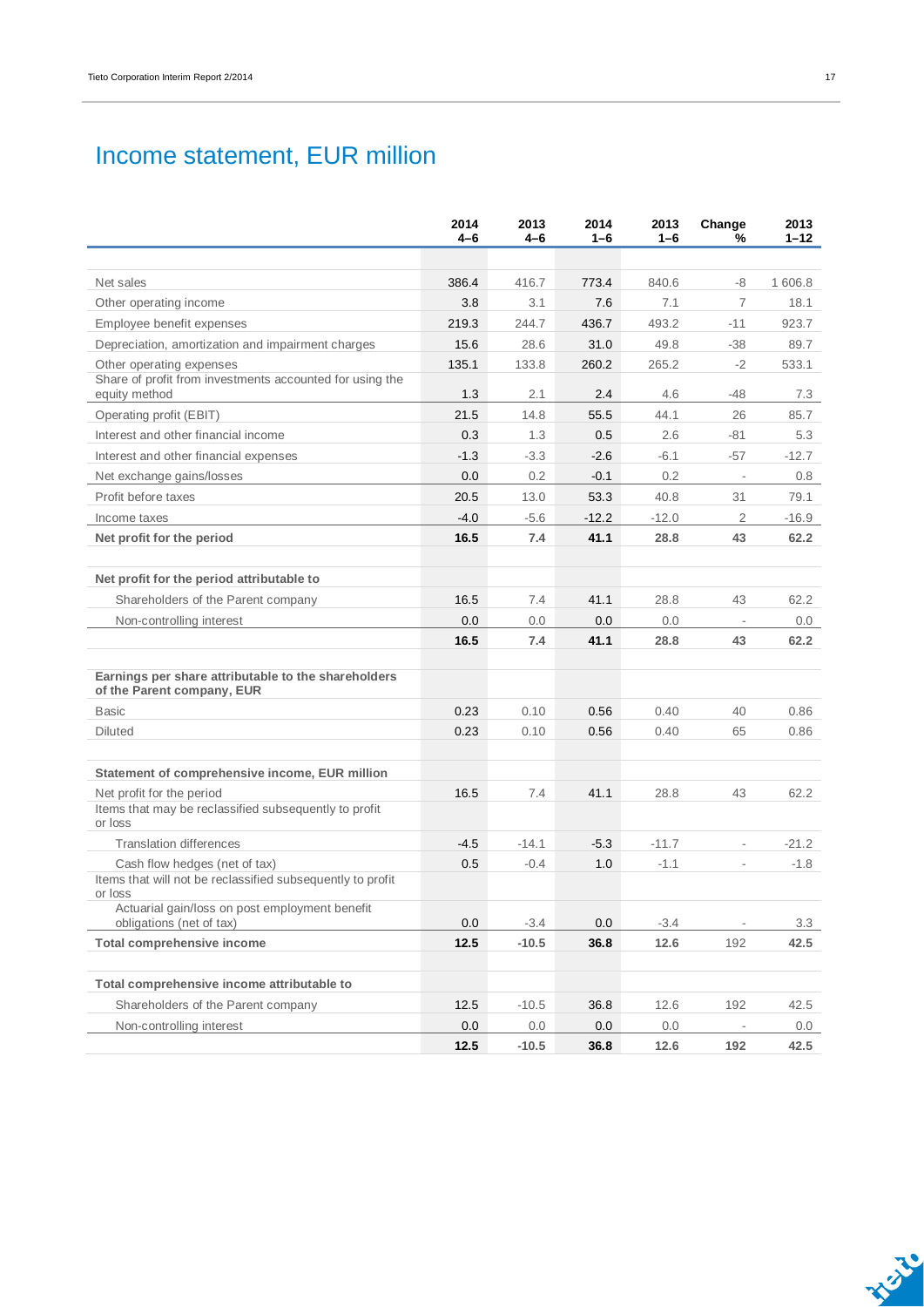## Balance sheet, EUR million

|                                                        | 2014<br>30 Jun | 2013<br>30 Jun           | Change<br>%              | 2013<br>31 Dec |
|--------------------------------------------------------|----------------|--------------------------|--------------------------|----------------|
|                                                        |                |                          |                          |                |
| Goodwill                                               | 367.5          | 374.8                    | $-2$                     | 372.3          |
| Other intangible assets                                | 41.3           | 45.9                     | $-10$                    | 44.1           |
| Property, plant and equipment                          | 85.4           | 98.1                     | $-13$                    | 94.6           |
| Investments accounted for using the equity method      | 18.1           | 20.2                     | $-10$                    | 21.5           |
| Deferred tax assets                                    | 26.0           | 31.6                     | $-18$                    | 27.3           |
| Finance lease receivables                              | 6.0            | 4.1                      | 46                       | 1.9            |
| Other interest-bearing receivables                     | 1.2            | 1.7                      | $-29$                    | 1.6            |
| Available-for-sale financial assets                    | 0.7            | 0.7                      | $\mathbf{0}$             | 0.7            |
| Total non-current assets                               | 546.2          | 577.1                    | -5                       | 564.0          |
| Trade and other receivables                            | 393.1          | 455.6                    | $-14$                    | 395.9          |
| Pension benefit assets                                 | 7.1            | $\overline{\phantom{a}}$ |                          | 5.8            |
| Finance lease receivables                              | 4.4            | 3.1                      | 42                       | 4.3            |
| Other interest-bearing receivables                     | 0.3            | 0.3                      | $\overline{0}$           | 0.3            |
| Current income tax receivables                         | 6.8            | 4.1                      | 66                       | 10.2           |
| Cash and cash equivalents                              | 99.6           | 126.4                    | $-21$                    | 114.1          |
| <b>Total current assets</b>                            | 511.3          | 589.5                    | $-13$                    | 530.6          |
|                                                        |                |                          |                          |                |
| <b>Total assets</b>                                    | 1 0 5 7.5      | 1 1 6 6.6                | -9                       | 1 0 9 4 . 6    |
| Share capital, share issue premiums and other reserves | 121.3          | 122.6                    | $-1$                     | 122.3          |
| Share issue based on stock options                     |                |                          | $\overline{\phantom{a}}$ | 0.1            |
| Retained earnings                                      | 368.4          | 361.1                    | $\overline{2}$           | 391.7          |
| Parent shareholders' equity                            | 489.7          | 483.7                    | 1                        | 514.1          |
| Non-controlling interest                               | 0.1            | 0.2                      | $-50$                    | 0.1            |
| Total equity                                           | 489.8          | 483.9                    | $\mathbf{1}$             | 514.2          |
|                                                        |                |                          |                          |                |
| Loans                                                  | 101.6          | 102.1                    | $\mathbf{0}$             | 103.1          |
| Deferred tax liabilities                               | 25.6           | 25.4                     | $\mathbf{1}$             | 25.6           |
| Provisions                                             | 6.5            | 5.1                      | 27                       | 9.1            |
| Pension obligations                                    | 19.7           | 23.9                     | $-18$                    | 19.1           |
| Other non-current liabilities                          | $2.5\,$        | 3.6                      | $-31$                    | 3.0            |
| Total non-current liabilities                          | 155.9          | 160.1                    | $-3$                     | 159.9          |
| Trade and other payables                               | 335.4          | 370.3                    | $-9$                     | 334.8          |
| Current income tax liabilities                         | 11.2           | 9.5                      | 18                       | 7.0            |
| Provisions                                             | 25.1           | 28.3                     | $-11$                    | 44.2           |
| Loans                                                  | 40.1           | 114.5                    | $-65$                    | 34.5           |
| <b>Total current liabilities</b>                       | 411.8          | 522.6                    | $-21$                    | 420.5          |
| <b>Total equity and liabilities</b>                    | 1 0 5 7 . 5    | 1 1 66.6                 | -9                       | 1 0 9 4 . 6    |
|                                                        |                |                          |                          |                |

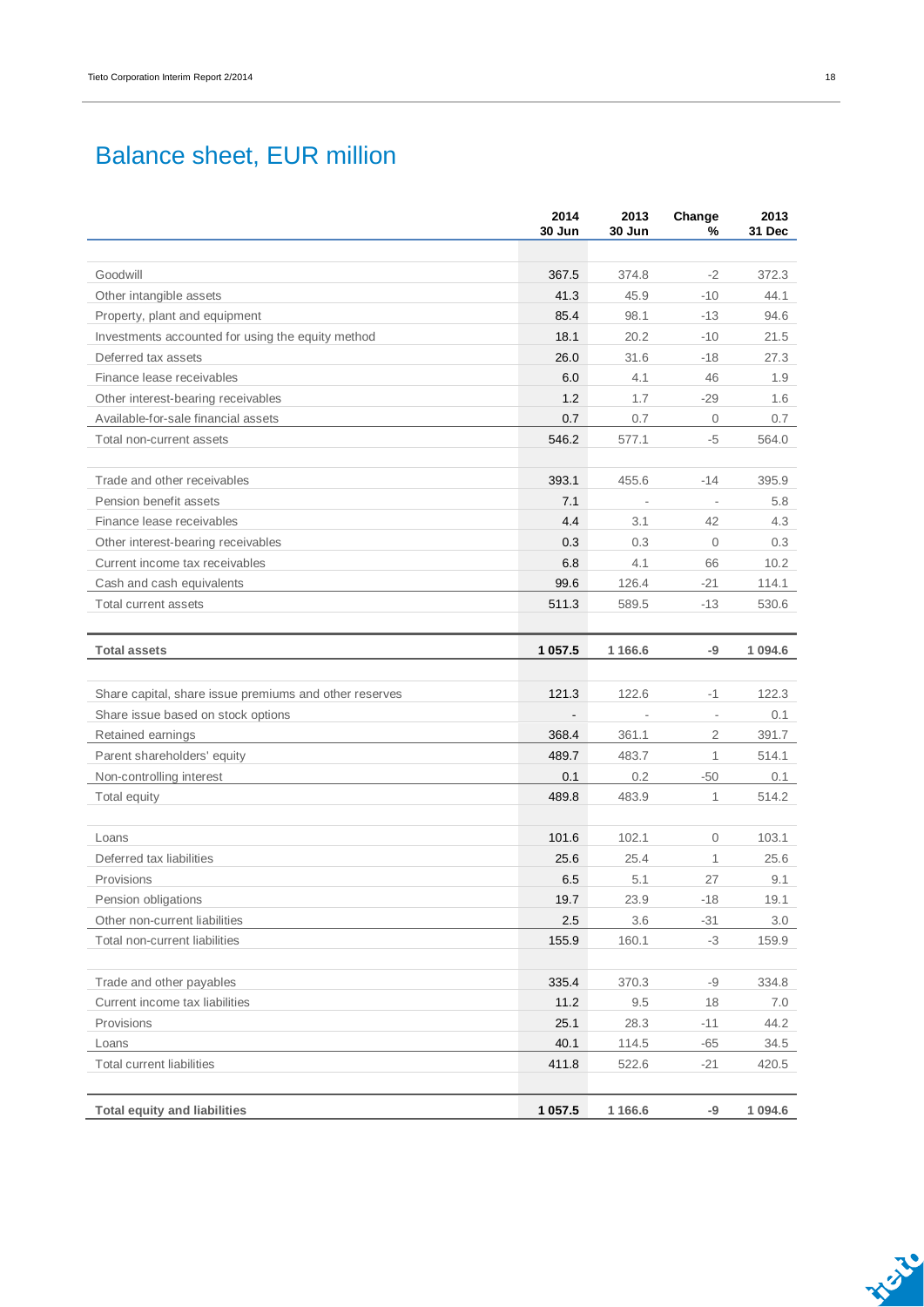# Net working capital in the balance sheet, EUR million

|                                                             | 2014<br>30 Jun | 2013<br>30 Jun | Change<br>% | 2014<br>31 Mar | 2013<br>31 Dec |
|-------------------------------------------------------------|----------------|----------------|-------------|----------------|----------------|
|                                                             |                |                |             |                |                |
| Accounts receivable                                         | 286.0          | 339.6          | $-16$       | 291.1          | 299.1          |
| Other working capital receivables                           | 100.6          | 103.6          | -3          | 114.8          | 87.6           |
| Working capital receivables included in assets              | 386.6          | 443.2          | $-13$       | 405.9          | 386.7          |
|                                                             |                |                |             |                |                |
| Accounts payable                                            | 74.8           | 70.6           | 6           | 74.1           | 84.4           |
| Personnel related accruals                                  | 142.1          | 150.3          | $-5$        | 148.2          | 131.4          |
| Other working capital liabilities                           | 151.3          | 180.5          | $-16$       | 184.2          | 172.5          |
| Working capital liabilities included in current liabilities | 368.2          | 401.4          | -8          | 406.5          | 388.3          |
|                                                             |                |                |             |                |                |
| Net working capital in the balance sheet                    | 18.4           | 41.8           | -56         | $-0.6$         | $-1.6$         |

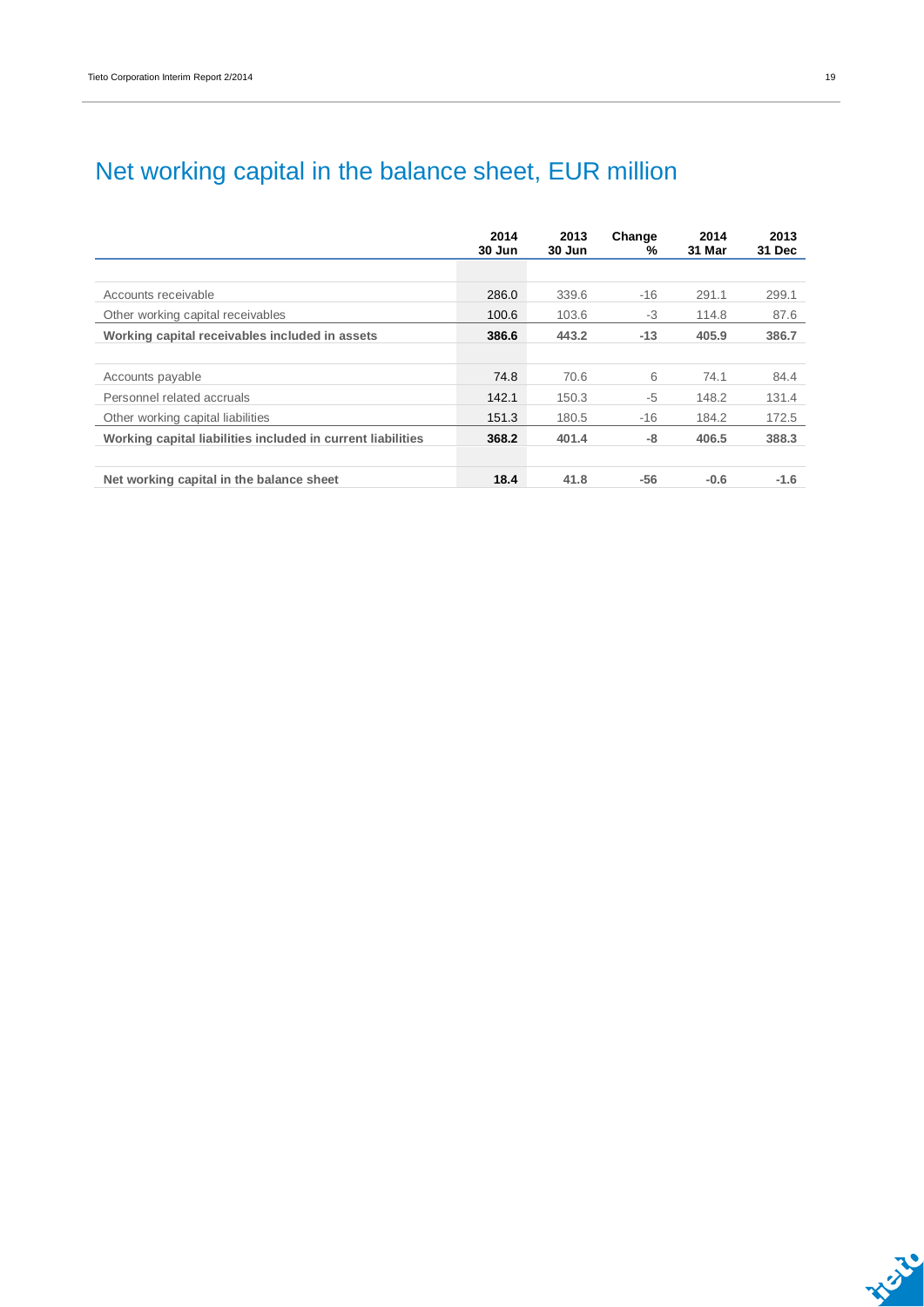## Cash flow, EUR million

|                                                                                                                                                                                         | 2014<br>4-6                               | 2013<br>4-6              | 2014<br>$1 - 3$                            | 2014<br>$1 - 6$                            | 2013<br>$1 - 6$                                | 2013<br>$1 - 12$             |
|-----------------------------------------------------------------------------------------------------------------------------------------------------------------------------------------|-------------------------------------------|--------------------------|--------------------------------------------|--------------------------------------------|------------------------------------------------|------------------------------|
| Cash flow from operations                                                                                                                                                               |                                           |                          |                                            |                                            |                                                |                              |
| Net profit                                                                                                                                                                              | 16.5                                      | 7.4                      | 24.6                                       | 41.1                                       | 28.8                                           | 62.2                         |
| Adjustments                                                                                                                                                                             |                                           |                          |                                            |                                            |                                                |                              |
| Depreciation, amortization and impairment charges                                                                                                                                       | 15.6                                      | 28.6                     | 15.4                                       | 31.0                                       | 49.8                                           | 89.7                         |
| Share-based payments                                                                                                                                                                    | 0.0                                       | 0.1                      | 0.0                                        | 0.0                                        | 0.5                                            | 0.8                          |
| Profit/loss on sale of fixed assets and shares                                                                                                                                          | $-0.1$                                    | 0.0                      | $-0.2$                                     | $-0.3$                                     | 0.1                                            | $-1.4$                       |
| Share of profit from investments accounted for using<br>the equity method                                                                                                               | $-1.3$                                    | $-2.1$                   | $-1.1$                                     | $-2.4$                                     | $-4.6$                                         | $-7.3$                       |
| Other adjustments                                                                                                                                                                       | $-0.7$                                    | $-4.9$                   | $-0.1$                                     | $-0.8$                                     | $-3.7$                                         | $-9.2$                       |
| Net financial expenses                                                                                                                                                                  | 1.0                                       | 1.8                      | 1.2                                        | 2.2                                        | 3.3                                            | 6.6                          |
| Income taxes                                                                                                                                                                            | 4.0                                       | 5.6                      | 8.2                                        | 12.2                                       | 12.0                                           | 16.9                         |
| Change in net working capital                                                                                                                                                           | $-18.6$                                   | $-19.6$                  | 2.7                                        | $-15.9$                                    | $-19.8$                                        | 24.0                         |
| Cash generated from operations                                                                                                                                                          | 16.4                                      | 16.9                     | 50.7                                       | 67.1                                       | 66.4                                           | 182.3                        |
| Net financial expenses paid                                                                                                                                                             | $-3.1$                                    | $-1.9$                   | $-0.3$                                     | $-3.4$                                     | $-4.9$                                         | $-12.1$                      |
| Dividends received from investments accounted for using<br>the equity method                                                                                                            |                                           | $\overline{\phantom{a}}$ | 5.9                                        | 5.9                                        | 7.6                                            | 7.6                          |
| Income taxes paid                                                                                                                                                                       | 3.3                                       | $-4.3$                   | $-6.3$                                     | $-3.0$                                     | $-8.4$                                         | $-18.8$                      |
| Net cash flow from operations                                                                                                                                                           | 16.6                                      | 10.7                     | 50.0                                       | 66.6                                       | 60.7                                           | 159.0                        |
| Acquisition of Group companies and business operations,<br>net of cash acquired<br>Capital expenditures<br>Disposal of Group companies and business operations,<br>net of cash disposed | $\overline{\phantom{a}}$<br>$-7.2$<br>0.1 | $-15.7$<br>$-19.5$       | $\overline{\phantom{a}}$<br>$-13.4$<br>0.6 | $\overline{\phantom{a}}$<br>$-20.6$<br>0.7 | $\overline{\phantom{a}}$<br>$-29.0$<br>$-19.5$ | $-1.7$<br>$-58.5$<br>$-17.3$ |
|                                                                                                                                                                                         |                                           |                          |                                            |                                            |                                                |                              |
| Sales of fixed assets                                                                                                                                                                   | 0.5                                       | 0.0                      | 0.0                                        | 0.5                                        | 0.0                                            | 1.2                          |
| Change in loan receivables                                                                                                                                                              | $-4.7$                                    | 1.4                      | 0.7                                        | $-4.0$                                     | 1.0                                            | 2.1                          |
| Net cash used in investing activities                                                                                                                                                   | $-11.3$                                   | $-33.8$                  | $-12.1$                                    | $-23.4$                                    | $-47.5$                                        | $-74.2$                      |
| Cash flow from financing activities                                                                                                                                                     |                                           |                          |                                            |                                            |                                                |                              |
| Dividends paid                                                                                                                                                                          | $-65.4$                                   | $-59.7$                  | $\overline{\phantom{a}}$                   | $-65.4$                                    | $-59.7$                                        | $-59.7$                      |
| Exercise of stock options                                                                                                                                                               | 4.0                                       | 5.7                      | 0.1                                        | 4.1                                        | 6.9                                            | 7.1                          |
| Payments of finance lease liabilities                                                                                                                                                   | $-1.0$                                    | $-0.6$                   | $-0.9$                                     | $-1.9$                                     | $-3.4$                                         | $-5.4$                       |
| Change in interest-bearing liabilities                                                                                                                                                  | 19.7                                      | 95.1                     | $-13.6$                                    | 6.1                                        | 89.4                                           | 6.0                          |
| Net cash used in financing activities                                                                                                                                                   | $-42.7$                                   | 40.5                     | $-14.4$                                    | -57.1                                      | 33.2                                           | $-52.0$                      |
| Change in cash and cash equivalents                                                                                                                                                     | -37.4                                     | 17.4                     | 23.5                                       | $-13.9$                                    | 46.4                                           | 32.8                         |
| Cash and cash equivalents at the beginning of period                                                                                                                                    | 136.3                                     | 93.1                     | 114.1                                      | 114.1                                      | 75.8                                           | 75.8                         |
| Foreign exchange differences                                                                                                                                                            | 0.7                                       | 2.2                      | $-1.3$                                     | $-0.6$                                     | 4.2                                            | 5.5                          |
| Assets classified as held for sale                                                                                                                                                      |                                           | 13.7                     | $\overline{\phantom{a}}$                   |                                            | $\overline{\phantom{a}}$                       |                              |
| Change in cash and cash equivalents                                                                                                                                                     | -37.4                                     | 17.4                     | 23.5                                       | $-13.9$                                    | 46.4                                           | 32.8                         |
| Cash and cash equivalents at the end of period                                                                                                                                          | 99.6                                      | 126.4                    | 136.3                                      | 99.6                                       | 126.4                                          | 114.1                        |

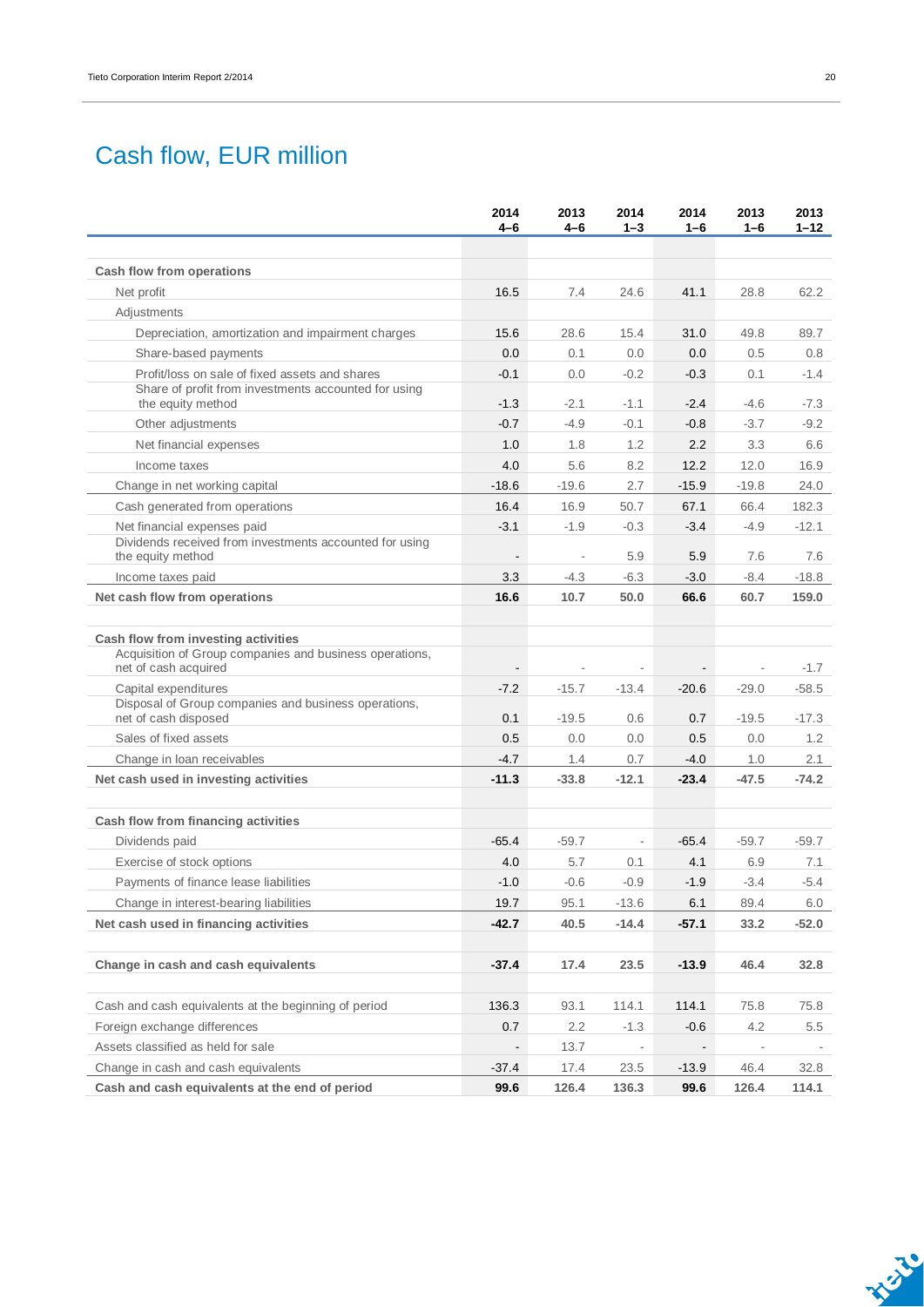## Statement of changes in shareholders' equity, EUR million

|                                                                                  |                       |                                                                       |                                                        |               |                                      |                             |                                                                        |                                |         | Non-<br>control-<br>ling<br>inter- | Total   |
|----------------------------------------------------------------------------------|-----------------------|-----------------------------------------------------------------------|--------------------------------------------------------|---------------|--------------------------------------|-----------------------------|------------------------------------------------------------------------|--------------------------------|---------|------------------------------------|---------|
|                                                                                  |                       |                                                                       |                                                        |               |                                      | Parent shareholders' equity |                                                                        |                                |         | est                                | equity  |
|                                                                                  | Share<br>capi-<br>tal | Share<br>issue<br>premi-<br>ums<br>and<br>other<br>re-<br>ser-<br>ves | Share<br>issue<br>based<br>on<br>stock<br>op-<br>tions | Own<br>shares | Trans-<br>lation<br>differ-<br>ences | Cash<br>flow<br>hedges      | In-<br>vest-<br>ed<br>unre-<br>strict-<br>ed<br>equity<br>re-<br>serve | Re-<br>tained<br>earn-<br>ings | Total   |                                    |         |
|                                                                                  |                       |                                                                       |                                                        |               |                                      |                             |                                                                        |                                |         |                                    |         |
| At 1 Jan 2013                                                                    | 75.9                  | 41.4                                                                  | 1.2                                                    | $-11.6$       | 8.4                                  | 0.1                         | 2.2                                                                    | 406.7                          | 524.3   | 0.2                                | 524.5   |
| Comprehensive<br>income                                                          |                       |                                                                       |                                                        |               |                                      |                             |                                                                        |                                |         |                                    |         |
| Net profit for the period                                                        |                       |                                                                       |                                                        |               |                                      |                             |                                                                        | 28.8                           | 28.8    | 0.0                                | 28.8    |
| Other comprehensive                                                              |                       |                                                                       |                                                        |               |                                      |                             |                                                                        |                                |         |                                    |         |
| income                                                                           |                       |                                                                       |                                                        |               |                                      |                             |                                                                        |                                |         |                                    |         |
| Actuarial gain on post<br>employment benefit<br>obligations (net of tax)         |                       |                                                                       |                                                        |               |                                      |                             |                                                                        | $-3.4$                         | $-3.4$  |                                    | $-3.4$  |
| Translation                                                                      |                       |                                                                       |                                                        |               |                                      |                             |                                                                        |                                |         |                                    |         |
| difference                                                                       |                       | $-0.9$                                                                |                                                        |               | $-23.0$                              |                             |                                                                        | 12.2                           | $-11.7$ |                                    | $-11.7$ |
| Cash flow hedges<br>(net of tax)                                                 |                       |                                                                       |                                                        |               |                                      | $-1.1$                      |                                                                        |                                | $-1.1$  |                                    | $-1.1$  |
| <b>Total comprehensive</b>                                                       |                       |                                                                       |                                                        |               |                                      |                             |                                                                        |                                |         |                                    |         |
| income                                                                           |                       | $-0.9$                                                                |                                                        |               | $-23.0$                              | $-1.1$                      |                                                                        | 37.6                           | 12.6    | 0.0                                | 12.6    |
| <b>Transactions with</b><br>owners<br>Share-based payments<br>recognized against |                       |                                                                       |                                                        |               |                                      |                             |                                                                        |                                |         |                                    |         |
| equity                                                                           |                       |                                                                       |                                                        |               |                                      |                             |                                                                        | 0.7                            | 0.7     |                                    | 0.7     |
| Dividend                                                                         |                       |                                                                       |                                                        |               |                                      |                             |                                                                        | $-59.7$                        | $-59.7$ |                                    | $-59.7$ |
| Share subscriptions<br>based on                                                  |                       |                                                                       |                                                        |               |                                      |                             |                                                                        |                                |         |                                    |         |
| stock options                                                                    | 0.6                   | 5.6                                                                   | $-1.2$                                                 |               |                                      |                             | 0.8                                                                    |                                | 5.8     |                                    | 5.8     |
| Non-controlling interest                                                         |                       |                                                                       |                                                        |               |                                      |                             |                                                                        |                                |         |                                    | 0.0     |
| <b>Total transactions</b><br>with owners                                         | 0.6                   | 5.6                                                                   | $-1.2$                                                 |               |                                      |                             | 0.8                                                                    | $-59.0$                        | $-53.2$ | 0.0                                | $-53.2$ |
| Impact on<br>investments<br>accounted for<br>using the equity<br>method          |                       |                                                                       |                                                        |               |                                      |                             |                                                                        | $0.0\,$                        | 0.0     |                                    | $0.0\,$ |
|                                                                                  |                       |                                                                       |                                                        |               |                                      |                             |                                                                        |                                |         |                                    |         |
| At 30 Jun 2013                                                                   | 76.5                  | 46.1                                                                  | 0.0                                                    | $-11.6$       | $-14.6$                              | $-1.0$                      | $3.0\,$                                                                | 385.3                          | 483.7   | 0.2                                | 483.9   |

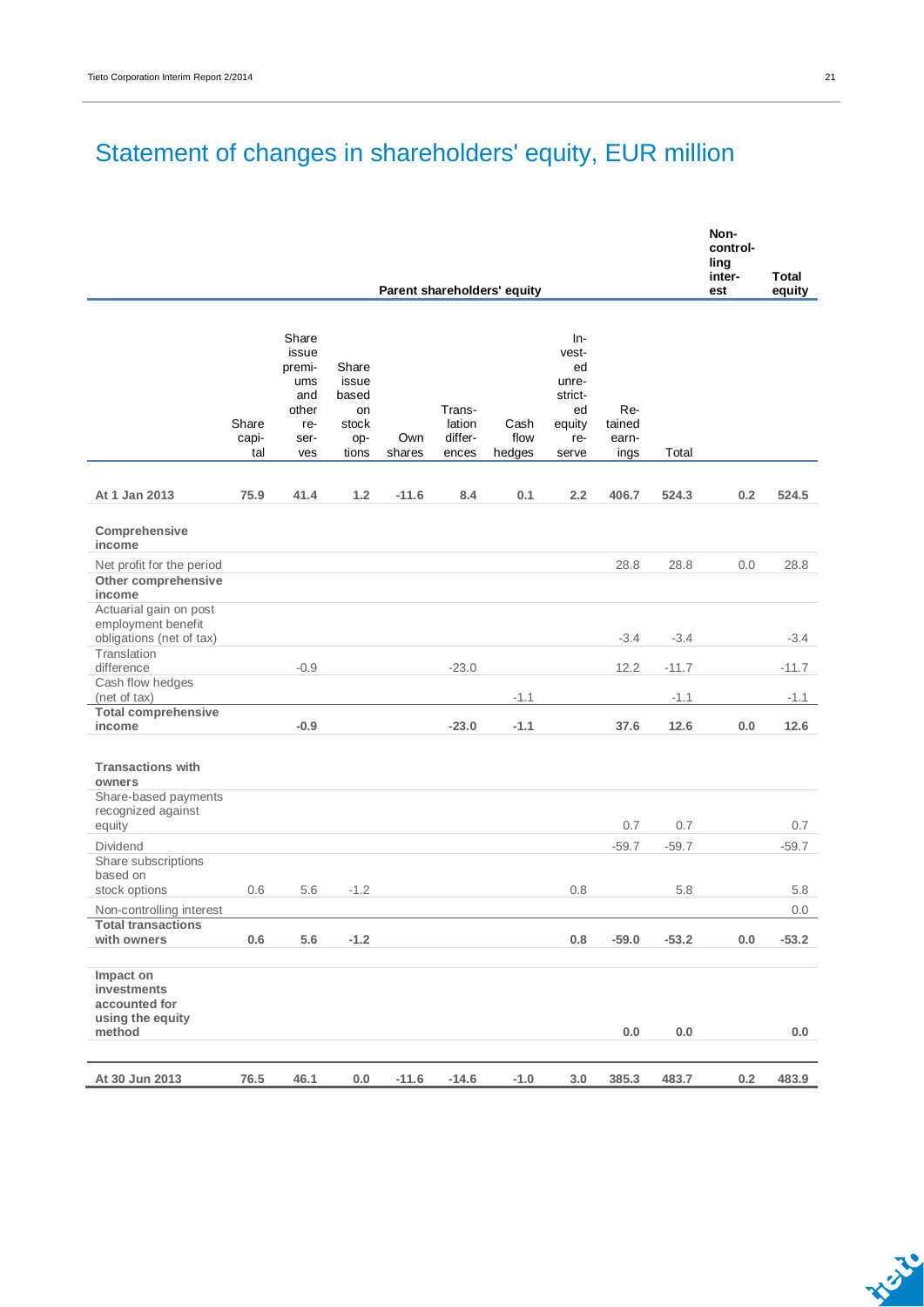|                                                                                            |                       |                                                                       |                                                        |               |                                      |                             |                                                                        |                                |         | Non-<br>control-<br>ling<br>inter- | Total   |
|--------------------------------------------------------------------------------------------|-----------------------|-----------------------------------------------------------------------|--------------------------------------------------------|---------------|--------------------------------------|-----------------------------|------------------------------------------------------------------------|--------------------------------|---------|------------------------------------|---------|
|                                                                                            |                       |                                                                       |                                                        |               |                                      | Parent shareholders' equity |                                                                        |                                |         | est                                | equity  |
|                                                                                            | Share<br>capi-<br>tal | Share<br>issue<br>premi-<br>ums<br>and<br>other<br>re-<br>ser-<br>ves | Share<br>issue<br>based<br>on<br>stock<br>op-<br>tions | Own<br>shares | Trans-<br>lation<br>differ-<br>ences | Cash<br>flow<br>hedges      | In-<br>vest-<br>ed<br>unre-<br>strict-<br>ed<br>equity<br>re-<br>serve | Re-<br>tained<br>earn-<br>ings | Total   |                                    |         |
| At 31 Dec 2013                                                                             | 76.5                  | 45.8                                                                  | 0.1                                                    | $-11.6$       | $-26.6$                              | $-1.7$                      | 3.1                                                                    | 428.5                          | 514.1   | 0.1                                | 514.2   |
| Comprehensive<br>income                                                                    |                       |                                                                       |                                                        |               |                                      |                             |                                                                        |                                |         |                                    |         |
| Net profit for the period                                                                  |                       |                                                                       |                                                        |               |                                      |                             |                                                                        | 41.1                           | 41.1    | 0.0                                | 41.1    |
| Other comprehensive                                                                        |                       |                                                                       |                                                        |               |                                      |                             |                                                                        |                                |         |                                    |         |
| income                                                                                     |                       |                                                                       |                                                        |               |                                      |                             |                                                                        |                                |         |                                    |         |
| Actuarial gain on post<br>employment benefit<br>obligations (net of tax)                   |                       |                                                                       |                                                        |               |                                      |                             |                                                                        | 0.0                            | 0.0     |                                    | 0.0     |
| Translation                                                                                |                       |                                                                       |                                                        |               |                                      |                             |                                                                        |                                |         |                                    |         |
| difference                                                                                 |                       | $-1.0$                                                                |                                                        |               | $-10.3$                              |                             |                                                                        | 6.0                            | $-5.3$  |                                    | $-5.3$  |
| Cash flow hedges<br>(net of tax)                                                           |                       |                                                                       |                                                        |               |                                      | 1.0                         |                                                                        |                                | 1.0     |                                    | 1.0     |
| <b>Total comprehensive</b>                                                                 |                       |                                                                       |                                                        |               |                                      |                             |                                                                        |                                |         |                                    |         |
| income                                                                                     |                       | $-1.0$                                                                |                                                        |               | $-10.3$                              | 1.0                         |                                                                        | 47.1                           | 36.8    | 0.0                                | 36.8    |
| <b>Transactions with</b><br>owners<br>Share-based payments<br>recognized against<br>equity |                       |                                                                       |                                                        |               |                                      |                             |                                                                        | 0.2                            | 0.2     |                                    | 0.2     |
| Dividend                                                                                   |                       |                                                                       |                                                        |               |                                      |                             |                                                                        | $-65.4$                        | $-65.4$ |                                    | $-65.4$ |
| Share subscriptions<br>based on                                                            |                       |                                                                       |                                                        |               |                                      |                             |                                                                        |                                |         |                                    |         |
| stock options                                                                              |                       |                                                                       | $-0.1$                                                 |               |                                      |                             | 4.1                                                                    |                                | 4.0     |                                    | 4.0     |
| Non-controlling interest<br><b>Total transactions</b>                                      |                       |                                                                       |                                                        |               |                                      |                             |                                                                        |                                |         |                                    | 0.0     |
| with owners                                                                                | 0.0                   | $0.0\,$                                                               | $-0.1$                                                 |               |                                      |                             | 4.1                                                                    | $-65.2$                        | $-61.2$ | 0.0                                | $-61.2$ |
| Impact on<br>investments<br>accounted for<br>using the equity<br>method                    |                       |                                                                       |                                                        |               |                                      |                             |                                                                        | $0.0\,$                        | 0.0     |                                    | 0.0     |
|                                                                                            |                       |                                                                       |                                                        |               |                                      |                             |                                                                        |                                |         |                                    |         |
| At 30 Jun 2014                                                                             | 76.5                  | 44.8                                                                  | $0.0\,$                                                | $-11.6$       | $-36.9$                              | $-0.7$                      | 7.2                                                                    | 410.4                          | 489.7   | 0.1                                | 489.8   |

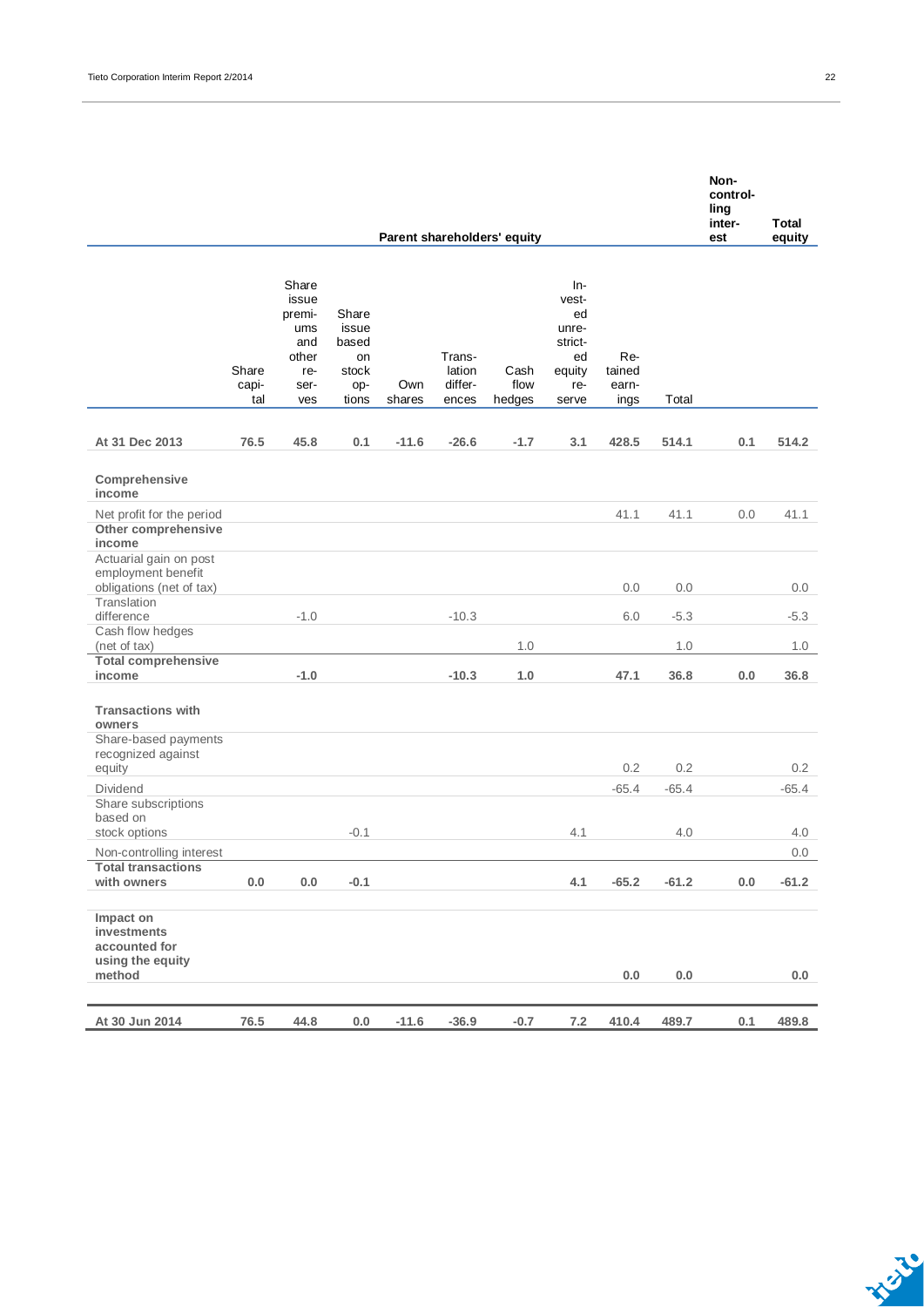## Segment information

#### **Customer sales by service line, EUR million**

|                                     | 2014    | 2013    | Change | 2014    | 2013    | Change | 2013     |
|-------------------------------------|---------|---------|--------|---------|---------|--------|----------|
|                                     | $4 - 6$ | $4 - 6$ | %      | $1 - 6$ | $1 - 6$ | %      | $1 - 12$ |
|                                     |         |         |        |         |         |        |          |
| <b>Managed Services</b>             | 132     | 125     | 5      | 259     | 245     | 6      | 492      |
| Consulting and System Integration   | 97      | 108     | $-10$  | 197     | 216     | -9     | 410      |
| <b>Industry Products</b>            | 97      | 105     | $-7$   | 198     | 214     | -8     | 416      |
| <b>Product Development Services</b> | 60      | 79      | $-24$  | 120     | 165     | $-27$  | 289      |
| Group total                         | 386     | 417     | $-7$   | 773     | 841     | -8     | 1607     |

No internal sales occur between service lines as in the management accounting, revenue and costs are booked directly to the respective customer projects in the service lines.

The comparison figures 2013 have changed from the figures published initially due to adoption of the new IFRS 11, 'Joint arrangements' as of 1 January 2014.

#### **Customer sales by country, EUR million**

|             | 2014    | Change | <b>Share</b> | 2013    | Share | 2013     |
|-------------|---------|--------|--------------|---------|-------|----------|
|             | $1 - 6$ | %      | %            | $1 - 6$ | %     | $1 - 12$ |
|             |         |        |              |         |       |          |
| Finland     | 362     | $-3$   | 47           | 374     | 44    | 729      |
| Sweden      | 279     | $-2$   | 36           | 283     | 34    | 555      |
| Other       | 133     | $-28$  | 17           | 184     | 22    | 322      |
| Group total | 773     | -8     | 100          | 841     | 100   | 1607     |

In Finland, IT services sales in the first half remained at the previous year's level.

In Sweden, organic growth in local currencies was 5%. IT services grew organically by 8% in local currencies.

#### **Customer sales by industry group, EUR million**

|                                     | 2014    | 2013    | Change      | 2014    | 2013    | Change | 2013     |
|-------------------------------------|---------|---------|-------------|---------|---------|--------|----------|
|                                     | $4 - 6$ | $4 - 6$ | %           | $1 - 6$ | $1 - 6$ | %      | $1 - 12$ |
|                                     |         |         |             |         |         |        |          |
| <b>Financial Services</b>           | 84      | 84      | $\mathbf 0$ | 167     | 165     | 2      | 331      |
| Manufacturing, Retail and Logistics | 78      | 78      | 0           | 157     | 154     |        | 305      |
| Public, Healthcare and Welfare      | 104     | 102     | 3           | 204     | 208     | $-2$   | 403      |
| Telecom, Media and Energy           | 60      | 74      | $-19$       | 125     | 148     | $-16$  | 279      |
| <b>Product Development Services</b> | 60      | 79      | $-24$       | 120     | 165     | $-27$  | 289      |
| Group total                         | 386     | 417     | $-7$        | 773     | 841     | -8     | 1607     |

Customer sales to the telecom sector were EUR 192 (246) million during January-June.

Revenues derived from any single external customer during January–June 2014 or 2013 did not exceed the 10% level of the total net sales of the Group.

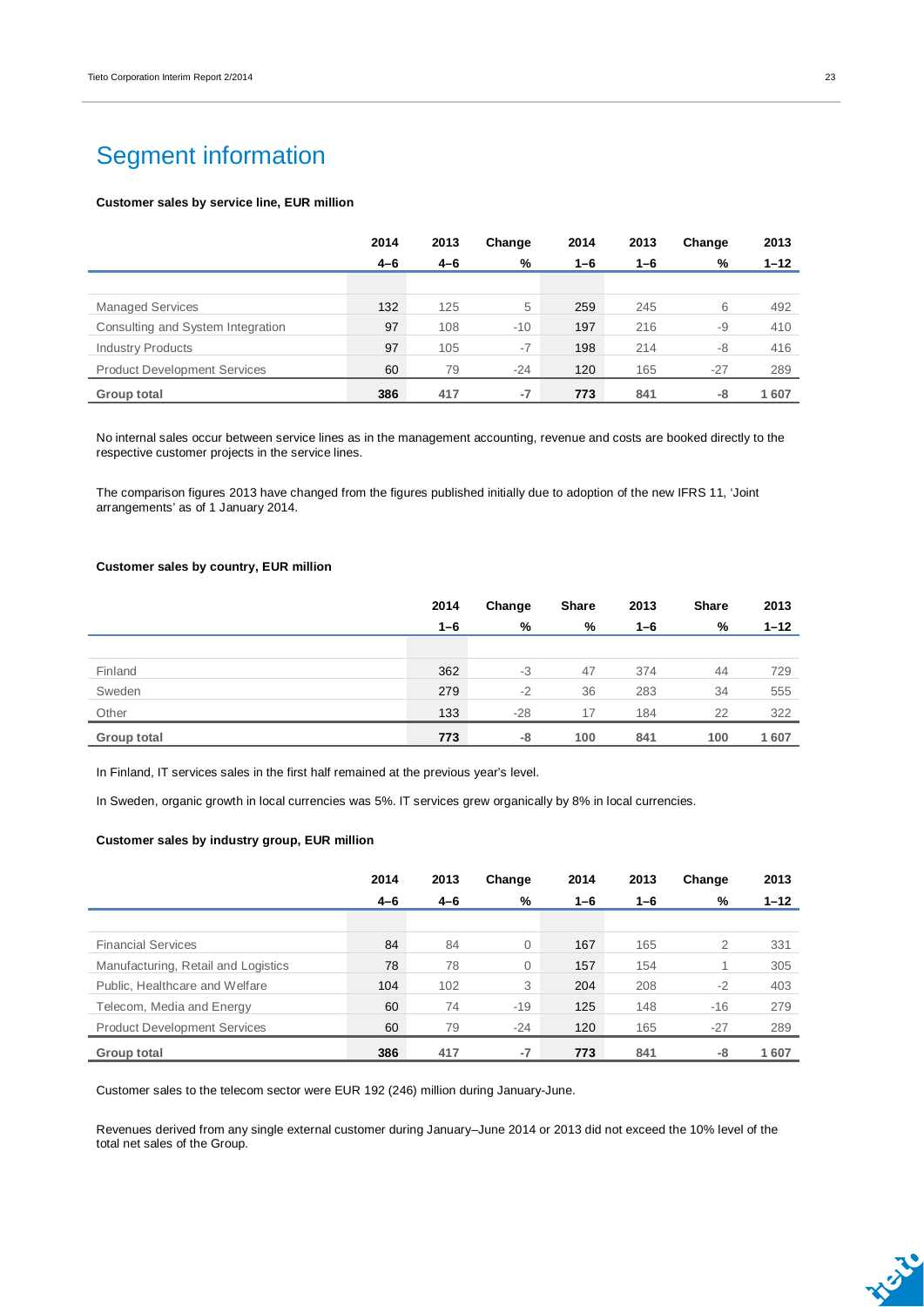### **Operating profit (EBIT) by service line, EUR million**

|                                         | 2014   | 2013   | Change | 2014    | 2013   | Change   | 2013     |
|-----------------------------------------|--------|--------|--------|---------|--------|----------|----------|
|                                         | 4-6    | 4-6    | %      | $1 - 6$ | 1-6    | %        | $1 - 12$ |
|                                         |        |        |        |         |        |          |          |
| <b>Managed Services</b>                 | 7.6    | 5.4    | 41.1   | 18.4    | 6.1    | 204.8    | 10.2     |
| Consulting and System Integration       | 6.1    | 2.8    | 118.2  | 17.2    | 6.6    | 161.3    | 9.0      |
| <b>Industry Products</b>                | 15.0   | 15.4   | $-2.7$ | 30.4    | 33.0   | $-7.8$   | 81.2     |
| <b>Product Development Services</b>     | $-2.3$ | $-2.6$ | 12.6   | $-1.2$  | 6.7    | $-117.6$ | 8.4      |
| Support Functions and Global Management | $-4.8$ | $-6.1$ | 21.0   | $-9.4$  | $-8.2$ | $-14.3$  | $-23.0$  |
| <b>Operating profit (EBIT)</b>          | 21.5   | 14.8   | 45.6   | 55.5    | 44.1   | 26.0     | 85.7     |

### **Operating margin (EBIT) by service line, %**

|                                     | 2014   | 2013    | Change | 2014   | 2013    | Change | 2013     |
|-------------------------------------|--------|---------|--------|--------|---------|--------|----------|
|                                     | 4-6    | $4 - 6$ |        | 1-6    | $1 - 6$ |        | $1 - 12$ |
|                                     |        |         |        |        |         |        |          |
| <b>Managed Services</b>             | 5.8    | 4.3     | 1.5    | 7.1    | 2.5     | 4.7    | 2.1      |
| Consulting and System Integration   | 6.3    | 2.6     | 3.7    | 8.7    | 3.0     | 5.7    | 2.2      |
| <b>Industry Products</b>            | 15.3   | 14.7    | 0.7    | 15.4   | 15.4    | 0.0    | 19.5     |
| <b>Product Development Services</b> | $-3.8$ | $-3.4$  | $-0.5$ | $-1.0$ | 4.0     | $-5.0$ | 2.9      |
| <b>Operating margin (EBIT)</b>      | 5.6    | 3.5     | 2.0    | 7.2    | 5.2     | 1.9    | 5.3      |

### **Operating profit (EBIT) excl. one-off items by service line, EUR million**

|                                         | 2014   | 2013   | Change  | 2014   | 2013   | Change  | 2013     |
|-----------------------------------------|--------|--------|---------|--------|--------|---------|----------|
|                                         | 4-6    | 4-6    | %       | 1-6    | 1-6    | %       | $1 - 12$ |
|                                         |        |        |         |        |        |         |          |
| <b>Managed Services</b>                 | 7.6    | 5.7    | 34.0    | 18.3   | 6.0    | 204.0   | 21.0     |
| Consulting and System Integration       | 7.2    | 9.6    | $-24.9$ | 18.4   | 14.7   | 25.2    | 32.0     |
| <b>Industry Products</b>                | 15.2   | 16.6   | $-8.7$  | 30.5   | 34.2   | $-10.8$ | 82.8     |
| <b>Product Development Services</b>     | 3.7    | 2.0    | 81.8    | 5.2    | 12.0   | $-56.4$ | 19.4     |
| Support Functions and Global Management | $-3.7$ | $-3.3$ | $-12.2$ | $-8.0$ | $-5.3$ | $-51.6$ | $-14.2$  |
| <b>Operating profit (EBIT)</b>          | 30.0   | 30.6   | $-2.1$  | 64.5   | 61.7   | 4.5     | 141.2    |

### **Operating margin (EBIT) excl. one-off items by service line, %**

|                                     | 2014 | 2013 | Change | 2014 | 2013 | Change | 2013     |
|-------------------------------------|------|------|--------|------|------|--------|----------|
|                                     | 4-6  | 4-6  |        | 1-6  | 1-6  |        | $1 - 12$ |
|                                     |      |      |        |      |      |        |          |
| <b>Managed Services</b>             | 5.8  | 4.6  | 1.2    | 7.1  | 2.5  | 4.6    | 4.3      |
| Consulting and System Integration   | 7.4  | 8.9  | $-1.4$ | 9.3  | 6.8  | 2.6    | 7.8      |
| <b>Industry Products</b>            | 15.6 | 15.8 | $-0.3$ | 15.5 | 16.0 | $-0.5$ | 19.9     |
| <b>Product Development Services</b> | 6.1  | 2.6  | 3.5    | 4.4  | 7.3  | $-2.9$ | 6.7      |
| <b>Operating margin (EBIT)</b>      | 7.8  | 7.3  | 0.4    | 8.3  | 7.3  | 1.0    | 8.8      |

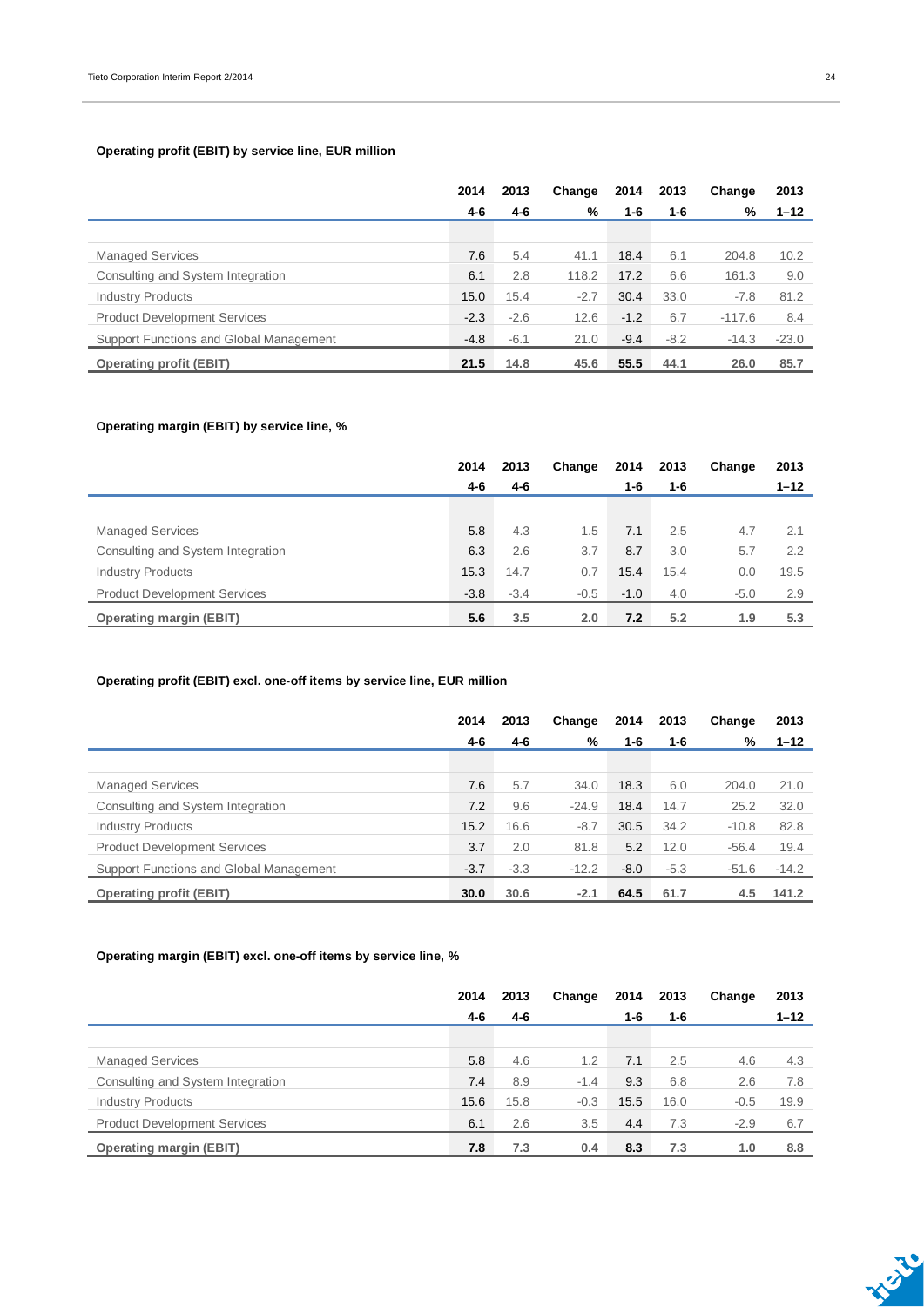#### **Personnel by service line**

|                                         |         | End of period  |              |         |          | Average |         |
|-----------------------------------------|---------|----------------|--------------|---------|----------|---------|---------|
|                                         | 2014    | Change         | <b>Share</b> | 2013    | 2013     | 2014    | 2013    |
|                                         | $1 - 6$ | %              | %            | $1 - 6$ | $1 - 12$ | $1 - 6$ | $1 - 6$ |
|                                         |         |                |              |         |          |         |         |
| <b>Managed Services</b>                 | 3 1 3 7 | $\overline{0}$ | 22           | 3 1 3 8 | 3 0 9 0  | 3 1 0 8 | 3 1 0 4 |
| Consulting and System Integration       | 3886    | $-6$           | 28           | 4 1 3 6 | 3986     | 3897    | 4 2 8 0 |
| <b>Industry Products</b>                | 2971    | $\overline{2}$ | 21           | 2923    | 2919     | 2952    | 3076    |
| <b>Product Development Services</b>     | 2978    | $-16$          | 21           | 3543    | 3 1 9 3  | 3075    | 4 0 3 4 |
| <b>Service Lines total</b>              | 12 971  | -6             | 92           | 13739   | 13 188   | 13 031  | 14 494  |
| <b>Industry Groups</b>                  | 415     | 0              | 3            | 415     | 390      | 409     | 432     |
| Support Functions and Global Management | 739     | -5             | 5            | 778     | 740      | 740     | 795     |
| <b>Group total</b>                      | 14 126  | -5             | 100          | 14 933  | 14 3 18  | 14 180  | 15 720  |

### **Personnel by country**

|                       | End of period |        |              |         | Average  |         |         |
|-----------------------|---------------|--------|--------------|---------|----------|---------|---------|
|                       | 2014          | Change | <b>Share</b> | 2013    | 2013     | 2014    | 2013    |
|                       | $1 - 6$       | %      | %            | $1 - 6$ | $1 - 12$ | $1 - 6$ | $1 - 6$ |
|                       |               |        |              |         |          |         |         |
| Finland               | 4 3 5 2       | $-8$   | 31           | 4750    | 4 4 0 5  | 4 3 5 8 | 4765    |
| Sweden                | 2574          | $-9$   | 18           | 2813    | 2701     | 2618    | 2850    |
| <b>Czech Republic</b> | 1996          | 4      | 14           | 1911    | 1940     | 1970    | 1911    |
| India                 | 1688          | 9      | 12           | 1547    | 1591     | 1 6 2 4 | 1586    |
| China                 | 778           | $-27$  | 6            | 1 0 7 2 | 949      | 867     | 1 1 0 6 |
| Latvia                | 687           | 2      | 5            | 676     | 689      | 691     | 655     |
| Poland                | 611           | $-28$  | 4            | 847     | 722      | 660     | 999     |
| Norway                | 420           | $-7$   | 3            | 452     | 438      | 430     | 444     |
| Philippines           | 239           | 26     | 2            | 189     | 231      | 236     | 183     |
| Lithuania             | 125           | $-5$   | 1            | 131     | 129      | 128     | 134     |
| Other                 | 656           | 20     | 5            | 545     | 523      | 597     | 1 0 8 8 |
| Group total           | 14 126        | $-5$   | 100          | 14 933  | 14 3 18  | 14 180  | 15720   |
| Onshore countries     | 7645          | $-8$   | 54           | 8 3 3 0 | 7835     | 7923    | 8916    |
| Offshore countries    | 6481          | $-2$   | 46           | 6 6 0 3 | 6483     | 6 2 5 7 | 6804    |
| Group total           | 14 126        | $-5$   | 100          | 14 933  | 14 3 18  | 14 180  | 15720   |



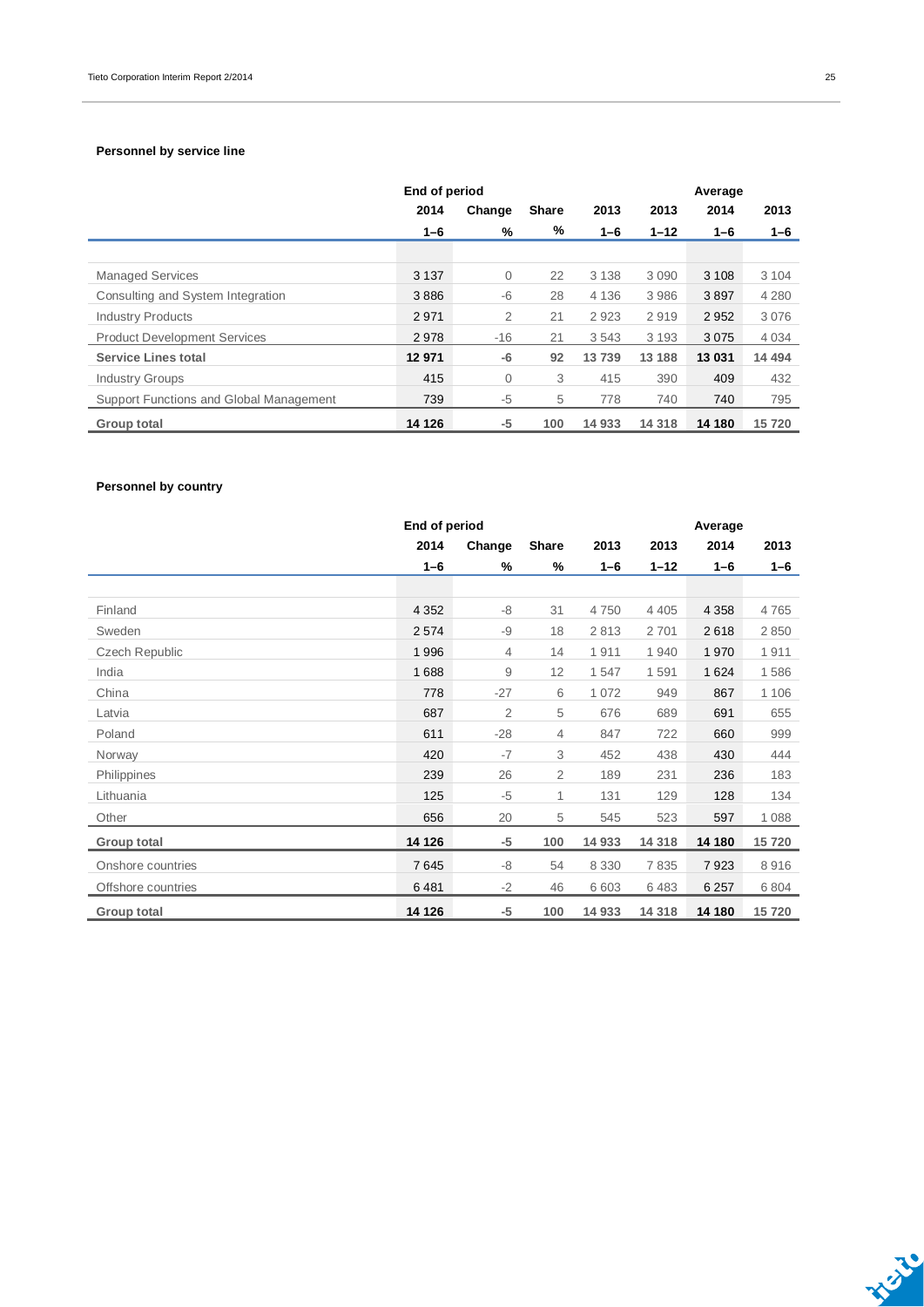### **Non-current assets by country, EUR million**

|                                 | 2014   | 2013   | Change | 2013   |
|---------------------------------|--------|--------|--------|--------|
|                                 | 30 Jun | 30 Jun | %      | 31 Dec |
|                                 |        |        |        |        |
| Finland                         | 92.1   | 101.1  | -9     | 101.5  |
| Sweden                          | 27.0   | 31.9   | $-15$  | 28.0   |
| Other                           | 7.7    | 11.0   | $-30$  | 9.2    |
| <b>Total non-current assets</b> | 126.8  | 144.0  | $-12$  | 138.7  |

Goodwill is allocated to the Cash Generating Units, which include several countries and therefore goodwill is not included in the country specific non-current assets shown above.

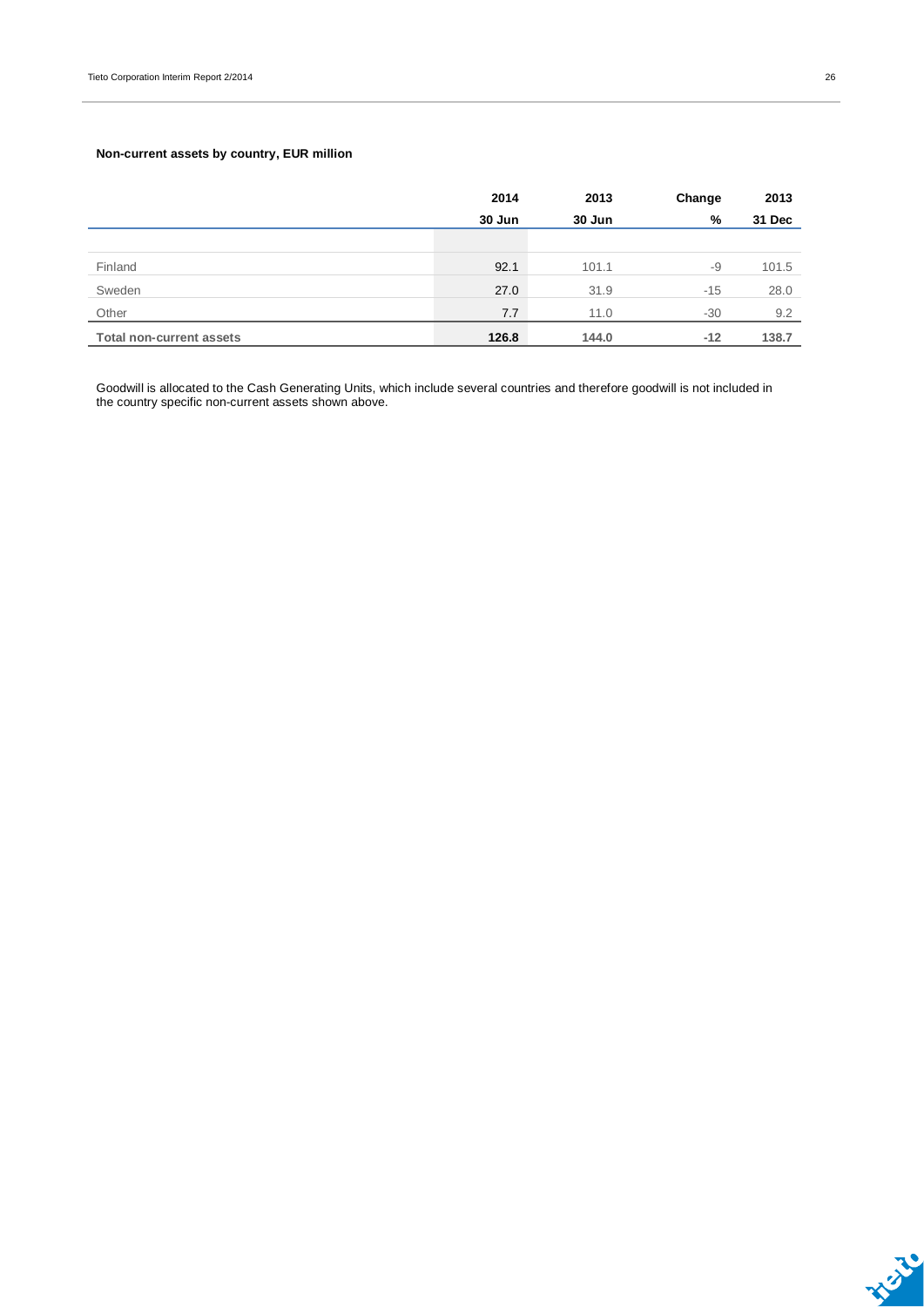### **Depreciation by service line, EUR million**

|                                         | 2014 | 2013 | Change | 2014 | 2013 | Change | 2013     |
|-----------------------------------------|------|------|--------|------|------|--------|----------|
|                                         | 4-6  | 4-6  | %      | 1-6  | 1-6  | %      | $1 - 12$ |
|                                         |      |      |        |      |      |        |          |
| <b>Managed Services</b>                 | 13.0 | 17.0 | $-24$  | 25.4 | 34.3 | $-26$  | 67.1     |
| Consulting and System Integration       | 0.2  | 0.3  | $-38$  | 0.4  | 0.5  | $-28$  | 1.0      |
| <b>Industry Products</b>                | 0.1  | 0.1  | $-38$  | 0.2  | 0.3  | $-41$  | 0.5      |
| <b>Product Development Services</b>     | 0.1  | 0.2  | $-47$  | 0.2  | 0.4  | -42    | 0.7      |
| Support Functions and Global Management | 2.1  | 2.2  | $-5$   | 4.3  | 4.5  | $-4$   | 8.8      |
| Group total                             | 15.4 | 19.8 | $-22$  | 30.4 | 39.9 | $-24$  | 78.1     |

### **Amortization on allocated intangible assets from acquisitions by service line, EUR million**

|                                         | 2014                     | 2013 | Change                   | 2014           | 2013                     | Change | 2013     |
|-----------------------------------------|--------------------------|------|--------------------------|----------------|--------------------------|--------|----------|
|                                         | 4-6                      | 4-6  | %                        | 1-6            | $1 - 6$                  | %      | $1 - 12$ |
|                                         |                          |      |                          |                |                          |        |          |
| <b>Managed Services</b>                 | $\overline{\phantom{0}}$ | 0.4  | $-100$                   | 0.2            | 0.9                      | $-76$  | 1.8      |
| Consulting and System Integration       | 0.1                      | 0.1  | $-22$                    | 0.2            | 0.3                      | $-26$  | 0.6      |
| <b>Industry Products</b>                | 0.1                      | 0.2  | $-58$                    | 0.2            | 0.4                      | $-64$  | 0.9      |
| <b>Product Development Services</b>     | -                        | 0.1  | $-100$                   | $\blacksquare$ | 0.2                      | $-100$ | 0.4      |
| Support Functions and Global Management | $\overline{\phantom{a}}$ |      | $\overline{\phantom{a}}$ | ۰              | $\overline{\phantom{a}}$ |        |          |
| Group total                             | 0.2                      | 0.8  | $-77$                    | 0.6            | 1.8                      | -68    | 3.7      |

### **Impairment losses by service line, EUR million**

|                                         | 2014                     | 2013 | Change | 2014           | 2013 | Change | 2013     |
|-----------------------------------------|--------------------------|------|--------|----------------|------|--------|----------|
|                                         | 4-6                      | 4-6  | %      | 1-6            | 1-6  | %      | $1 - 12$ |
|                                         |                          |      |        |                |      |        |          |
| <b>Managed Services</b>                 | $\blacksquare$           | 0.1  | $-100$ | $\sim$         | 0.1  | $-100$ | 0.1      |
| Consulting and System Integration       | $\blacksquare$           | 2.6  | $-100$ | $\blacksquare$ | 2.6  | $-100$ | 2.6      |
| <b>Industry Products</b>                | $\blacksquare$           | 1.3  | $-100$ | $\blacksquare$ | 1.3  | $-100$ | 1.3      |
| <b>Product Development Services</b>     | $\blacksquare$           | 3.6  | $-100$ | $\sim$         | 3.6  | $-100$ | 3.6      |
| Support Functions and Global Management | $\overline{\phantom{a}}$ | 0.4  | $-100$ | $\blacksquare$ | 0.4  | $-100$ | 0.4      |
| Group total                             | $\blacksquare$           | 8.0  | $-100$ | $\blacksquare$ | 8.0  | $-100$ | 8.0      |

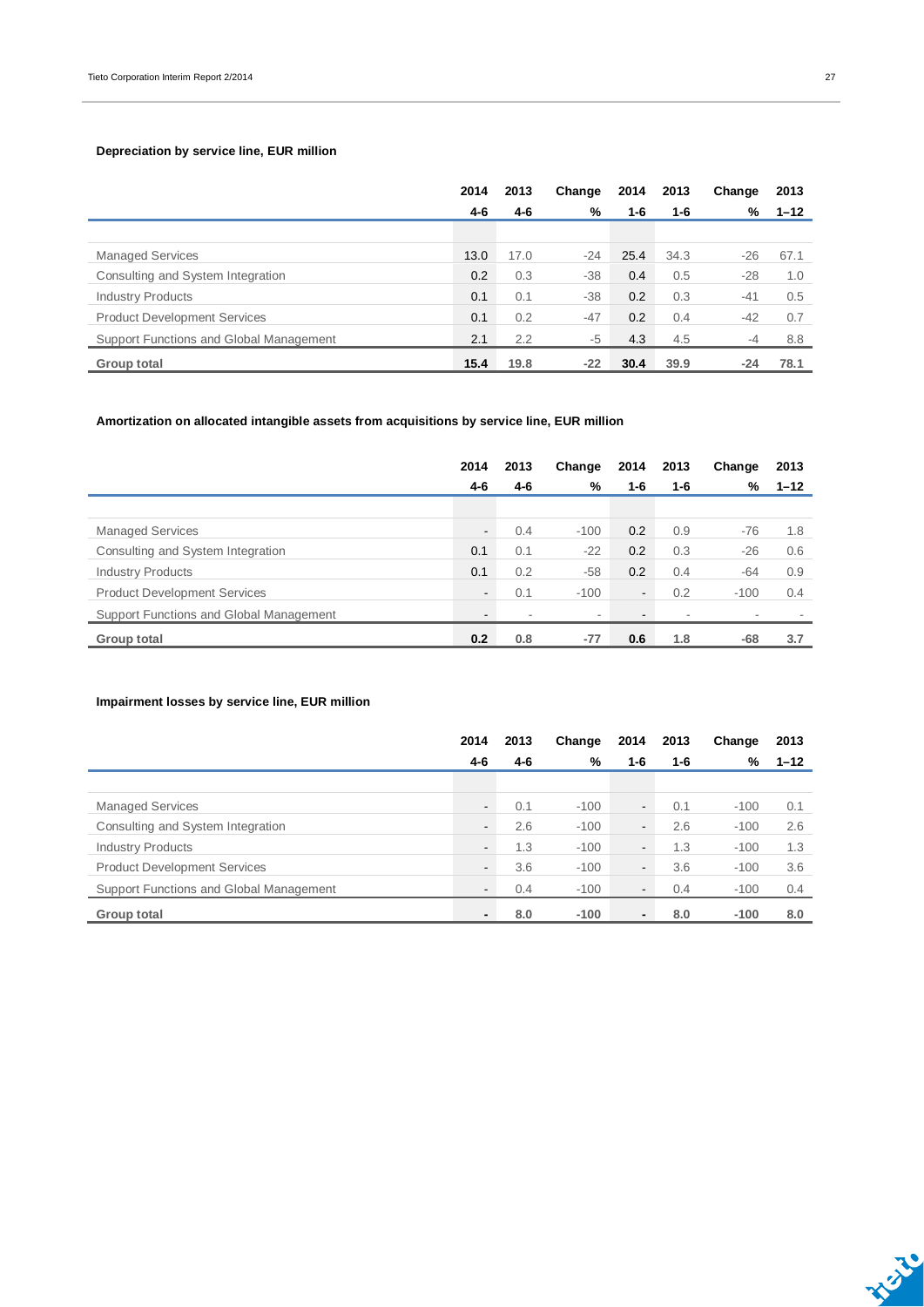## Commitments and contingencies, EUR million

|                                               | 30 Jun 2014 | 31 Dec 2013 |
|-----------------------------------------------|-------------|-------------|
|                                               |             |             |
| For Tieto obligations                         |             |             |
| Guarantees                                    |             |             |
| Performance guarantees                        | 27.6        | 39.3        |
| Lease guarantees                              | 10.0        | 11.1        |
| Other                                         | 0.3         | 0.4         |
| Other Tieto obligations                       |             |             |
| Rent commitments due in one year              | 53.1        | 52.7        |
| Rent commitments due in 1-5 years             | 121.7       | 117.8       |
| Rent commitments due after 5 years            | 17.2        | 24.8        |
| Operating lease commitments due in one year   | 5.1         | 5.3         |
| Operating lease commitments due in 1-5 years  | 6.5         | 5.7         |
| Operating lease commitments due after 5 years | 0.7         | 0.8         |
| Commitments to purchase assets                | 8.6         | 17.5        |
| On behalf of joint ventures                   |             |             |
| On behalf of others                           |             |             |
| Guarantees                                    | 0.8         | 1.0         |

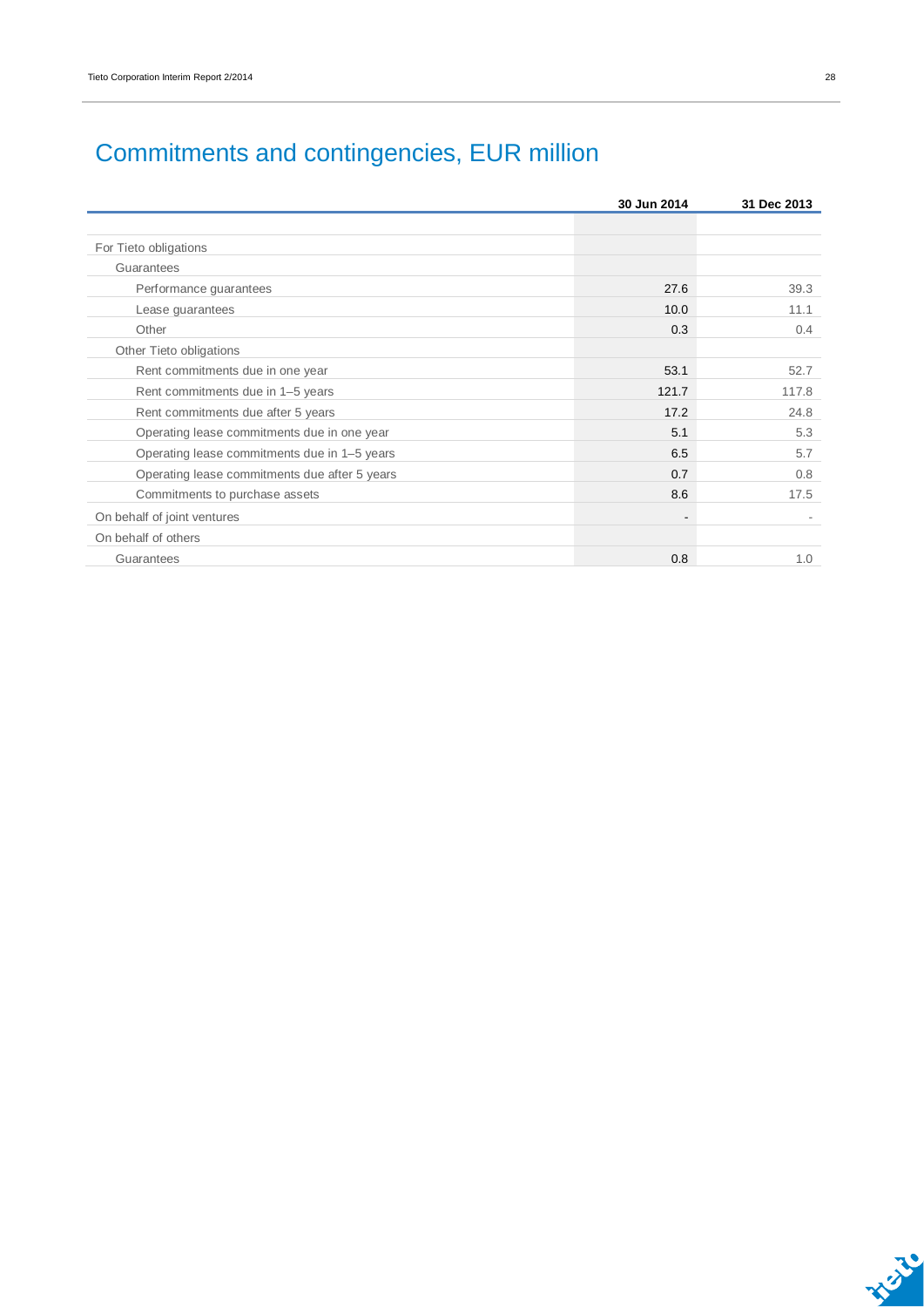## Derivatives, EUR million

#### **Notional amounts of derivatives**

Includes the gross amount of all notional values for contracts that have not yet been settled or closed. The amount of notional value outstanding is not necessarily a measure or indication of market risk, as the exposure of certain contracts may be offset by other contracts.

|                                            | 30 Jun 2014 | 31 Dec 2013 |
|--------------------------------------------|-------------|-------------|
|                                            |             |             |
| Foreign exchange forward contracts         | 149.6       | 180.6       |
| Forward contracts outside hedge accounting | 104.9       | 129.5       |
| Forward contracts within hedge accounting  | 44.7        | 51.1        |
| Electricity price futures contracts        | 1.3         |             |

#### **Fair values of derivatives**

| The net fair values of derivative financial instruments at the balance sheet |             |             |
|------------------------------------------------------------------------------|-------------|-------------|
| date were:                                                                   | 30 Jun 2014 | 31 Dec 2013 |
|                                                                              |             |             |
|                                                                              |             |             |
| Foreign exchange forward contracts                                           | $-0.9$      | $-3.3$      |
| Electricity price futures contracts                                          | $-0.2$      | $-0.3$      |

Derivatives are used for economic hedging purposes only.

| Gross positive fair values of derivatives:             | <b>Positive</b>          | <b>Positive</b> |
|--------------------------------------------------------|--------------------------|-----------------|
|                                                        | 30 Jun 2014              | 31 Dec 2013     |
|                                                        |                          |                 |
| Foreign exchange forward contracts                     | 0.8                      | 0.6             |
| Forward contracts outside hedge accounting             | 0.7                      | 0.4             |
| Forward contracts within hedge accounting <sup>"</sup> | 0.1                      | 0.2             |
| Electricity price futures contracts                    | $\overline{\phantom{0}}$ |                 |

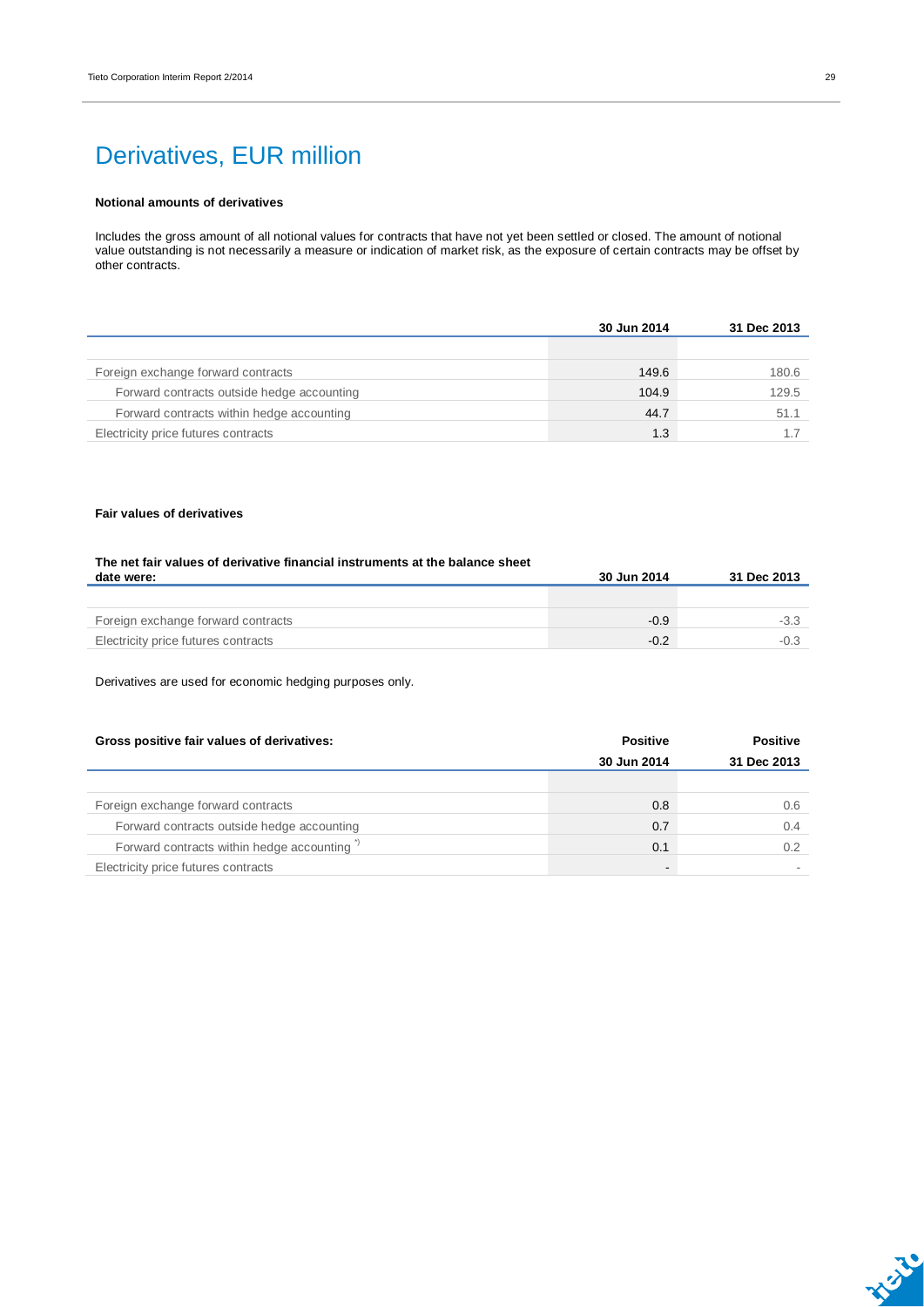| Gross negative fair values of derivatives:                   | <b>Negative</b> | <b>Negative</b> |
|--------------------------------------------------------------|-----------------|-----------------|
|                                                              | 30 Jun 2014     | 31 Dec 2013     |
|                                                              |                 |                 |
| Foreign exchange forward contracts                           | $-1.7$          | $-3.9$          |
| Forward contracts outside hedge accounting                   | $-0.8$          | $-1.6$          |
| Forward contracts within hedge accounting <sup>"</sup>       | $-0.9$          | $-2.3$          |
| Electricity price futures contracts                          | $-0.2$          | $-0.3$          |
|                                                              |                 |                 |
| <sup>"</sup> Forward contracts within hedge accounting (net) | $-0.8$          | $-2.1$          |

The amount recognized in equity  $-2.1$ Net periodic interest rate difference recognized in interest income/expenses and a state of the state of the state of the state of the state of the state of the state of the state of the state of the state of the state of

Foreign exchange derivatives' fair values are calculated according to FX and interest rates on the closing date.

The hedged highly probable forecast transactions denominated in foreign currency are expected to occur at various dates during the next 12 months. Gains and losses, recognized in the hedging reserve in equity (note Other reserves) on forward foreign exchange contracts as of 30 June 2014 amounted to net EUR -0.8 million (EUR -2.1 in 31 December 2013). These are recognized in the income statement in the current period or periods during which the hedged forecast transactions affect the income statement. This is usually within 12 months of the end of the reporting period. The hedged cash flows are expected to expire monthly within 12 months.

The efficient portion of cash flow hedges recognized in net sales at 30 June 2014 amounted to a gain of EUR 0.5 million (EUR 0.7 million in 31 December 2013) and a loss of EUR 1.5 million (EUR 1.6 million in 31 December 2013) including the interest rate difference.

The inefficient portion recognized in the other operating income that arises from cash flow hedges amounts to a gain of EUR 0.1 million at 30 June 2014 (EUR 0.3 million gain in 31 December 2013). The inefficient portion recognized in other operating expenses that arises from cash flow hedges amounts to a loss of EUR 0.3 million at 30 June 2014 (EUR 0.2 million in 31 December 2013).

#### **Other reserves**

#### **Cash flow hedges**

| <b>EUR million</b>        | <b>Heaging</b><br>reserve |
|---------------------------|---------------------------|
| Balance at 1 Jan 2013     | 0.2                       |
| Fair value gains in year  | 1.6                       |
| Fair value losses in year | $-4.0$                    |
| Tax on fair value gains   | 0.5                       |
| Tax on fair value losses  | 0.0                       |
| Balance at 31 Dec 2013    | $-1.7$                    |
|                           |                           |
| Balance at 1 Jan 2014     | $-1.7$                    |
| Fair value gains in year  | 1.3                       |
| Fair value losses in year | 0.0                       |
| Tax on fair value gains   | $-0.3$                    |
| Tax on fair value losses  | 0.0                       |
| Balance at 30 June 2014   | $-0.7$                    |



**Hedging**

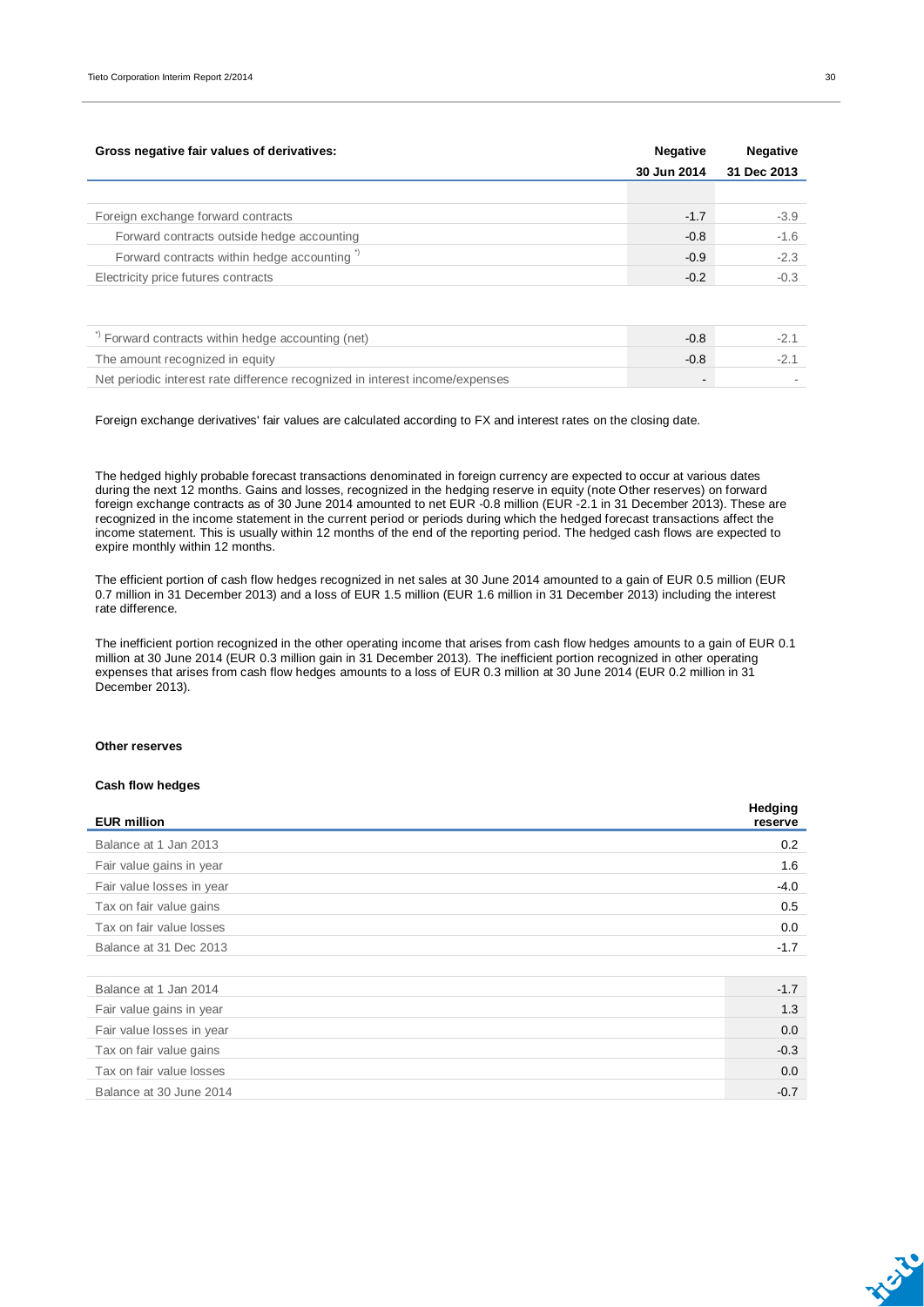#### **Fair value measurement of financial assets and liabilities**

| <b>EUR million</b>                                         |         |         |                          |       |
|------------------------------------------------------------|---------|---------|--------------------------|-------|
| 30 Jun 2014                                                | Level 1 | Level 2 | Level 3                  | Total |
|                                                            |         |         |                          |       |
| Financial assets at fair value through profit or loss      |         |         |                          |       |
| Derivatives                                                |         | 0.8     | $\overline{\phantom{a}}$ | 0.8   |
| Available-for-sale investments                             | $\sim$  |         | 0.7                      | 0.7   |
| Financial liabilities at fair value through profit or loss |         |         |                          |       |
| Derivatives                                                |         | 1.9     | $\overline{\phantom{a}}$ | 1.9   |
|                                                            |         |         |                          |       |

| <b>EUR million</b>                                         |                          |         |                          |       |
|------------------------------------------------------------|--------------------------|---------|--------------------------|-------|
| 31 Dec 2013                                                | Level 1                  | Level 2 | Level 3                  | Total |
|                                                            |                          |         |                          |       |
| Financial assets at fair value through profit or loss      |                          |         |                          |       |
| Derivatives                                                | $\overline{\phantom{a}}$ | 0.6     | $\overline{\phantom{a}}$ | 0.6   |
| Available-for-sale investments                             | $\overline{\phantom{a}}$ | ۰       | 0.7                      | 0.7   |
| Financial liabilities at fair value through profit or loss |                          |         |                          |       |
| Derivatives                                                | $\sim$                   | 4.2     | $\sim$                   | 4.2   |

Available-for-sale investments' fair value measurement is based on their initial value. The fair market value cannot be reliably estimated, due to lack of proper market for the assets.

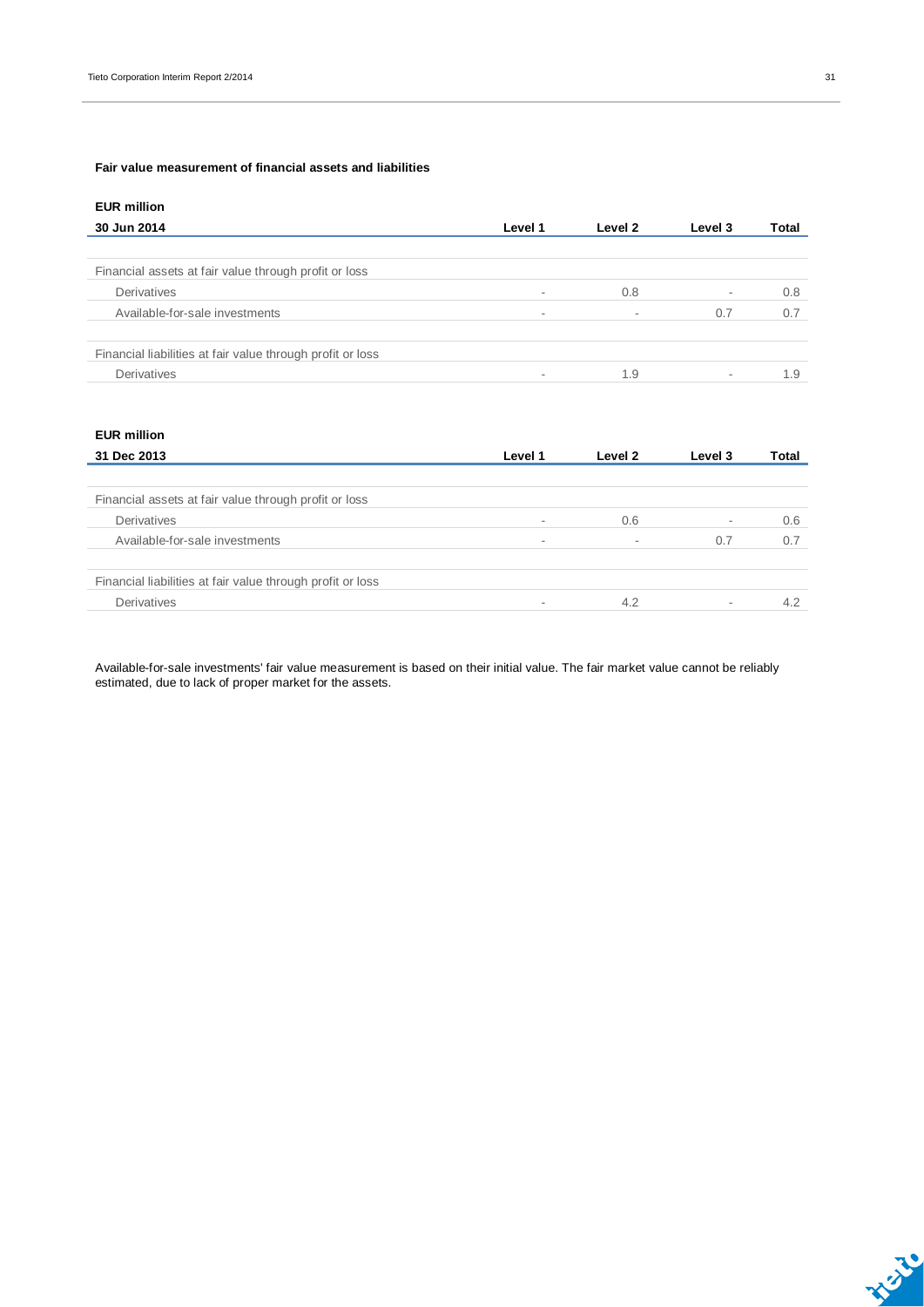# Acquisitions during April-June in 2014

As of April 2014 Tieto acquired part of Siemens Convergence Creators' businesses. The acquisition is not material to Tieto consolidated financial statements.

As part of the transaction 220 employees were transferred to Tieto. No goodwill arose from the acquisition.

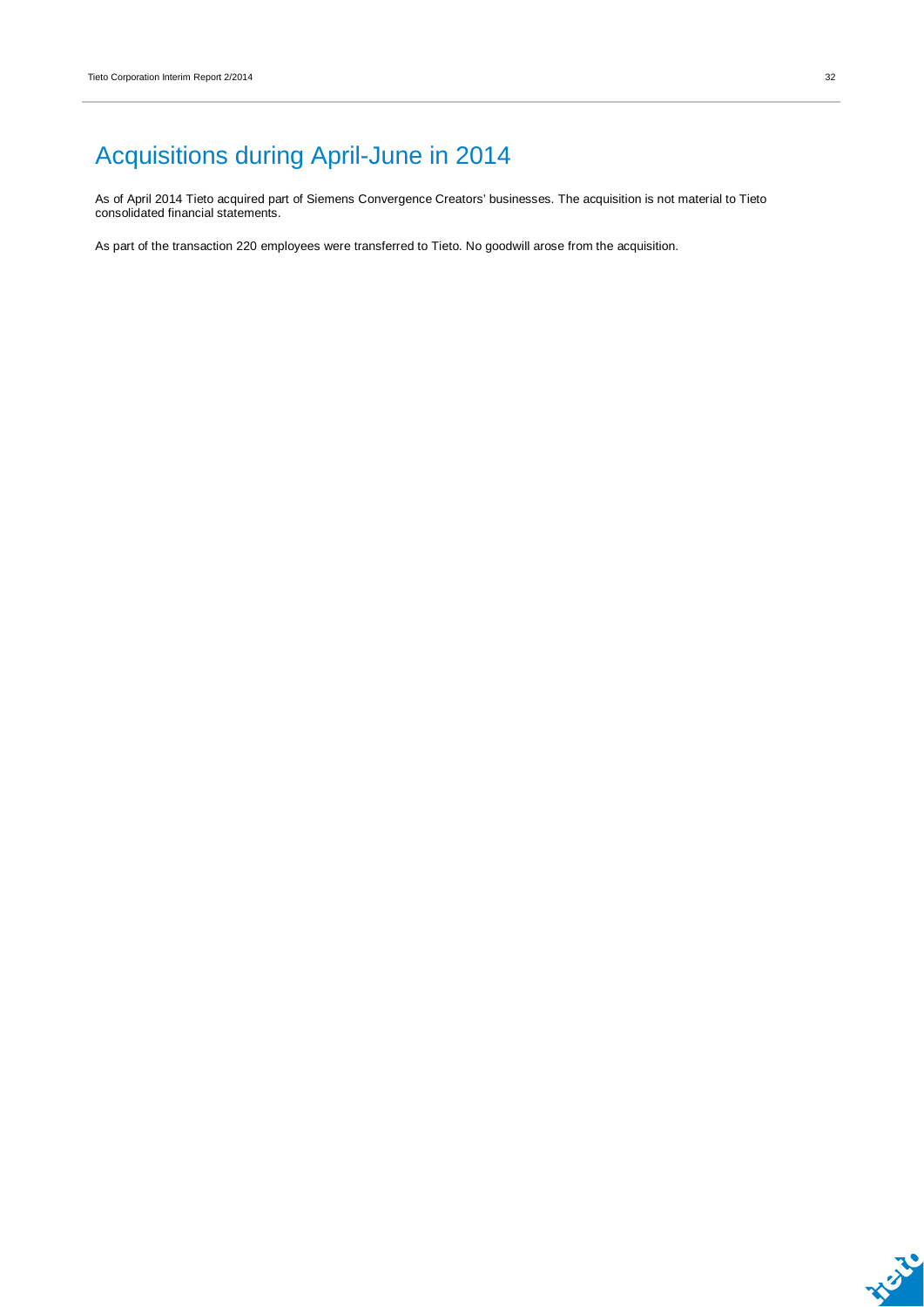## QUARTERLY FIGURES

#### **Key figures**

|                                                              | 2014<br>$4 - 6$ | 2014<br>$1 - 3$ | 2013<br>$10 - 12$ | 2013<br>$7 - 9$ | 2013<br>$4 - 6$ | 2013<br>$1 - 3$ |
|--------------------------------------------------------------|-----------------|-----------------|-------------------|-----------------|-----------------|-----------------|
|                                                              |                 |                 |                   |                 |                 |                 |
| Earnings per share, EUR                                      |                 |                 |                   |                 |                 |                 |
| <b>Basic</b>                                                 | 0.23            | 0.34            | 0.21              | 0.25            | 0.10            | 0.30            |
| <b>Diluted</b>                                               | 0.23            | 0.34            | 0.21              | 0.25            | 0.10            | 0.30            |
| Equity per share, EUR                                        | 6.70            | 6.56            | 7.08              | 7.08            | 6.67            | 6.79            |
| Return on equity, 12-month rolling, %                        | 15.3            | 13.5            | 12.0              | 5.4             | 6.6             | 3.7             |
| Return on capital employed, 12-month rolling, % <sup>"</sup> | 14.8            | 15.3            | 13.5              | 9.0             | 10.3            | 8.1             |
| Equity ratio, %                                              | 48.7            | 44.9            | 49.3              | 46.7            | 44.0            | 43.2            |
| Interest-bearing net debt, EUR million                       | 30.3            | $-20.5$         | 15.5              | 52.6            | 81.1            | 18.3            |
| Gearing, %                                                   | 6.2             | $-4.3$          | 3.0               | 10.2            | 16.8            | 3.7             |
| Investments, EUR million                                     | 7.1             | 13.4            | 23.6              | 15.5            | 15.3            | 17.3            |

 $^{\circ}$  When calculating Return on capital employed the negative net impact on interest rate swaps and exchange differences are now considered as other financial expenses. The key figure for year 2013 has been correspondingly restated.

The balance sheet items concerning year 2012 in the 12-month average denominator are not restated according to the IFRS 11 'Joint arrangements'.

#### **Income statement, EUR million**

|                                                                           | 2014<br>$4 - 6$ | 2014<br>$1 - 3$ | 2013<br>$10 - 12$ | 2013<br>$7 - 9$ | 2013<br>$4 - 6$ | 2013<br>$1 - 3$ |
|---------------------------------------------------------------------------|-----------------|-----------------|-------------------|-----------------|-----------------|-----------------|
|                                                                           |                 |                 |                   |                 |                 |                 |
| Net sales                                                                 | 386.4           | 387.0           | 405.1             | 361.1           | 416.7           | 423.9           |
| Other operating income                                                    | 3.8             | 3.8             | 6.5               | 4.5             | 3.1             | 4.0             |
| Employee benefit expenses                                                 | 219.3           | 217.4           | 230.7             | 199.8           | 244.7           | 248.5           |
| Depreciation, amortization and impairment charges                         | 15.6            | 15.4            | 20.6              | 19.3            | 28.6            | 21.2            |
| Other operating expenses                                                  | 135.1           | 125.1           | 144.4             | 123.5           | 133.8           | 131.4           |
| Share of profit from investments accounted for using the<br>equity method | 1.3             | 1.1             | 1.4               | 1.3             | 2.1             | 2.5             |
| Operating profit (EBIT)                                                   | 21.5            | 34.0            | 17.3              | 24.3            | 14.8            | 29.3            |
| Financial income and expenses                                             | $-1.0$          | $-1.2$          | $-1.6$            | $-1.7$          | $-1.8$          | $-1.5$          |
| Profit before taxes                                                       | 20.5            | 32.8            | 15.7              | 22.6            | 13.0            | 27.8            |
| Income taxes                                                              | $-4.0$          | $-8.2$          | $-0.7$            | $-4.2$          | $-5.6$          | $-6.4$          |
| Net profit for the period                                                 | 16.5            | 24.6            | 15.0              | 18.4            | 7.4             | 21.4            |

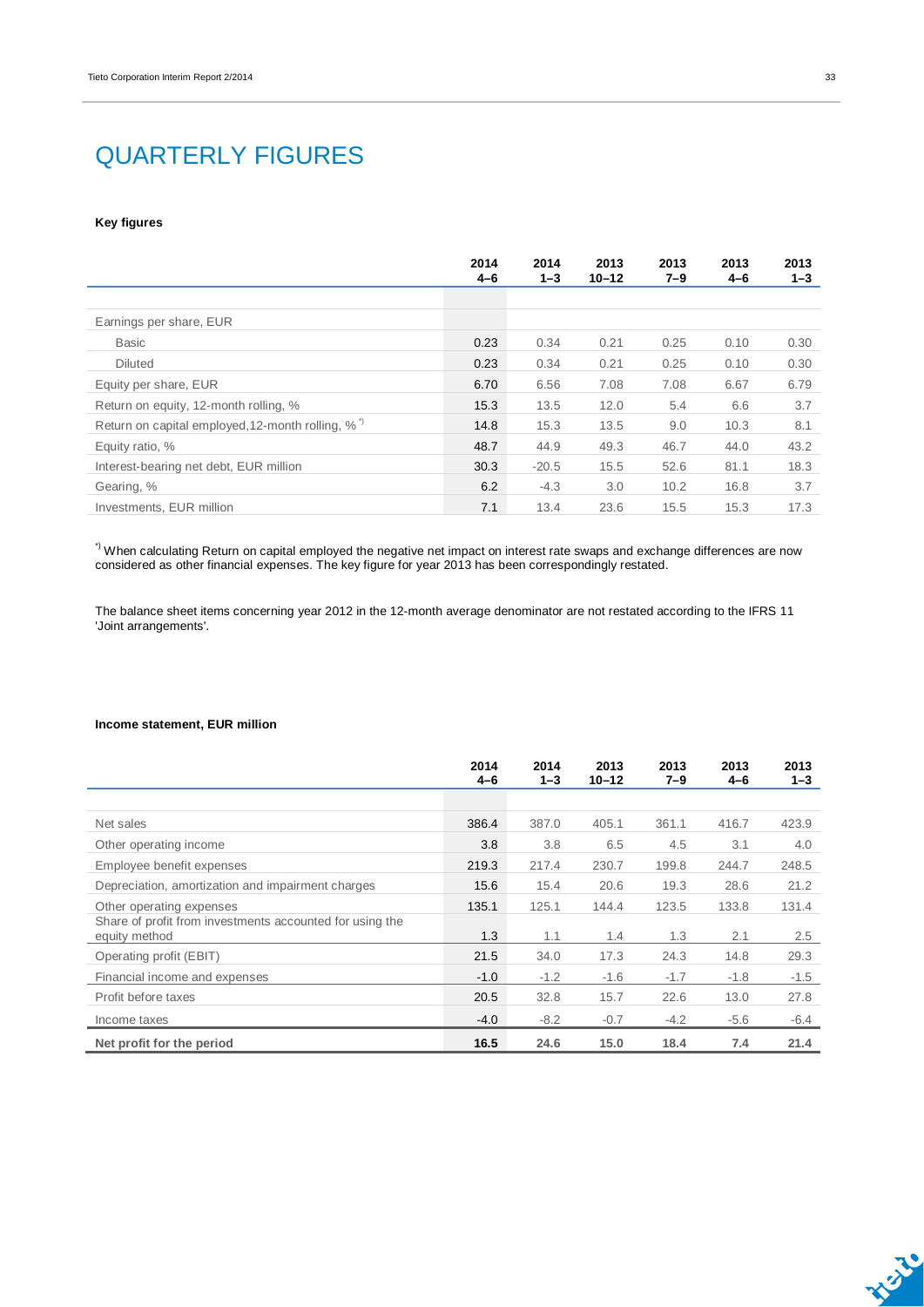#### **Balance sheet, EUR million**

|                                                   | 2014<br>30 Jun           | 2014<br>31 Mar | 2013<br>31 Dec | 2013<br>30 Sep | 2013<br>30 Jun | 2013<br>31 Mar |
|---------------------------------------------------|--------------------------|----------------|----------------|----------------|----------------|----------------|
|                                                   |                          |                |                |                |                |                |
| Goodwill                                          | 367.5                    | 371.1          | 372.3          | 376.7          | 374.8          | 383.9          |
| Other intangible assets                           | 41.3                     | 43.2           | 44.1           | 40.3           | 45.9           | 51.1           |
| Property, plant and equipment                     | 85.4                     | 93.2           | 94.6           | 96.4           | 98.1           | 100.3          |
| Investments accounted for using the equity method | 18.1                     | 16.7           | 21.5           | 20.2           | 20.2           | 18.1           |
| Other non-current assets                          | 33.9                     | 30.5           | 31.5           | 34.6           | 38.1           | 36.6           |
| Total non-current assets                          | 546.2                    | 554.7          | 564.0          | 568.2          | 577.1          | 590.0          |
| Trade receivables and other current assets        | 411.7                    | 437.5          | 416.5          | 439.8          | 463.1          | 482.6          |
| Cash and cash equivalents                         | 99.6                     | 136.3          | 114.1          | 150.6          | 126.4          | 93.1           |
| Total current assets                              | 511.3                    | 573.8          | 530.6          | 590.4          | 589.5          | 575.7          |
|                                                   |                          |                |                |                |                |                |
| Assets classified as held for sale                | $\overline{\phantom{a}}$ |                |                | 2.0            |                | 47.3           |
|                                                   |                          |                |                |                |                |                |
| <b>Total assets</b>                               | 1 057.5                  | 1 1 2 8.5      | 1 0 9 4 . 6    | 1 160.6        | 1 1 6 6.6      | 1 213.0        |
|                                                   |                          |                |                |                |                |                |
| Total equity                                      | 489.8                    | 476.2          | 514.2          | 513.5          | 483.9          | 488.7          |
|                                                   |                          |                |                |                |                |                |
| Non-current loans                                 | 101.6                    | 102.1          | 103.1          | 101.0          | 102.1          | 3.8            |
| Other non-current liabilities                     | 54.3                     | 56.5           | 56.8           | 58.5           | 58.0           | 61.2           |
| Total non-current liabilities                     | 155.9                    | 158.6          | 159.9          | 159.5          | 160.1          | 65.0           |
|                                                   |                          |                |                |                |                |                |
| Trade payables and other current liabilities      | 346.6                    | 439.1          | 341.8          | 343.9          | 379.8          | 468.6          |
| Provisions                                        | 25.1                     | 33.6           | 44.2           | 32.5           | 28.3           | 26.6           |
| <b>Current loans</b>                              | 40.1                     | 21.0           | 34.5           | 111.0          | 114.5          | 118.5          |
| <b>Total current liabilities</b>                  | 411.8                    | 493.7          | 420.5          | 487.4          | 522.6          | 613.7          |
|                                                   |                          |                |                |                |                |                |
| Liabilities classified as held for sale           | $\overline{\phantom{a}}$ |                |                | 0.2            |                | 45.6           |
|                                                   |                          |                |                |                |                |                |
| <b>Total equity and liabilities</b>               | 1 0 5 7.5                | 1 1 28.5       | 1 0 9 4.6      | 1 160.6        | 1 1 66.6       | 1 213.0        |

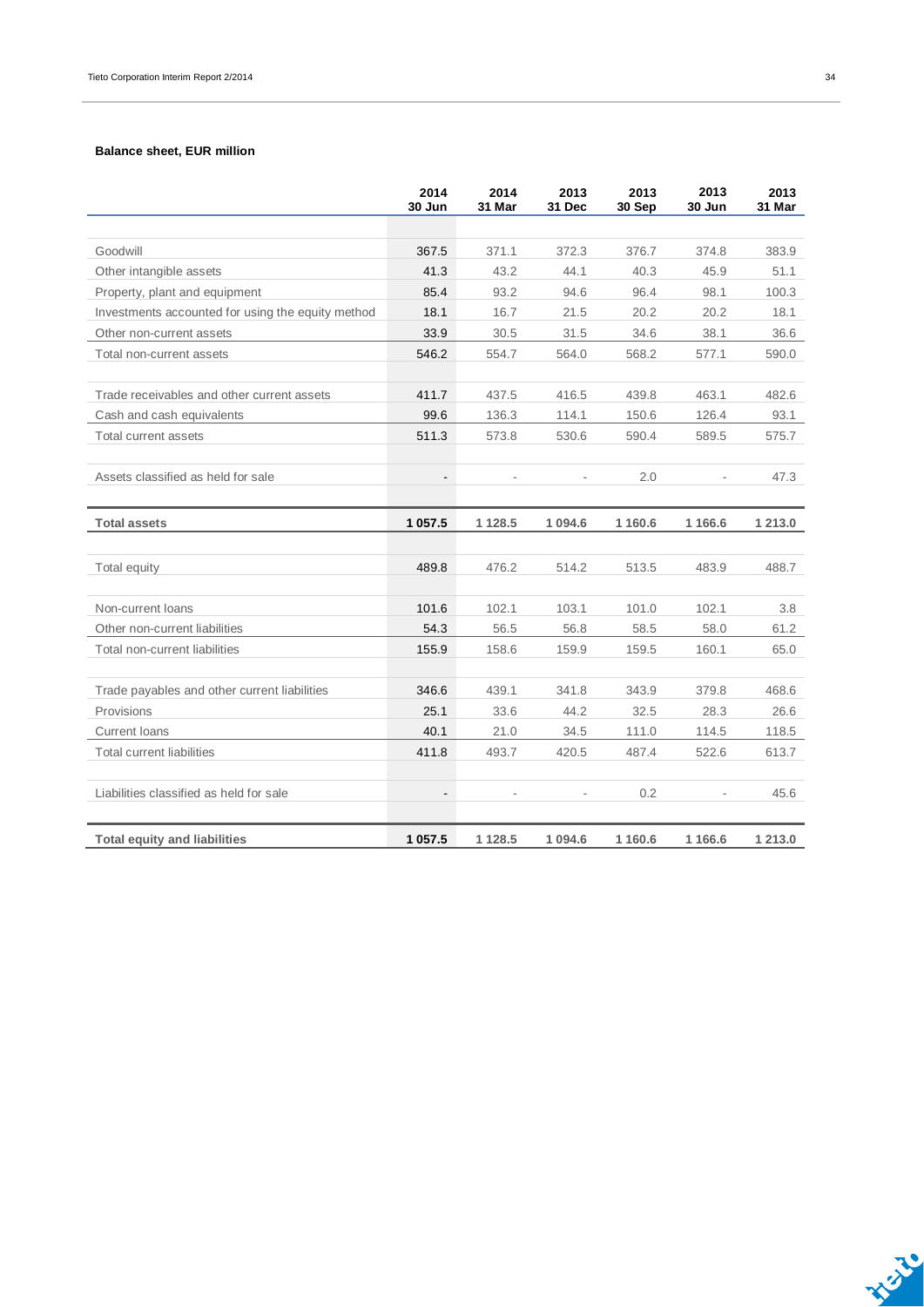### **Cash flow, EUR million**

|                                                                              | 2014<br>$4 - 6$ | 2014<br>$1 - 3$ | 2013<br>$10 - 12$ | 2013<br>$7 - 9$ | 2013<br>$4 - 6$ | 2013<br>$1 - 3$ |
|------------------------------------------------------------------------------|-----------------|-----------------|-------------------|-----------------|-----------------|-----------------|
|                                                                              |                 |                 |                   |                 |                 |                 |
| Cash flow from operations                                                    |                 |                 |                   |                 |                 |                 |
| Net profit                                                                   | 16.5            | 24.6            | 15.0              | 18.4            | 7.4             | 21.4            |
| Adjustments                                                                  | 18.5            | 23.4            | 16.3              | 22.4            | 29.1            | 28.3            |
| Change in net working capital                                                | $-18.6$         | 2.7             | 36.2              | 7.6             | $-19.6$         | $-0.2$          |
| Cash generated from operations                                               | 16.4            | 50.7            | 67.5              | 48.4            | 16.9            | 49.5            |
| Net financial expenses paid                                                  | $-3.1$          | $-0.3$          | $-6.1$            | $-1.1$          | $-1.9$          | $-3.0$          |
| Dividends received from investments accounted<br>for using the equity method |                 | 5.9             |                   |                 |                 | 7.6             |
| Income taxes paid                                                            | 3.3             | $-6.3$          | $-3.9$            | $-6.5$          | $-4.3$          | $-4.1$          |
| Net cash flow from operations                                                | 16.6            | 50.0            | 57.5              | 40.8            | 10.7            | 50.0            |
|                                                                              |                 |                 |                   |                 |                 |                 |
| Net cash used in investing activities                                        | $-11.3$         | $-12.1$         | $-14.4$           | $-12.3$         | $-33.8$         | $-13.7$         |
|                                                                              |                 |                 |                   |                 |                 |                 |
| Net cash used in financing activities                                        | $-42.7$         | $-14.4$         | $-80.6$           | $-4.6$          | 40.5            | $-7.3$          |
|                                                                              |                 |                 |                   |                 |                 |                 |
| Change in cash and cash equivalents                                          | $-37.4$         | 23.5            | $-37.5$           | 23.9            | 17.4            | 29.0            |
|                                                                              |                 |                 |                   |                 |                 |                 |
| Cash and cash equivalents at the beginning<br>of period                      | 136.3           | 114.1           | 150.6             | 126.4           | 93.1            | 75.8            |
| Foreign exchange differences                                                 | 0.7             | $-1.3$          | 1.0               | 0.3             | 2.2             | 2.0             |
| Assets classified as held for sale                                           |                 |                 |                   |                 | 13.7            | $-13.7$         |
| Change in cash and cash equivalents                                          | $-37.4$         | 23.5            | $-37.5$           | 23.9            | 17.4            | 29.0            |
| Cash and cash equivalents at the end of period                               | 99.6            | 136.3           | 114.1             | 150.6           | 126.4           | 93.1            |

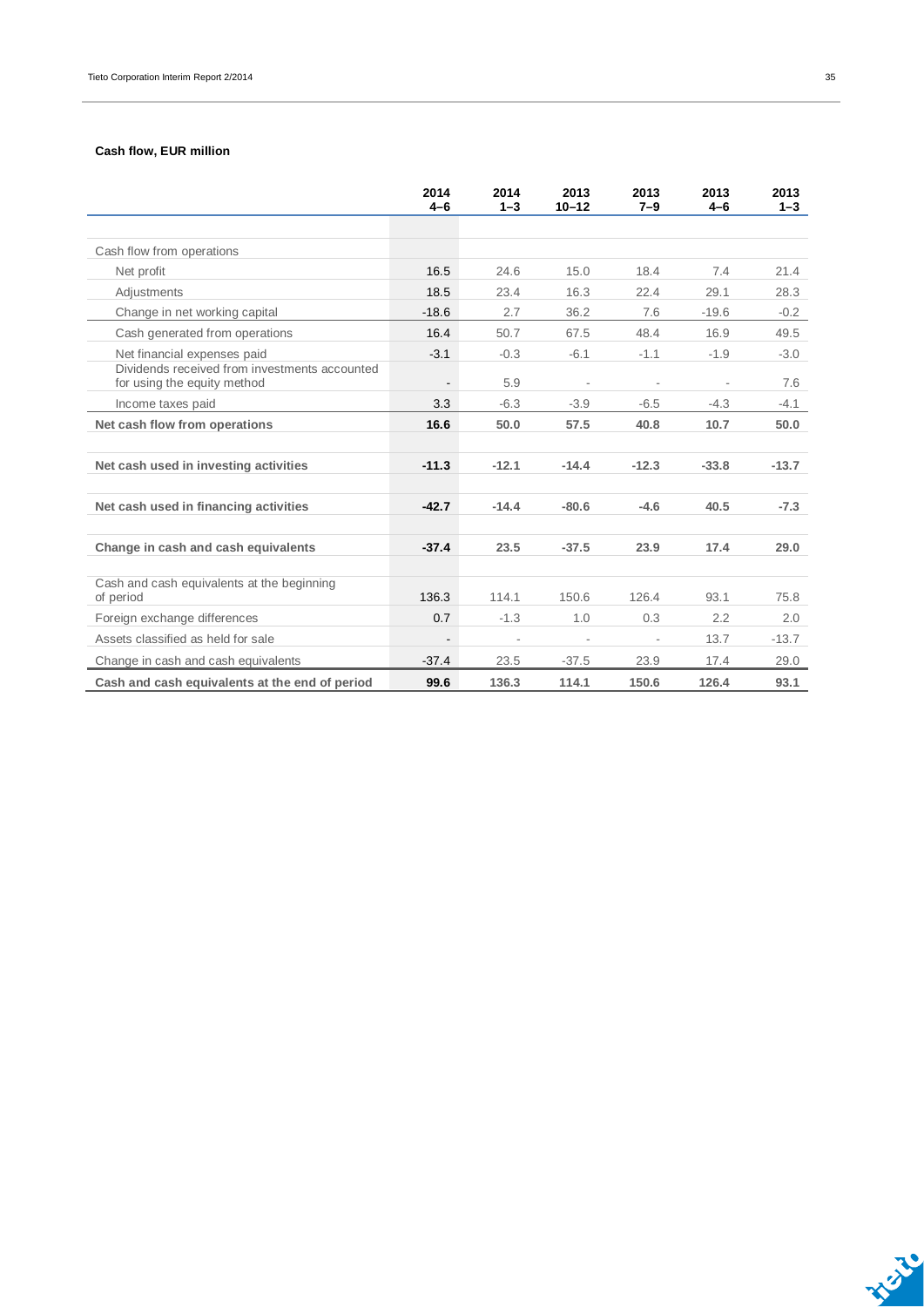## QUARTERLY FIGURES BY SEGMENTS

#### **Customer sales by service line, EUR million**

|                                     | 2014<br>4-6 | 2014<br>$1 - 3$ | 2013<br>$10 - 12$ | 2013<br>7–9 | 2013<br>4-6 | 2013<br>$1 - 3$ |
|-------------------------------------|-------------|-----------------|-------------------|-------------|-------------|-----------------|
| <b>Managed Services</b>             | 132         | 127             | 129               | 117         | 125         | 120             |
| Consulting and System Integration   | 97          | 100             | 102               | 92          | 108         | 108             |
| <b>Industry Products</b>            | 97          | 100             | 111               | 91          | 105         | 109             |
| <b>Product Development Services</b> | 60          | 60              | 63                | 60          | 79          | 86              |
| Group total                         | 386         | 387             | 405               | 361         | 417         | 424             |

The comparison figures 2013 have changed from the figures published initially due to adoption of the new IFRS 11, 'Joint arrangements' as of 1 January 2014.

#### **Customer sales by industry group, EUR million**

|                                     | 2014<br>4-6 | 2014<br>1-3 | 2013<br>$10 - 12$ | 2013<br>$7 - 9$ | 2013<br>$4 - 6$ | 2013<br>$1 - 3$ |
|-------------------------------------|-------------|-------------|-------------------|-----------------|-----------------|-----------------|
| <b>Financial Services</b>           | 84          | 83          | 89                | 77              | 84              | 80              |
| Manufacturing, Retail and Logistics | 78          | 79          | 81                | 70              | 78              | 76              |
| Public, Healthcare and Welfare      | 104         | 100         | 105               | 90              | 102             | 107             |
| Telecom, Media and Energy           | 60          | 65          | 68                | 63              | 74              | 74              |
| <b>Product Development Services</b> | 60          | 60          | 63                | 60              | 79              | 86              |
| Group total                         | 386         | 387         | 405               | 361             | 417             | 424             |

### **Operating profit (EBIT) by service line, EUR million**

|                                         | 2014<br>4-6 | 2014<br>$1 - 3$ | 2013<br>10-12 | 2013<br>7–9 | 2013<br>$4 - 6$ | 2013<br>$1 - 3$ |
|-----------------------------------------|-------------|-----------------|---------------|-------------|-----------------|-----------------|
| <b>Managed Services</b>                 | 7.6         | 10.9            | 0.4           | 3.7         | 5.4             | 0.7             |
| Consulting and System Integration       | 6.1         | 11.1            | $-1.6$        | 4.0         | 2.8             | 3.8             |
| <b>Industry Products</b>                | 15.0        | 15.5            | 28.3          | 19.9        | 15.4            | 17.6            |
| <b>Product Development Services</b>     | $-2.3$      | 1.1             | $-1.3$        | 3.0         | $-2.6$          | 9.3             |
| Support Functions and Global Management | $-4.8$      | $-4.6$          | $-8.5$        | $-6.3$      | $-6.1$          | $-2.1$          |
| <b>Operating profit (EBIT)</b>          | 21.5        | 34.0            | 17.3          | 24.3        | 14.8            | 29.3            |

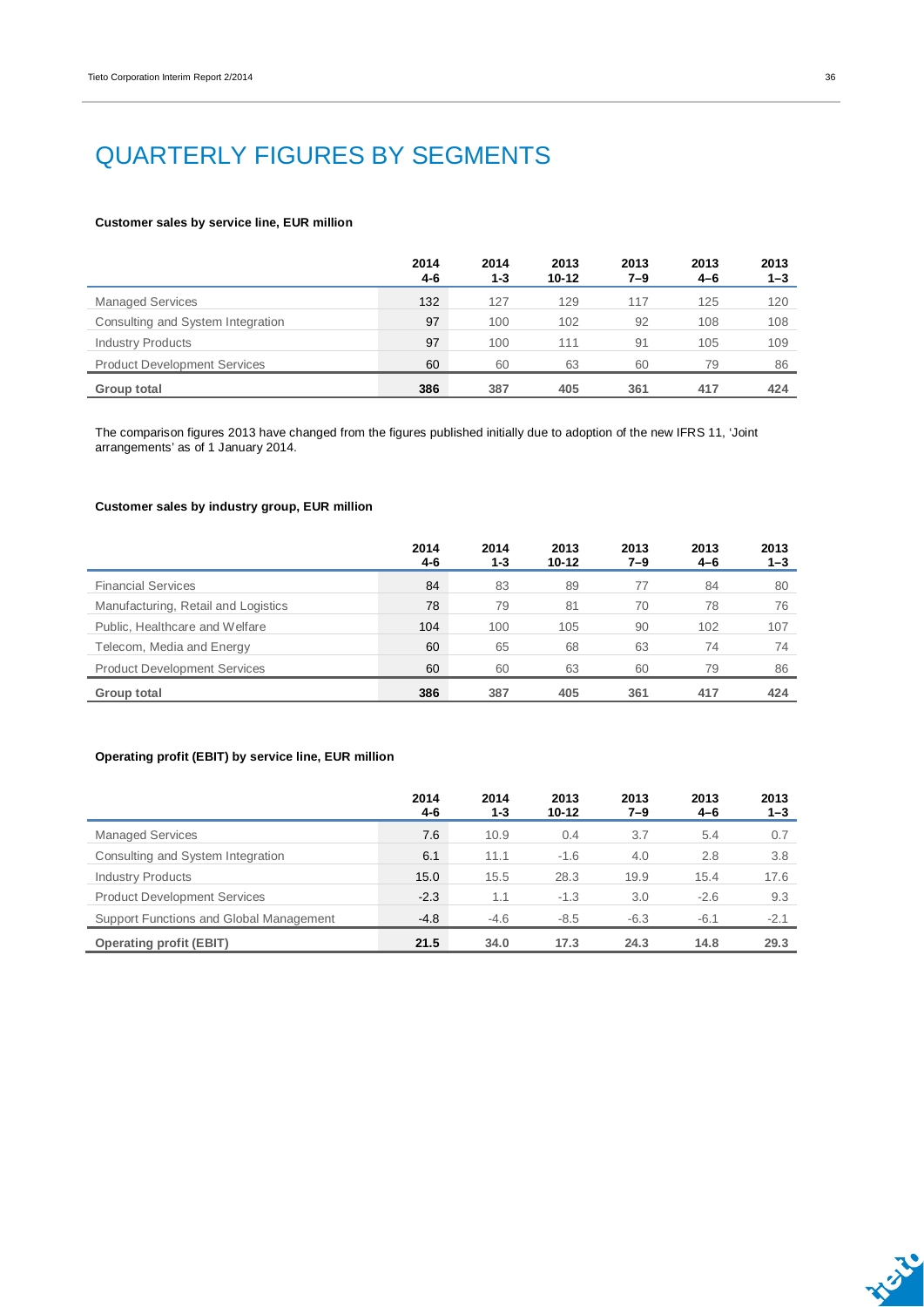### **Operating margin (EBIT) by service line, %**

|                                     | 2014<br>$4 - 6$ | 2014<br>$1 - 3$ | 2013<br>$10 - 12$ | 2013<br>7–9 | 2013<br>$4 - 6$ | 2013<br>$1 - 3$ |
|-------------------------------------|-----------------|-----------------|-------------------|-------------|-----------------|-----------------|
| <b>Managed Services</b>             | 5.8             | 8.5             | 0.3               | 3.2         | 4.3             | 0.6             |
| Consulting and System Integration   | 6.3             | 11.1            | $-1.6$            | 4.3         | 2.6             | 3.5             |
| <b>Industry Products</b>            | 15.3            | 15.4            | 25.5              | 21.9        | 14.7            | 16.1            |
| <b>Product Development Services</b> | $-3.8$          | 1.9             | $-2.0$            | 5.0         | $-3.4$          | 10.8            |
| <b>Operating margin (EBIT)</b>      | 5.6             | 8.8             | 4.3               | 6.7         | 3.5             | 6.9             |

### **Operating profit (EBIT) excl. one-off items by service line, EUR million**

|                                         | 2014<br>4-6 | 2014<br>$1 - 3$ | 2013<br>10-12 | 2013<br>7–9 | 2013<br>$4 - 6$ | 2013<br>$1 - 3$ |
|-----------------------------------------|-------------|-----------------|---------------|-------------|-----------------|-----------------|
| <b>Managed Services</b>                 | 7.6         | 10.7            | 9.0           | 6.0         | 5.7             | 0.3             |
| Consulting and System Integration       | 7.2         | 11.2            | 7.7           | 9.6         | 9.6             | 5.1             |
| <b>Industry Products</b>                | 15.2        | 15.4            | 28.5          | 20.1        | 16.6            | 17.6            |
| <b>Product Development Services</b>     | 3.7         | 1.6             | 2.7           | 4.8         | 2.0             | 10.0            |
| Support Functions and Global Management | $-3.7$      | $-4.4$          | $-5.8$        | $-3.0$      | $-3.3$          | $-2.0$          |
| <b>Operating profit (EBIT)</b>          | 30.0        | 34.5            | 42.0          | 37.5        | 30.6            | 31.0            |

### **Operating margin (EBIT) excl. one-off items by service line, %**

|                                     | 2014<br>$4 - 6$ | 2014<br>1-3 | 2013<br>10-12 | 2013<br>7–9 | 2013<br>$4 - 6$ | 2013<br>$1 - 3$ |
|-------------------------------------|-----------------|-------------|---------------|-------------|-----------------|-----------------|
| <b>Managed Services</b>             | 5.8             | 8.4         | 6.9           | 5.1         | 4.6             | 0.3             |
| Consulting and System Integration   | 7.4             | 11.2        | 7.6           | 10.4        | 8.9             | 4.7             |
| <b>Industry Products</b>            | 15.6            | 15.4        | 25.7          | 22.1        | 15.8            | 16.1            |
| <b>Product Development Services</b> | 6.1             | 2.6         | 4.2           | 7.9         | 2.6             | 11.6            |
| <b>Operating margin (EBIT)</b>      | 7.8             | 8.9         | 10.4          | 10.4        | 7.3             | 7.3             |

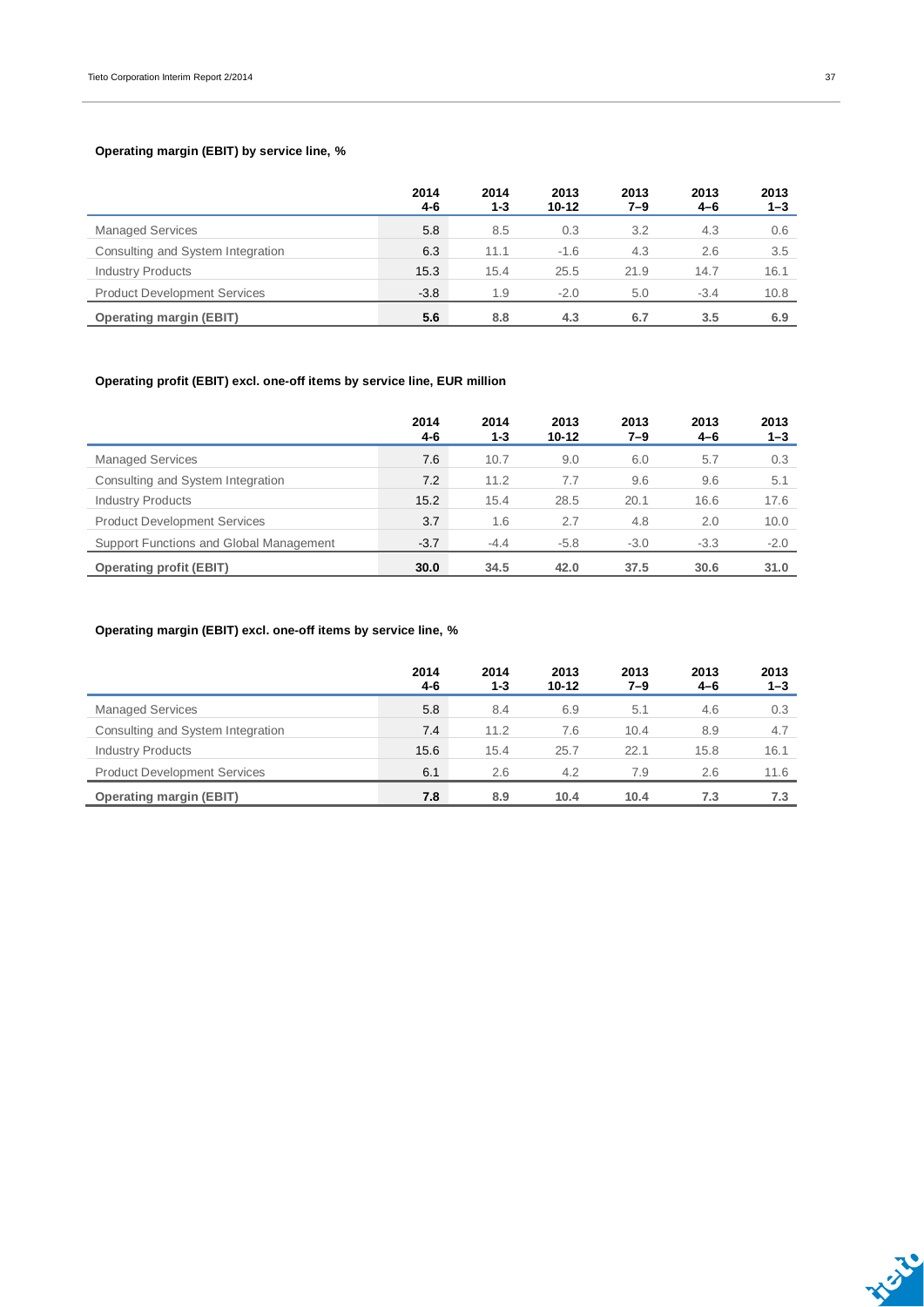## Major shareholders on 30 June 2014

|                 |                                            | <b>Shares</b> | %     |
|-----------------|--------------------------------------------|---------------|-------|
| 1               | Cevian Capital *)                          | 11 073 614    | 15.1  |
| 2               | Solidium Oy                                | 7 415 418     | 10.1  |
| 3               | Silchester International Investors LLP **) | 3 666 901     | 5.0   |
| $\overline{4}$  | OP-Pohjola Group Central Cooperative       | 2 2 3 2 0 5 5 | 3.0   |
| 5               | Etera Mutual Pension Insurance Co.         | 1898247       | 2.6   |
| 6               | Swedbank Robur fonder                      | 1 573 449     | 2.1   |
| 7               | Ilmarinen Mutual Pension Insurance Co.     | 1 470 871     | 2.0   |
| 8               | The State Pension fund                     | 823 000       | 1.1   |
| 9               | Varma Mutual Pension Insurance Co.         | 793 488       | 1.1   |
| 10 <sup>1</sup> | Evli funds                                 | 744 846       | 1.0   |
|                 |                                            | 31 691 889    | 43.1  |
|                 | Nominee registered                         | 41 145 026    | 55.9  |
|                 | <b>Others</b>                              | 733 371       | 1.0   |
|                 | Total                                      | 73 570 286    | 100.0 |

Based on the ownership records of Euroclear Finland Oy and Euroclear Sweden AB.

\*) Based on the ownership records of Euroclear Finland Oy, Cevian Capital's holding on 30 April 2014 was 11 073 614 shares, representing 15.1 % of the shares and voting rights.

\*\*) On 17 December 2013, Silchester International Investors LLP announced that its holding in Tieto Corporation was 3 666 901 shares, which represents 5.0% of the shares and voting rights.

#### For further information, please contact:

Lasse Heinonen, CFO, tel. +358 2072 66329, +358 50 393 4950, lasse.heinonen (at) tieto.com Tanja Lounevirta, Head of Investor Relations, tel +358 2072 71725, +358 50 321 7510, tanja.lounevirta (at) tieto.com

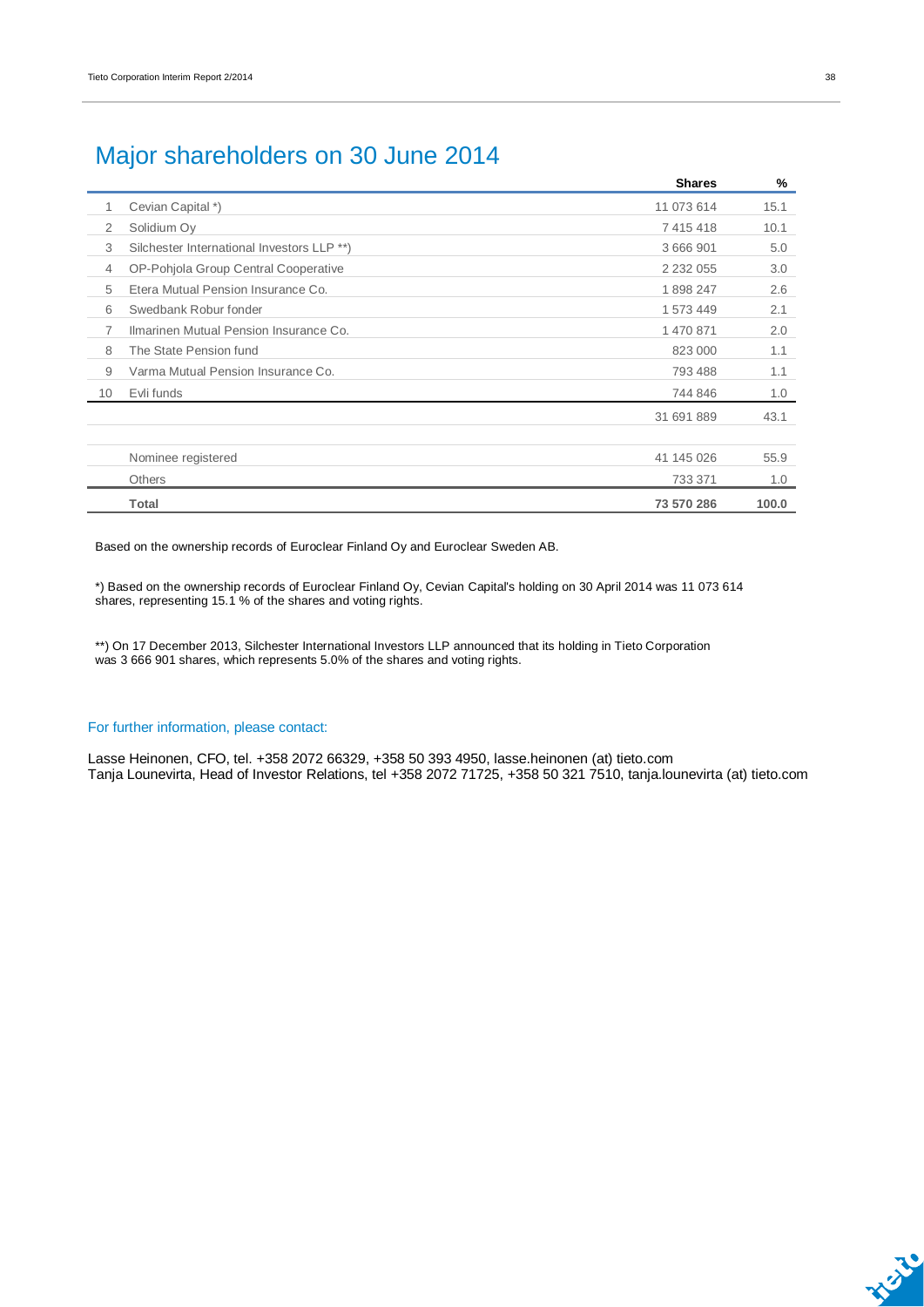**Press conference for analysts and media** will be held at Tieto's premises in Helsinki, address: Aku Korhosen tie 2–6, on 18 July at 11.00 am EET (10.00 am CET, 9.00 am UK time). The results will be presented in English by Kimmo Alkio, President and CEO, and Lasse Heinonen, CFO.

The conference will be **[webcasted](http://webcast.tieto.com/QuarterlyReport/?q=180614)** and can be viewed live on [Tieto's website.](http://www.tieto.com/investors) As from the second-quarter conference, Tieto provides only Adobe Flash -based webcast. To join the conference, attendees need Adobe Flash plugin version 10.1.0 or newer. In order to ensure access, attendees are requested to [test](http://webcast.tieto.com/flashscore/?video=S201403121637170) compatibility beforehand. In case problems exist, please contact [tieto@reloadmedia.fi.](mailto:tieto@reloadmedia.fi)

The meeting participants can also join a telephone conference that will be held at the same time. The telephone conference details can be found below.

#### **Telephone conference numbers:**

Finland: +358 (0)9 6937 9543 Sweden: +46 (0)8 5033 6539 UK: +44 (0)20 3427 0503 US: +1212 444 0895 Conference code: 7353033

To ensure that you are connected to the conference call, please dial in a few minutes before the start of the press and analyst conference. An on-demand video will be available after the conference.

Tieto publishes financial information in English, Finnish and Swedish. The full interim report with tables is available only in English and Finnish.

### TIETO CORPORATION

**DISTRIBUTION** NASDAQ OMX Helsinki NASDAQ OMX Stockholm Principal Media

**Tieto** is the largest Nordic IT services company providing full life-cycle services for both the private and public sectors and product development services in the field of communications and embedded technologies. The company has global presence through its product development business and global delivery centres. Tieto is committed to developing enterprises and society through IT by realizing new opportunities in customers' business transformation. At Tieto, we believe in professional development and results.

Founded 1968, headquartered in Helsinki, Finland and with approximately 14 000 experts, the company operates in over 20 countries with net sales of approximately EUR 1.6 billion. Tieto's shares are listed on NASDAQ OMX in Helsinki and Stockholm. Please visit [www.tieto.com](http://www.tieto.com/) for more information.